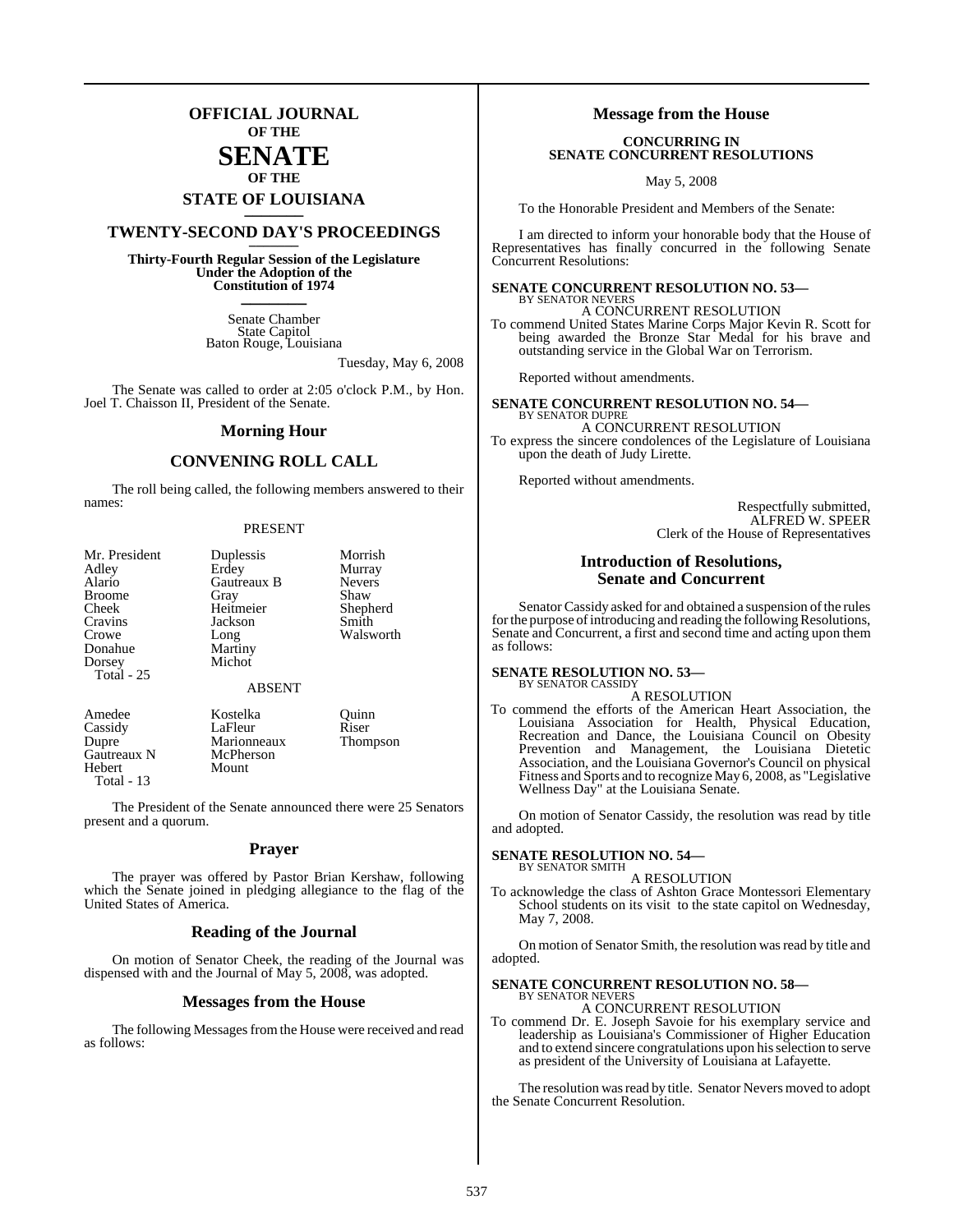### **ROLL CALL**

The roll was called with the following result:

### YEAS

| Mr. President<br>Adley<br>Alario<br><b>Broome</b><br>Cheek<br>Cravins<br>Crowe<br>Donahue<br>Dorsey<br>Duplessis<br>Total - 28 | Dupre<br>Erdey<br>Gautreaux B<br>Gray<br>Heitmeier<br>Jackson<br>Long<br>Martiny<br>McPherson<br>Michot<br><b>NAYS</b> | Morrish<br>Murray<br><b>Nevers</b><br>Ouinn<br>Shaw<br>Shepherd<br>Smith<br>Walsworth |
|--------------------------------------------------------------------------------------------------------------------------------|------------------------------------------------------------------------------------------------------------------------|---------------------------------------------------------------------------------------|
| Total - 0                                                                                                                      |                                                                                                                        |                                                                                       |

| Amedee<br>Cassidy<br>Gautreaux N<br>Hebert | Kostelka<br>LaFleur<br>Marionneaux<br>Mount | Riser<br>Thompson |  |
|--------------------------------------------|---------------------------------------------|-------------------|--|
| Total $-10$                                |                                             |                   |  |

The Chair declared the Senate had adopted the Senate Concurrent Resolution and ordered it sent to the House.

ABSENT

### **SENATE CONCURRENT RESOLUTION NO. 59—** BY SENATOR NEVERS

### A CONCURRENT RESOLUTION

To urge and request the State Board of Elementary and Secondary Education and the Board of Regents to collaborate and develop a fair and equitable funding mechanism for students who are dually enrolled in a public secondary school and in a university, college, community college, or technical college.

The resolution was read by title. Senator Nevers moved to adopt the Senate Concurrent Resolution.

### **ROLL CALL**

The roll was called with the following result:

### YEAS

| Mr. President<br>Adley<br>Alario<br><b>Broome</b><br>Cheek<br>Cravins<br>Crowe<br>Donahue<br>Dorsey<br>Duplessis<br>Total - 29 | Dupre<br>Erdey<br>Gautreaux B<br>Gray<br>Heitmeier<br>Jackson<br>Kostelka<br>Long<br>Martiny<br>McPherson | Michot<br>Morrish<br>Murray<br><b>Nevers</b><br>Ouinn<br>Shaw<br>Shepherd<br>Smith<br>Walsworth |
|--------------------------------------------------------------------------------------------------------------------------------|-----------------------------------------------------------------------------------------------------------|-------------------------------------------------------------------------------------------------|
|                                                                                                                                | <b>NAYS</b>                                                                                               |                                                                                                 |
| Total - 0                                                                                                                      | <b>ABSENT</b>                                                                                             |                                                                                                 |

| Amedee      | Hebert      | Mount    |
|-------------|-------------|----------|
| Cassidy     | LaFleur     | Riser    |
| Gautreaux N | Marionneaux | Thompson |
| Total - 9   |             |          |

The Chair declared the Senate had adopted the Senate Concurrent Resolution and ordered it sent to the House.

# **Page 2 SENATE 22nd DAY'S PROCEEDINGS**

### **Messages from the House**

The following Messages from the House were received and read as follows:

### **Message from the House**

### **ASKING CONCURRENCE IN HOUSE BILLS AND JOINT RESOLUTIONS**

### May 5, 2008

To the Honorable President and Members of the Senate:

I am directed to inform your honorable body that the House of Representatives has finally passed and asks your concurrence in the following House Bills and Joint Resolutions:

**HOUSE BILL NO. 495—**<br>BY REPRESENTATIVES LOPINTO, BILLIOT, CONNICK, LABRUZZO,<br>LIGI, TALBOT, AND WOOTON AND SENATORS ALARIO, MARTINY,<br>AND QUINN

### AN ACT

To amend and reenact R.S. 29:723(3.1) and to enact R.S. 29:723(3.2), (3.3), and (3.4) and 730.3, relative to providing for evacuations and curfews during a disaster or state of emergency; to provide for definitions for voluntary, mandatory, and forced evacuations, and for essential or critical workforce; to authorize a parish president to issue evacuation orders; to authorize the governor to order evacuations; to provide for exceptions to a mandatory evacuation order; to authorize the forcible removal or arrest of personsin violation; to authorize the implementation of curfews; to authorize the regulation of assembly and sale of specific items; to provide for the lifting of the evacuation order; and to provide for related matters.

### **HOUSE BILL NO. 1078—**

BY REPRESENTATIVE ROBIDEAUX AN ACT

To amend and reenact R.S. 11:444(B)(3) and (C), relative to the Louisiana State Employees' Retirement System; to provide relative to the computation of retirement benefits; to provide for adjustments to retirement benefits commencing prior to age sixty-two; to provide for an exception to the adjustment of benefits for persons providing police protection, firefighting services, and emergency medical services; to provide for the adjustment of retirement benefits commencing after age sixtyfive; to provide for an effective date; and to provide for related matters.

**HOUSE BILL NO. 1165—**<br>BY REPRESENTATIVES HONEY, ARMES, AUSTIN BADON, BOBBY<br>BADON, BAILDONE, BARROW, BURFORD, HENRY BURNS, BURRELL,<br>CHANEY, DIXON, DOWNS, EDWARDS, GALLOT, GISCLAIR, GREENE,<br>HARRISON, HINES, HOFFMANN, HOWARD AN ACT

To amend and reenact R.S. 23:1474(I), 1592(E), and 1595(A) and to enact R.S. 23:1536(E)(4), relative to unemployment compensation weekly benefit amounts; to provide with respect to the unemployment trust fund balance; to provide for an increase in the weekly benefit amount paid; to provide for the duration of benefits; to provide for a reduction in contributions; and to provide for related matters.

> Respectfully submitted, ALFRED W. SPEER Clerk of the House of Representatives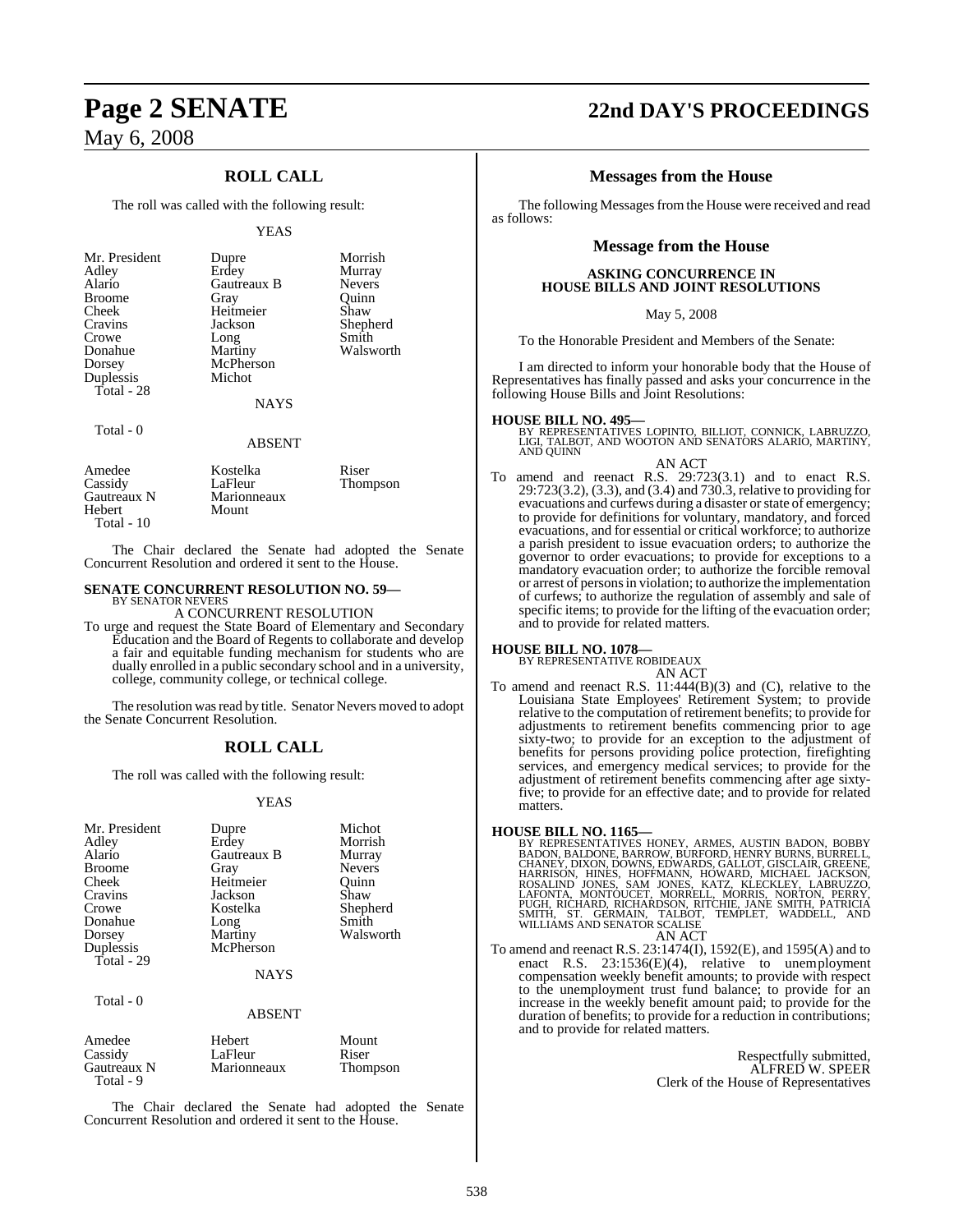# **22nd DAY'S PROCEEDINGS Page 3 SENATE**

### **House Bills and Joint Resolutions**

Senator Quinn asked for and obtained a suspension of the rules to take up at this time the following House Bills and Joint Resolutions just received from the House which were taken up, read a first and second time by their titles and acted upon as follows:

**HOUSE BILL NO. 495—** BY REPRESENTATIVES LOPINTO, BILLIOT, CONNICK, LABRUZZO, LIGI, TALBOT, AND WOOTON AND SENATORS ALARIO, MARTINY, AND QUINN

AN ACT

To amend and reenact R.S. 29:723(3.1) and to enact R.S. 29:723(3.2), (3.3), and (3.4) and 730.3, relative to providing for evacuations and curfews during a disaster or state of emergency; to provide for definitions for voluntary, mandatory, and forced evacuations, and for essential or critical workforce; to authorize a parish president to issue evacuation orders; to authorize the governor to order evacuations; to provide for exceptions to a mandatory evacuation order; to authorize the forcible removal or arrest of personsin violation; to authorize the implementation of curfews; to authorize the regulation of assembly and sale of specific items; to provide for the lifting of the evacuation order; and to provide for related matters.

The bill was read by title and referred by the President to the Committee on Judiciary A.

# **HOUSE BILL NO. 1078—** BY REPRESENTATIVE ROBIDEAUX

AN ACT

To amend and reenact R.S. 11:444(B)(3) and (C), relative to the Louisiana State Employees' Retirement System; to provide relative to the computation of retirement benefits; to provide for adjustments to retirement benefits commencing prior to age sixty-two; to provide for an exception to the adjustment of benefits for persons providing police protection, firefighting services, and emergency medical services; to provide for the adjustment of retirement benefits commencing after age sixtyfive; to provide for an effective date; and to provide for related matters.

The bill was read by title and referred by the President to the Committee on Retirement.

**HOUSE BILL NO. 1165—**<br>BY REPRESENTATIVES HONEY, ARMES, AUSTIN BADON, BOBBY<br>BADON, BAILDONE, BARROW, BURFORD, HENRY BURNS, BURRELL,<br>CHANEY, DIXON, DOWNS, EDWARDS, GALLOT, GISCLAIR, GREENE,<br>HARRISON, HINES, HOFFMANN, HOWARD AN ACT

# To amend and reenact R.S. 23:1474(I), 1592(E), and 1595(A) and to

enact R.S. 23:1536(E)(4), relative to unemployment compensation weekly benefit amounts; to provide with respect to the unemployment trust fund balance; to provide for an increase in the weekly benefit amount paid; to provide for the duration of benefits; to provide for a reduction in contributions; and to provide for related matters.

The bill was read by title and referred by the President to the Committee on Labor and Industrial Relations.

### **Messages from the House**

The following Messages from the House were received and read as follows:

### **Message from the House**

### **ASKING CONCURRENCE IN HOUSE CONCURRENT RESOLUTIONS**

May 5, 2008

To the Honorable President and Members of the Senate:

I am directed to inform your honorable body that the House of Representatives has finally passed and asks your concurrence in the following House Concurrent Resolutions:

# **HOUSE CONCURRENT RESOLUTION NO. 109—** BY REPRESENTATIVE BALDONE

A CONCURRENT RESOLUTION

To commend the states of Arkansas, Mississippi, and Tennessee for their partnership and participation on the Lower Mississippi River Sub-Basin Committee on Hypoxia and to thank them for their ongoing efforts to reduce hypoxia in the Gulf of Mexico off the coast of Louisiana.

> Respectfully submitted, ALFRED W. SPEER Clerk of the House of Representatives

### **Senator Broome in the Chair**

### **House Concurrent Resolutions**

Senator Dupre asked for and obtained a suspension of the rules to take up at this time the following House Concurrent Resolutions just received from the House which were taken up, read a first and second time by their titles and acted upon as follows:

# **HOUSE CONCURRENT RESOLUTION NO. 109—** BY REPRESENTATIVE BALDONE

### A CONCURRENT RESOLUTION

To commend the states of Arkansas, Mississippi, and Tennessee for their partnership and participation on the Lower Mississippi River Sub-Basin Committee on Hypoxia and to thank them for their ongoing efforts to reduce hypoxia in the Gulf of Mexico off the coast of Louisiana.

The resolution was read by title. Senator Dupre moved to concur in the House Concurrent Resolution.

### **ROLL CALL**

The roll was called with the following result:

### YEAS

| Mr. President<br>Adley<br>Alario<br>Broome<br>Cassidy<br>Cheek<br>Cravins<br>Crowe<br>Donahue<br>Dorsey<br>Duplessis<br>Total - 33 | Dupre<br>Erdey<br>Gautreaux B<br>Gray<br>Heitmeier<br>Jackson<br>Kostelka<br>LaFleur<br>Long<br>Marionneaux<br>Martiny<br><b>NAYS</b> | McPherson<br>Michot<br>Morrish<br>Mount<br>Murray<br><b>Nevers</b><br>Ouinn<br>Shaw<br>Shepherd<br>Smith<br>Walsworth |
|------------------------------------------------------------------------------------------------------------------------------------|---------------------------------------------------------------------------------------------------------------------------------------|-----------------------------------------------------------------------------------------------------------------------|
| Total - 0                                                                                                                          | <b>ABSENT</b>                                                                                                                         |                                                                                                                       |
|                                                                                                                                    |                                                                                                                                       |                                                                                                                       |

Amedee Hebert Thompson<br>
Gautreaux N Riser Gautreaux N Total - 5

# May 6, 2008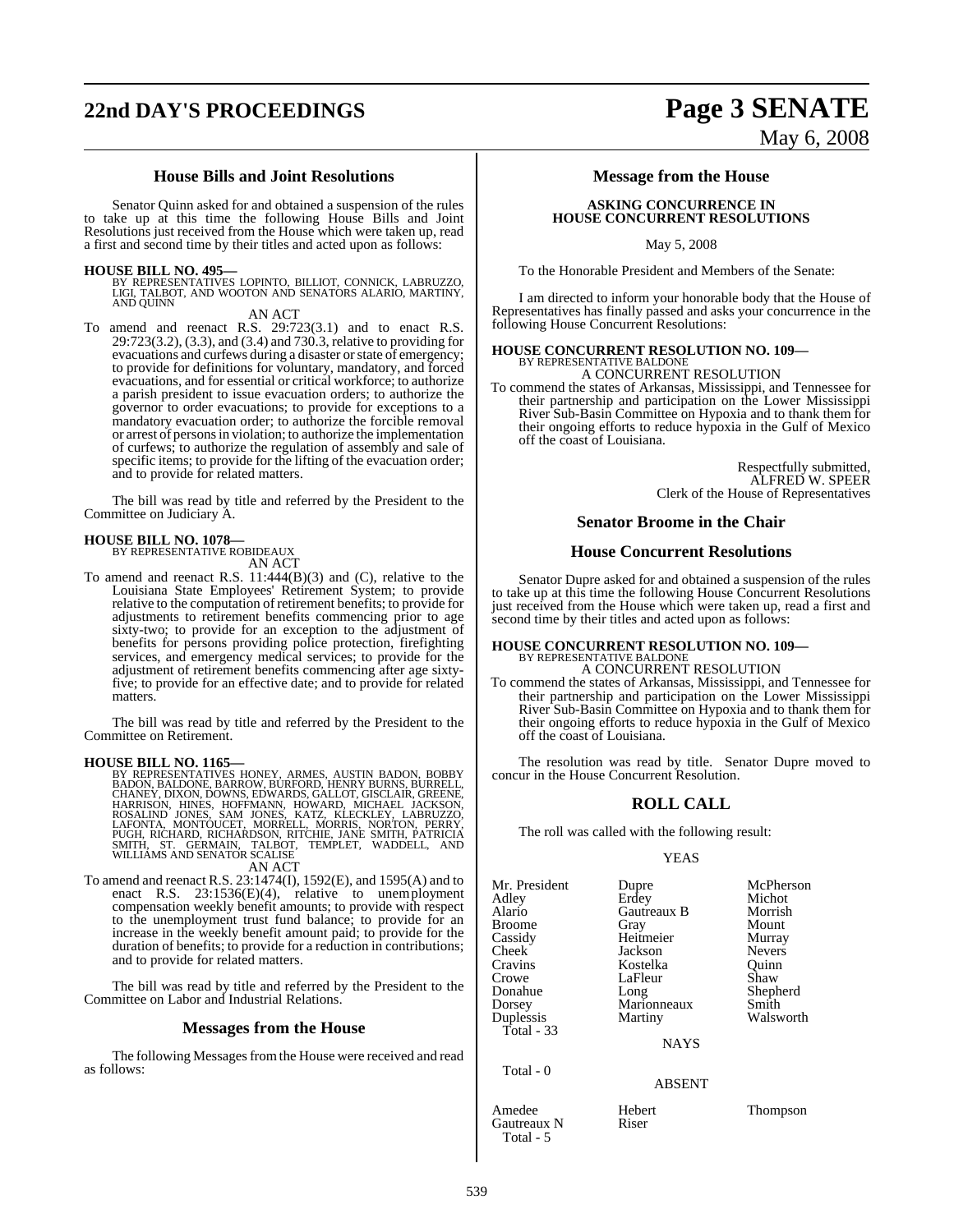# **Page 4 SENATE 22nd DAY'S PROCEEDINGS**

# May 6, 2008

The Chair declared the Senate had concurred in the House Concurrent Resolution and ordered it returned to the House.

### **Reports of Committees**

The following reports of committees were received and read:

### **REPORT OF COMMITTEE ON**

### **REVENUE AND FISCAL AFFAIRS**

Senator Robert M. Marionneaux, Jr., Chairman on behalf of the Committee on Revenue and Fiscal Affairs, submitted the following report:

### May 6, 2008

To the President and Members of the Senate:

I am directed by your Committee on Revenue and Fiscal Affairs to submit the following report:

### **SENATE BILL NO. 1—** BY SENATOR ADLEY

AN ACT

To amend and reenact R.S.  $39:101(A)(1)$  and  $(B)(1)(a)$ , (c), and (d) and (F)(1), 102(C), 103(A)(1) and (B)(1), 104(B), 111, 112, 113, 115, 121, 122(B)(1), 124, and 125, to enact R.S. 39:101(F)(3) and (G), and to repeal R.S. 39:105, relative to capital outlay; to provide relative to the priority and funding of projects to be included in the capital outlay bill; to provide relative to the development, enactment, and execution of the capital outlay process; and to provide for related matters.

Reported with amendments.

### **SENATE BILL NO. 288—** BY SENATOR KOSTELKA

AN ACT

To amend and reenact R.S. 47:1989.1(B) and 1998.1 and to repeal R.S. 47:1835(D)(4), relative to the Louisiana Tax Commission; to limit amounts received by the tax commission from certain audits and to limit the method of employing private counsel; and to provide for related matters.

Reported with amendments.

# **SENATE BILL NO. 329—** BY SENATOR ADLEY

AN ACT

To enact R.S. 47:337.101, relative to the Uniform Local Sales Tax Code; to provide for the board of directors of the Louisiana Association of Tax Administrators to determine whether a rule, regulation, policy, or interpretation of local sales and use tax law, ordinance, rules, or regulations violates the requirement of uniformity of interpretation; and to provide for related matters.

Reported with amendments.

### **SENATE BILL NO. 445—** BY SENATOR SMITH

AN ACT

To enact R.S. 47:4307, relative to the Industrial Assistance Program; to provide for refund payments to applicants; to provide for terms and conditions; to provide for time periods of processing and payment of initial refund request; to provide for notification of disallowed items on refund requests; to provide for time periods for reconsideration of refund requests; to provide for interest paid to applicant for failure to timely process rebate request; and to provide for related matters.

Reported with amendments.

**SENATE BILL NO. 527—** BY SENATORS MARIONNEAUX AND MICHOT AN ACT

To amend and reenact R.S.  $39:101(A)(1)$  and  $(B)(1)(a)$ , (c), and (d) and (F)(1), 102(C), 103(A)(1) and (B)(1),  $104(B)$ ,  $111, 112, 113$ , 115, 121, 122(B)(1), 124, and 125, to enact R.S. 39:101(F)(3) and (G), and to repeal R.S. 39:105, relative to capital outlay; to provide relative to the priority and funding of projects to be included in the capital outlay bill; to provide relative to the development, enactment, and execution of the capital outlay process; and to provide for related matters.

Reported by substitute.

Respectfully submitted, ROBERT M. MARIONNEAUX, JR. Chairman

### **REPORT OF COMMITTEE ON**

### **JUDICIARY B**

Senator Daniel R. Martiny, Chairman on behalf of the Committee on Judiciary B, submitted the following report:

### May 6, 2008

To the President and Members of the Senate:

I am directed by your Committee on Judiciary B to submit the following report:

**SENATE BILL NO. 410—** BY SENATOR HEBERT

- AN ACT
- To enact R.S. 14:329.6(H) and R.S. 29:738, relative to the powers of public officials during times of emergency or disaster; to provide that those powers do not authorize the seizure or confiscation of a firearm or weapon from any person if the firearm or weapon is being possessed or used lawfully; and to provide for related matters.

Reported with amendments.

### **SENATE BILL NO. 594—** BY SENATOR GRAY

AN ACT

To enact Code of Criminal Procedure Art. 800.1, relative to the duties of clerks of court; to provide with respect to the collection and reporting of statistical information relating to peremptory challenges; and to provide for related matters.

Reported with amendments.

### **SENATE BILL NO. 600—** BY SENATOR SMITH

- 
- AN ACT To amend and reenact R.S. 40:1379.3(C)(10), relative to statewide permits for concealed handguns; to provide for certain qualifications; to provide for an effective date; and to provide for related matters.

Reported with amendments.

### **SENATE BILL NO. 682—** BY SENATOR SHAW

- AN ACT
- To amend and reenact R.S. 15:556(2) and to repeal Chapter 3-C of Title 15 of the Louisiana Revised Statutes of 1950, to provide for the Louisiana Sexual Assault Task Force; and to provide for related matters.

Reported favorably.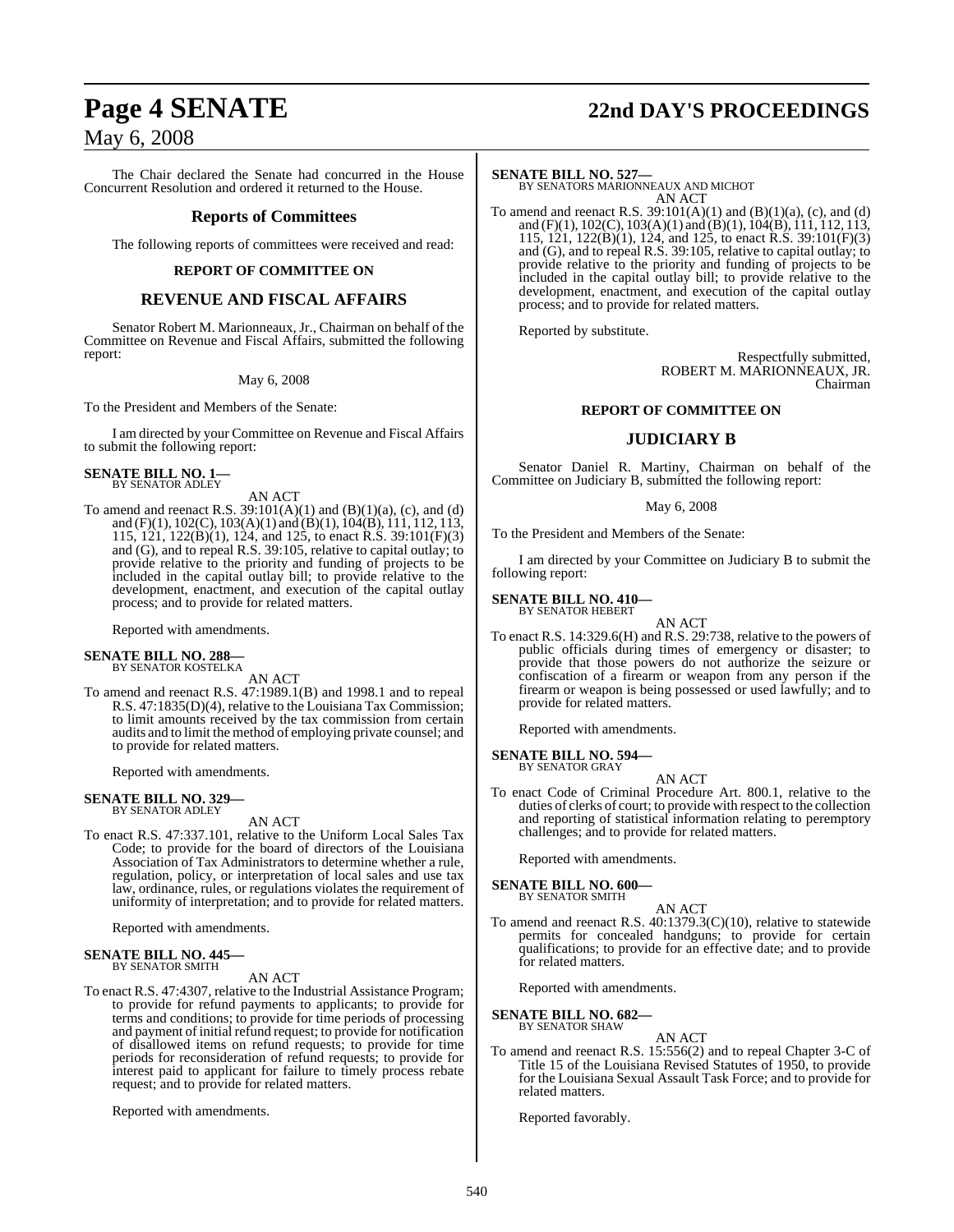# **22nd DAY'S PROCEEDINGS Page 5 SENATE**

### **SENATE BILL NO. 707—** BY SENATOR ERDEY

AN ACT

To enact R.S. 15:1093.1, relative to regional juvenile justice commissions; to provide for immunity from liability; to provide terms and conditions; and to provide for related matters.

Reported favorably.

**SENATE BILL NO. 721—** BY SENATOR CHAISSON

### AN ACT

To enact R.S. 13:3714(C), relative to courts, judicial procedure and evidence; to provide for the admissibility of blood alcohol concentration test results from a source other than the office of state police crime laboratory; to authorize judicial rulings on the admissibility of blood alcohol concentration test results when a challenge as to the authenticity, reliability, or accuracy of such results is raised in a timely manner; to provide for an effective date; and to provide for related matters.

Reported favorably.

# **SENATE BILL NO. 752—** BY SENATOR WALSWORTH

AN ACT

To amend and reenact R.S. 32:666(B) and (C), to enact R.S. 14:126.4, relative to tests for suspected drunken drivers; to provide relative to electronic signatures of officers; to provide penalties for false certification of arrest documents; and to provide for related matters.

Reported with amendments.

# **SENATE BILL NO. 784—** BY SENATOR N. GAUTREAUX

AN ACT

To amend and reenact R.S. 27:323(B)(1), relative to gaming; to provide with respect to the Video Draw Poker Devices Control Law; to provide with respect to the Video Draw Poker Device Purse Supplement Fund; to provide with respect to purse supplements; and to provide for related matters.

Reported favorably.

### **SENATE BILL NO. 791—** BY SENATOR N. GAUTREAUX

AN ACT

To enact R.S. 4:251.1, relative to racing; to provide with respect to horse racing; to provide for the Horsemen's Self-Help Pension Program; to provide relative to pension benefits; to provide relative to purses and purse supplements; and to provide for related matters.

Reported favorably.

### **SENATE BILL NO. 804—**

BY SENATOR MARIONNEAUX AN ACT

To amend and reenact R.S. 27:28(F), relative to the Louisiana Gaming Control Law; to provide for suitability; to provide for the revocation of a license or permit; and to provide for related matters.

Reported with amendments.

### **HOUSE BILL NO. 163—**

BY REPRESENTATIVES LIGI AND LEGER AN ACT

To enact R.S. 14:56.4 and to repeal R.S. 14:59(A)(10), relative to damage to property; to create the crime of criminal damage to property by defacing with graffiti; to provide for penalties; to provide for definitions; and to provide for related matters.

Reported favorably.

# May 6, 2008

Respectfully submitted, DANIEL R. MARTINY Chairman

### **REPORT OF COMMITTEE ON**

### **AGRICULTURE, FORESTRY, AQUACULTURE, AND RURAL DEVELOPMENT**

Senator Francis C. Thompson, Chairman on behalf of the Committee on Agriculture, Forestry, Aquaculture, and Rural Development, submitted the following report:

May 6, 2008

To the President and Members of the Senate:

I am directed by your Committee on Agriculture, Forestry, Aquaculture, and Rural Development to submit the following report:

### **SENATE BILL NO. 783** BY SENATOR B. GAUTREAUX

AN ACT

To enact R.S. 3:2364(F), relative to the Louisiana Animal Welfare Commission; to provide relative to powers of the chairman of the commission; to permit the chairman to appoint an agent to obtain records and inspect facilities; and to provide for related matters.

Reported with amendments.

### **SENATE BILL NO. 798—**

BY SENATOR MCPHERSON AN ACT

To amend and reenact R.S. 3:3410.1(B), (C), and (D) and 3411(F), (G), (H), (I), and (J) and R.S. 9:4770(A) and 5021 and to enact R.S. 3:3410.1(E) and 3411(K) and (L), relative to grain dealer licenses; to provide forsurety bond requirements; to provide for a formula in determining the amount of the surety bond; to provide relative to the self-insurance fund; to provide relative to privileges for producers of agricultural and dairy products; and to provide for related matters.

Reported with amendments.

**HOUSE BILL NO. 801—**

BY REPRESENTATIVE ANDERS AN ACT

To enact R.S. 3:3414(C), relative to contracts for the sale of grain; to provide for oral contracts or agreements as written evidence; to provide for confirmation notification of a sale; and to provide for related matters.

Reported with amendments.

Respectfully submitted, FRANCIS C. THOMPSON Chairman

### **REPORT OF COMMITTEE ON**

### **ENVIRONMENTAL QUALITY**

Senator Troy Hebert, Chairman on behalf of the Committee on Environmental Quality, submitted the following report:

### May 6, 2008

To the President and Members of the Senate:

I am directed by your Committee on Environmental Quality to submit the following report: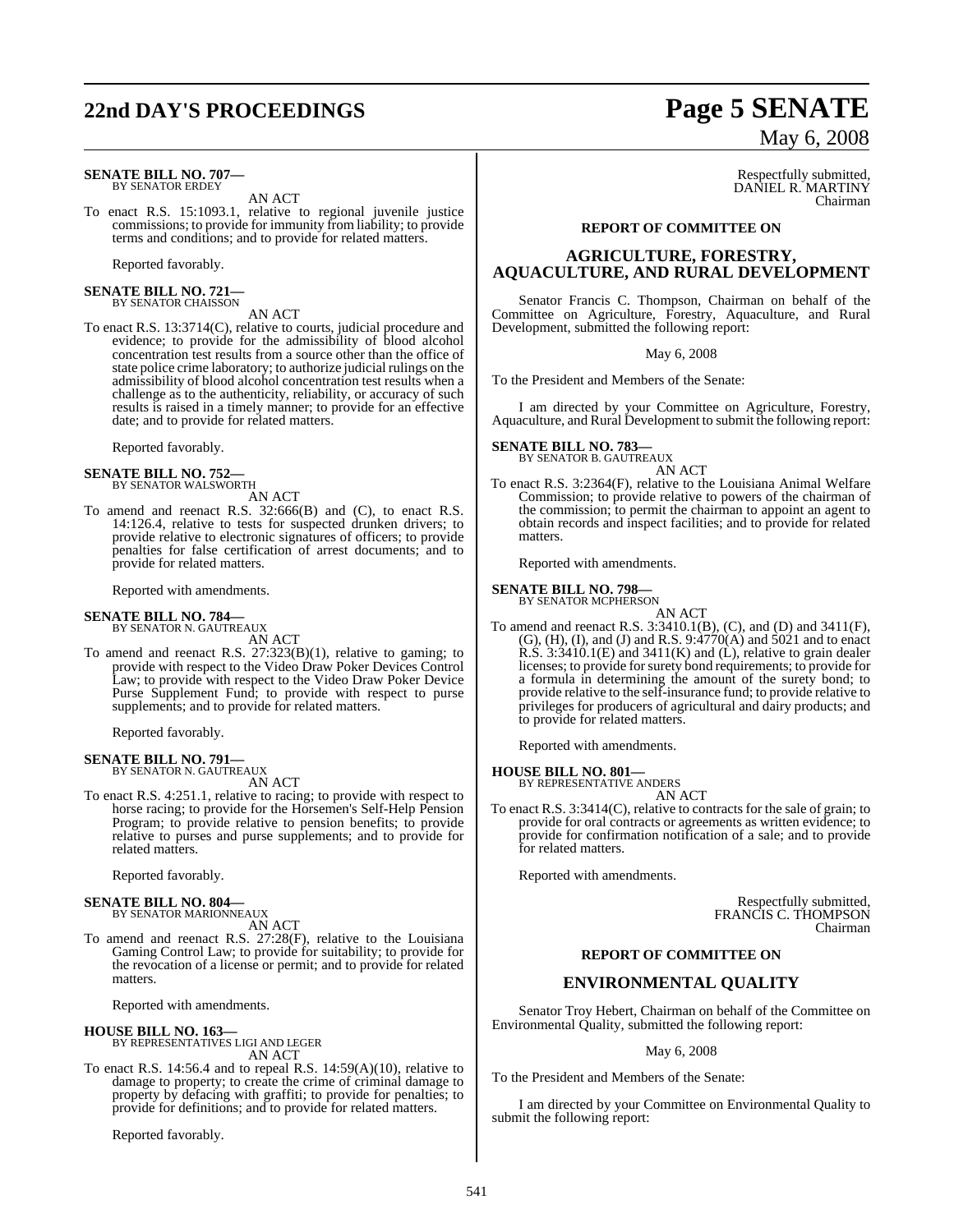# **Page 6 SENATE 22nd DAY'S PROCEEDINGS**

## May 6, 2008

### **SENATE BILL NO. 383—** BY SENATOR HEBERT

AN ACT

To enact R.S. 30:2159, relative to landfill sites in certain parishes; to provide for certain restrictions and to provide for related matters.

Reported with amendments.

### **SENATE BILL NO. 384—** BY SENATOR HEBERT

### AN ACT

To amend and reenact R.S.  $30:2054(B)(2)(b)(ix)$ , relative to the powers and duties of the secretary of the Department of Environmental Quality; to provide for record keeping requirements for certain persons who discharge toxic air pollutants into the atmosphere of Louisiana; and to provide for related matters.

Reported with amendments.

### **SENATE BILL NO. 754—** BY SENATOR HEBERT

AN ACT

To enact R.S. 30:4(K) and 4.1(K), and R.S. 38:3097.3(E), relative to uses of ground water; to provide for the powers and duties of the assistant secretary and the commissioner of conservation; to prohibit certain uses of ground water; to provide terms and conditions; and to provide for related matters.

Reported with amendments.

Respectfully submitted, TROY HEBERT Chairman

### **REPORT OF COMMITTEE ON**

### **JUDICIARY A**

Senator Julie Quinn, Chairman on behalf of the Committee on Judiciary A, submitted the following report:

### May 6, 2008

To the President and Members of the Senate:

I am directed by your Committee on Judiciary A to submit the following report:

### **SENATE BILL NO. 139—** BY SENATOR QUINN

AN ACT

To amend and reenact R.S. 20:1(A)(2), relative to the exemption from seizure and sale of a homestead; to provide for an increase in the amount of the homestead exemption; to provide for an effective date; and to provide for related matters.

Reported with amendments.

# **SENATE BILL NO. 220—** BY SENATOR QUINN

### AN ACT

To amend and reenact R.S. 9:374(E), relative to divorce; to provide relative to possession and use of the family residence or community movables or immovables; to provide terms, conditions, procedures, and requirements, and to provide for related matters.

Reported favorably.

### **SENATE BILL NO. 308—**

BY SENATOR DONAHUE AN ACT

To amend and reenact Code of Civil Procedure Art. 1425(C) and to enact Code of Civil Procedure Art. 1425(F), relative to discovery and experts; to extend the deadline for filing expert witness disclosures; to provide for a pre-trial hearing regarding the qualifications and admissibility of testimony of an expert witness; to provide procedures for conducting the hearing and appealing the decision of the judge; and to provide for related matters.

Reported with amendments.

### **SENATE BILL NO. 716—**

BY SENATOR MARTINY AN ACT

To amend and reenact Children's Code Article 412(J) and to enact Children's Code Article 412(K), relative to records; to provide for the confidentiality of certain records; to provide for the custodian of the records; and to provide for related matters.

Reported favorably.

**SENATE BILL NO. 758—** BY SENATOR BROOME

- AN ACT
- To amend and reenact Children's Code Articles 1245 and 1255(A) and to enact Children's Code Articles 1243.3, 1245.1, 1248.1, and 1256(E), relative to intrafamily adoptions; to provide for a burden of proof; to provide for the appointment of counsel; to provide for notice of rights of natural parent; to provide for the terms and effects of a final decree; and to provide for related matters.

Reported favorably.

### **SENATE BILL NO. 781** BY SENATOR JACKSON

### AN ACT

To enact Children's Code Art. 554, relative to legal representation of children; to provide with respect to multi-disciplinary interaction of an attorney representing a child in a child abuse and neglect case, together with other professionals involved with the child; to provide for an effective date; and to provide for related matters.

Reported favorably.

Respectfully submitted, JULIE QUINN Chairman

### **Senate Bills and Joint Resolutions on Second Reading Reported by Committees**

The following Senate Bills and Joint Resolutions reported by Committees were taken up and acted upon as follows:

### **SENATE BILL NO. 2—** BY SENATOR CROWE

### AN ACT

To amend and reenact R.S. 34:1708(A), relative to ports; to provide relative to the powers and duties of the board of commissioners for the St. Bernard Port, Harbor, and Terminal District; to provide relative to the authority of the board to acquire certain property; and to provide for related matters.

Reported with amendments by the Committee on Transportation, Highways and Public Works.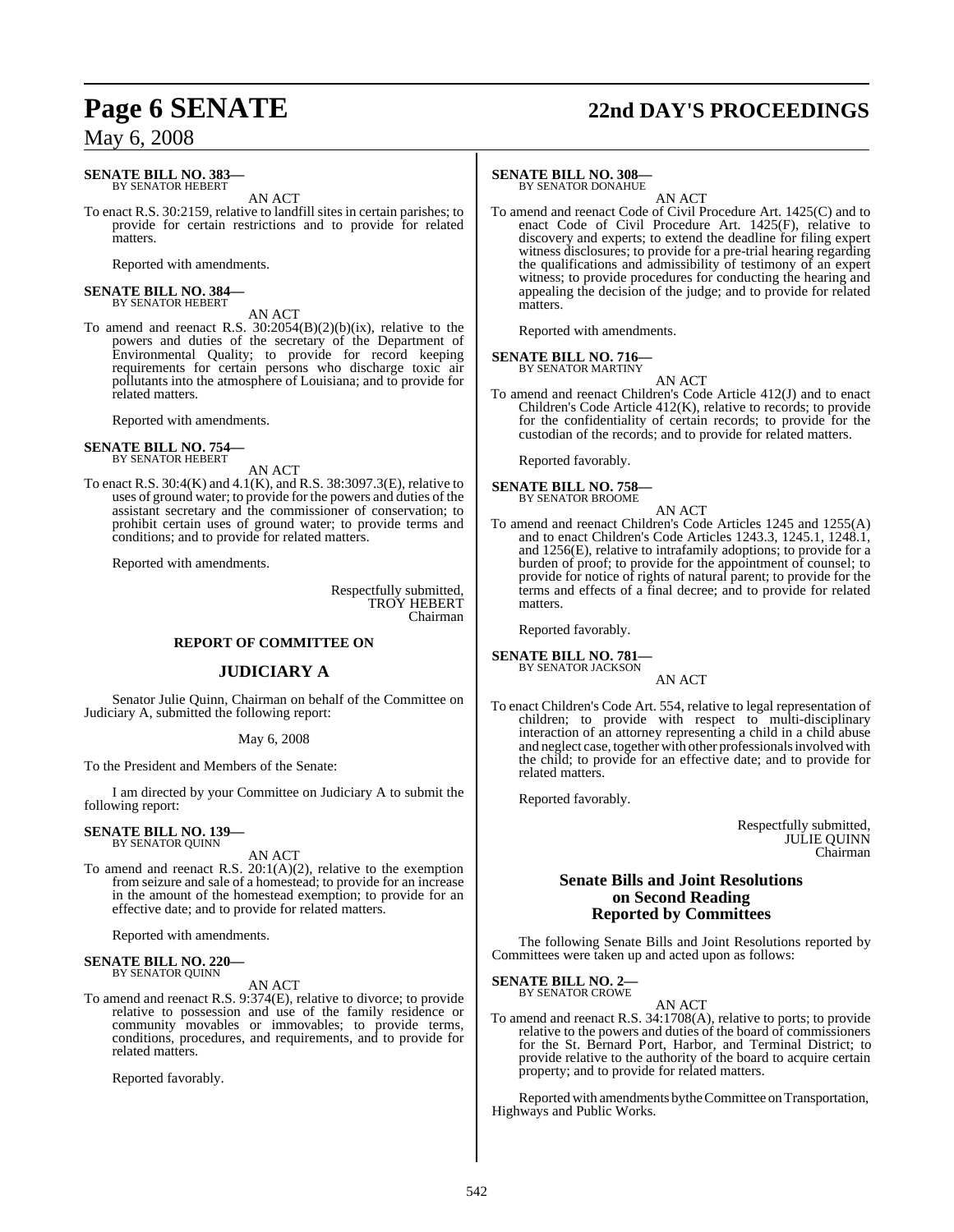# **22nd DAY'S PROCEEDINGS Page 7 SENATE**

# May 6, 2008

### **SENATE COMMITTEE AMENDMENTS**

Amendments proposed by Senate Committee on Transportation, Highways and Public Worksto Original Senate Bill No. 2 by Senator Crowe

### AMENDMENT NO. 1

On page 1, line 13, delete "except those" and insert "except those"

### AMENDMENT NO. 2

On page 1, line 14, delete "pipelines" and insert "**pipelines in operation on May 1, 2008**"

On motion of Senator McPherson, the committee amendment was adopted. The amended bill was read by title, ordered engrossed, and passed to a third reading.

# **SENATE BILL NO. 78—** BY SENATOR HEBERT

AN ACT

To amend and reenact R.S. 11:1530(A)(3), relative to the Clerks' of Court Retirement and Relief Fund; to provide for eligibility to participate in the Deferred Retirement Option Plan; to make such eligibility concurrent with eligibility for retirement; to provide for an effective date; and to provide for related matters.

Reported favorably by the Committee on Retirement. On motion of Senator B. Gautreaux, the bill was read by title, ordered engrossed, and passed to a third reading.

### **SENATE BILL NO. 120—** BY SENATOR B. GAUTREAUX

AN ACT

To enact R.S. 11:1456.1 and 1456.2 and to repeal R.S. 11:1456, relative to the Assessors' Retirement Fund; to create the Back-Deferred Retirement Option Program; to provide for eligibility, procedures for application, and calculation of benefits of such program; to provide for rescission of participation in the Deferred Retirement Option Plan; to provide for effective dates; and to provide for related matters.

Reported favorably by the Committee on Finance. On motion of Senator Michot, the bill was read by title, and passed to a third reading.

# **SENATE BILL NO. 147—** BY SENATOR MARTINY

AN ACT

To amend and reenact R.S. 33:441(B), relative to Lawrason Act municipalities; to authorize the board of alderman, upon the mayor's request, to appoint one or more magistrates and one or more prosecutors for the mayor's court; and to provide for related matters.

Reported favorably by the Committee on Local and Municipal Affairs. On motion of Senator Gray, the bill was read by title, ordered engrossed, and passed to a third reading.

### **SENATE BILL NO. 181—** BY SENATOR CASSIDY

AN ACT

To amend and reenact R.S. 11:106(A) and (B) and 107, relative to employer contribution rates of statewide public retirement systems; to authorize the boards of trustees of certain systems to require payment of additional employer contributions; to provide for conditions for requiring such additional contributions; to provide for an effective date; and to provide for related matters.

Reported favorably by the Committee on Retirement. On motion of Senator B. Gautreaux, the bill was read by title, ordered engrossed, and passed to a third reading.

### **SENATE BILL NO. 195—** BY SENATOR HEBERT

AN ACT

To amend and reenact R.S. 11:1522 and to repeal R.S. 11:201, relative to the Clerks' of Court Retirement and Relief Fund; to provide relative to disability benefits for members of such fund; to provide for eligibility for and calculation of such benefits; to provide for an effective date; and to provide for related matters.

Reported favorably by the Committee on Retirement. On motion of Senator B. Gautreaux, the bill was read by title, ordered engrossed, and passed to a third reading.

### **SENATE BILL NO. 212—** BY SENATOR MARIONNEAUX

AN ACT

To amend and reenact R.S. 42:1123(20) and to repeal Chapter 5 of Title 2 of the Louisiana Revised Statutes of 1950, comprised of R.S. 2:650 through 661; to abolish the Louisiana Airport Authority; to provide for the transfer of all property; and to provide for related matters.

Reported favorably by the Committee on Transportation, Highways and Public Works. On motion of Senator McPherson, the bill was read by title, ordered engrossed, and passed to a third reading.

# **SENATE BILL NO. 291—** BY SENATOR DONAHUE

AN ACT To amend and reenact R.S. 33:9039.1 and 9039.2(A), relative to the East Florida Parishes Retirement District; to provide for the name of such district; to change the name of the district; to provide for an effective date; and to provide for related matters.

Reported with amendments by the Committee on Local and Municipal Affairs.

### **SENATE COMMITTEE AMENDMENTS**

Amendments proposed by Senate Committee on Local and Municipal Affairs to Original Senate Bill No. 291 by Senator Donahue

### AMENDMENT NO. 1

On page 1, line 2, between "reenact" and "R.S. 33:9039.1" insert "the title of Chapter 27-A of Title 33 of the Louisiana Revised Statutes of 1950 and"

### AMENDMENT NO. 2

On page 1, line 7, between "Section 1." and "R.S. 33:9039.1" insert "The title of Chapter 27-A of Title 33 of the Louisiana Revised Statutes of 1950 and"

On motion of Senator Gray, the committee amendment was adopted. The amended bill was read by title, ordered engrossed, and passed to a third reading.

# **SENATE BILL NO. 292—**<br>BY SENATOR MCPHERSON

AN ACT

To enact R.S. 9:2791.1, relative to access on navigable waters; to allow access to the ordinary high stage of navigable waters for the purposes of certain recreational activities; to provide definitions, terms, and conditions; to provide relative to liability; and to provide for related matters.

Reported with amendments by the Committee on Natural Resources.

### **SENATE COMMITTEE AMENDMENTS**

Amendments proposed by Senate Committee on Natural Resources to Original Senate Bill No. 292 by Senator McPherson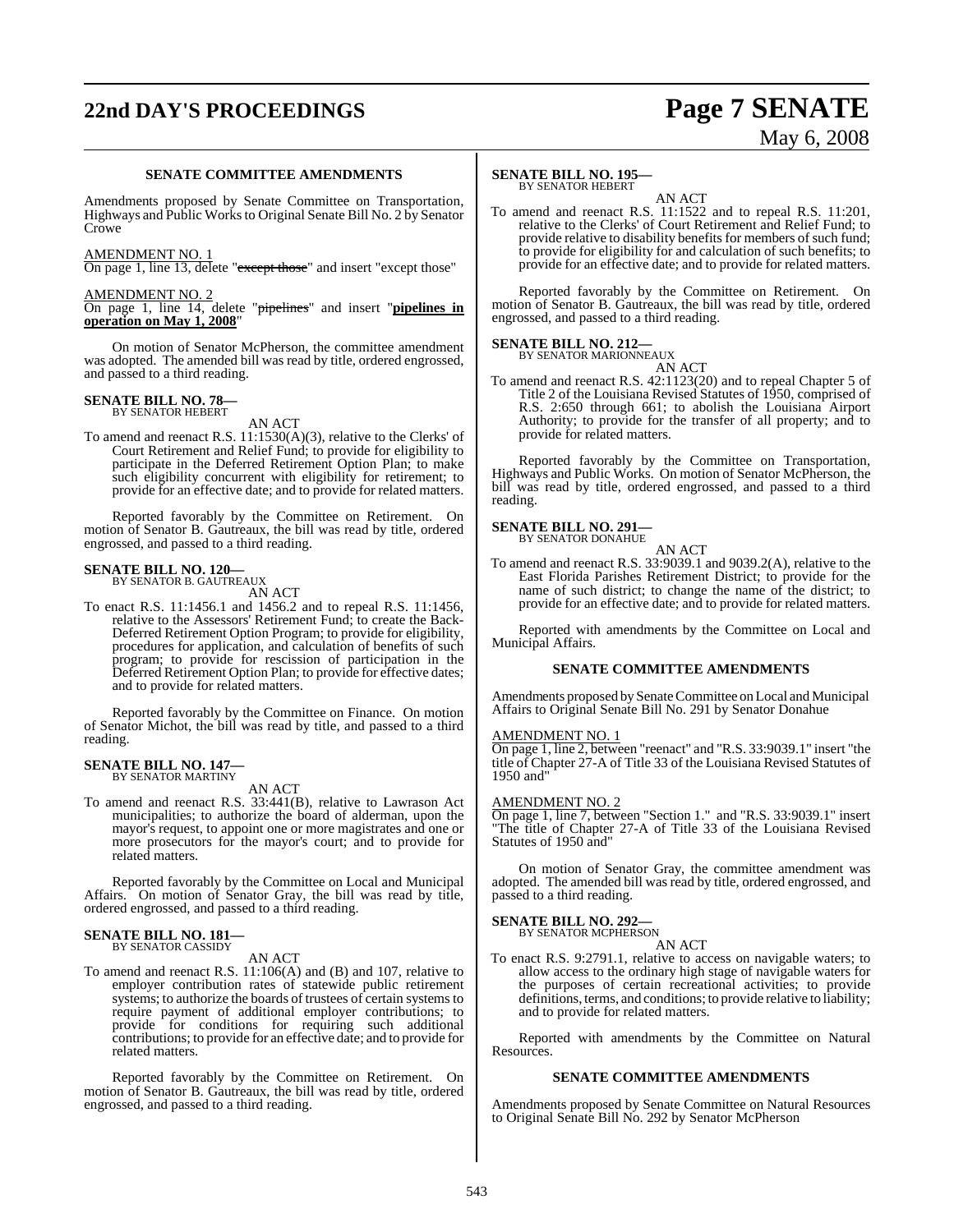# **Page 8 SENATE 22nd DAY'S PROCEEDINGS**

AMENDMENT NO. 1

On page 1, line 3, delete "ordinary high stage" and insert "overflow waters" and delete "recreational"

### AMENDMENT NO. 2

On page 1, delete line 9, and insert

When the waters from a state-claimed navigable **waterway overflows its bank or shore, a person shall have access by boat to such overflow**"

### AMENDMENT NO. 3

On page 1, at the end of line 10, insert "**A person shall have access to the ordinary high stage of navigable waters in the Atchafalaya Basin for the purpose of commercial fishing.**"

### AMENDMENT NO. 4

On page 1, after line 15, insert

"**D. The provisions of this Section shall not apply to private marshlands that are inundated with high tides, or to private canals inundated with overflow waters from a state-claimed** navigable waterway.

On motion of Senator Dupre, the committee amendment was adopted. The amended bill was read by title, ordered engrossed, and passed to a third reading.

# **SENATE BILL NO. 349—** BY SENATOR DUPRE

AN ACT

To enact R.S. 31:149(I) and R.S. 41:1702(K), relative to lands acquired by the state or political subdivision; to provide relative to mineral rights; to provide for the reservation of mineral rights under certain circumstances; to provide terms, conditions, procedures, and requirements; to provide certain exceptions; to provide relative to certain agreements and certain mineral agreements; and to provide for related matters.

Reported with amendments by the Committee on Natural Resources.

### **SENATE COMMITTEE AMENDMENTS**

Amendments proposed by Senate Committee on Natural Resources to Original Senate Bill No. 349 by Senator Dupre

### AMENDMENT NO. 1

On page 1, delete line 2 and insert

"To amend and reenact R.S.  $41:1702(D)(2)(a)(i)$  and (e) and (f) and to enact R.S. 31:149(I) and R.S.  $41:1702(D)(2)(g)$  and (K), relative to lands acquired by the state or"

### AMENDMENT NO. 2

On page 1, delete lines 13 through 17

### AMENDMENT NO. 3

On page 2, delete lines 1 through 8

### AMENDMENT NO. 4

On page 2, line 9, change "**(2)**" to "**I.(1)**" and after "**property**" insert "**lying in a parish where any portion of the parish is in the coastal zone and consisting of at least five hundred acres**"

### AMENDMENT NO. 5

On page 2, line 10, delete "**pursuant to Paragraph (1)**"

### AMENDMENT NO. 6 On page 2, line 11, delete "**governor**" and insert "**state, acting**

**through the governor,**"

### AMENDMENT NO. 7 On page 2, line 12, change "**transferring person**" to "**donor**"

AMENDMENT NO. 8

On page 2, line 13, delete "**other minerals**" and insert "**other hydrocarbons**" and delete the remainder of the line

AMENDMENT NO. 9 On page 2, delete line 14

AMENDMENT NO. 10 On page 2, line 15, delete "**reserved mineral rights**"

### AMENDMENT NO. 11 On page 2, line 17, change "**transferring person**" to "**donor**"

### AMENDMENT NO. 12

On page 2, between lines 19 and 20, insert

"**(2) An apportionment agreement shall require the concurrence of the Attorney General, the Coastal Protection and Restoration Authority, the Department of Natural Resources,the State Land Office, and the department or political subdivision receiving or managing the property.**

**(3) An apportionment agreement shall provide that the donor of the property shall pay to the political subdivision or parish governing authority a certain amount in lieu of taxes previously paid by the donor upon the property, which amount shall be not less than the amount of taxes previously paid by the donor, and shall include an amount to be adjusted for inflation in accordance with the Consumer Price Index. The amount and duration of the payments shall be determined by the parties with the approval of the political subdivision or parish governing** authority.

### AMENDMENT NO. 13

On page 2, delete line 20 and insert

Section 2. R.S.  $41:1702(D)(2)(a)(i)$  and (e) and (f) are hereby amended and reenacted and R.S.  $41:1702(D)(2)(g)$  and (K) are hereby enacted to read as follows:"

### AMENDMENT NO. 14

On page 2, between lines 23 and 24, insert

"D. In all cases in which a definitive boundary may be arrived at by mutual consent or through the procedures applicable to contested boundaries, the administrator of the State Land Office, as provided in Paragraph (D)(1) of this Section, or the secretary of the Department of Natural Resources, as provided in Paragraph (D)(2) of this Section, may allow reclamation.

(1) \* \* \* (2)(a) (i) To facilitate the development, design, and implementation of coastal conservation, restoration and protection plans and projects, including hurricane protection and flood control, pursuant to R.S. 49:214.1 et seq., the secretary of the Department of Natural Resources may enter into agreements with owners of land **within the coastal zone** contiguous to and abutting navigable water bottoms belonging to the state who have the right to reclaim or recover such land, including all oil and gas mineral rights, as provided in Subsection B of this Section, which agreements may establish in such owner **and his heirs, successors or assigns** the perpetual, transferrable ownership of all subsurface mineral rights to the then existing coast or shore line **along lakes, bays, the sea and arms of the sea and to the then existing bank line along rivers and streams in exchange for the owner's agreement to permit the land to be used by the state, its agents, consultants and contractors to facilitate the development, design and implementation of coastal conservation, restoration, protection or management plans and projects, including hurricane protection and flood control, to the extent deemed reasonably necessary by the secretary**. Such agreements may also provide for a limited or perpetual alienation or transfer, in whole or in part, to such owner of subsurface mineral rights owned by the state relating to the emergent **submerged** lands that emerge from waterbottoms that are subject to such owner's right of reclamation in exchange for the owner's compromise of his ownership and reclamation rights within such area and for such time as the secretary deems appropriate and in further exchange for the owner's agreement to  $\frac{1}{\text{at}}$  his existing property to be utilized in connection with the project to the extent deemed **permit the land to be used by the state, its agents, consultants and contractors to facilitate the development, design and implementation of coastal conservation, restoration, protection or management plans and projects, including**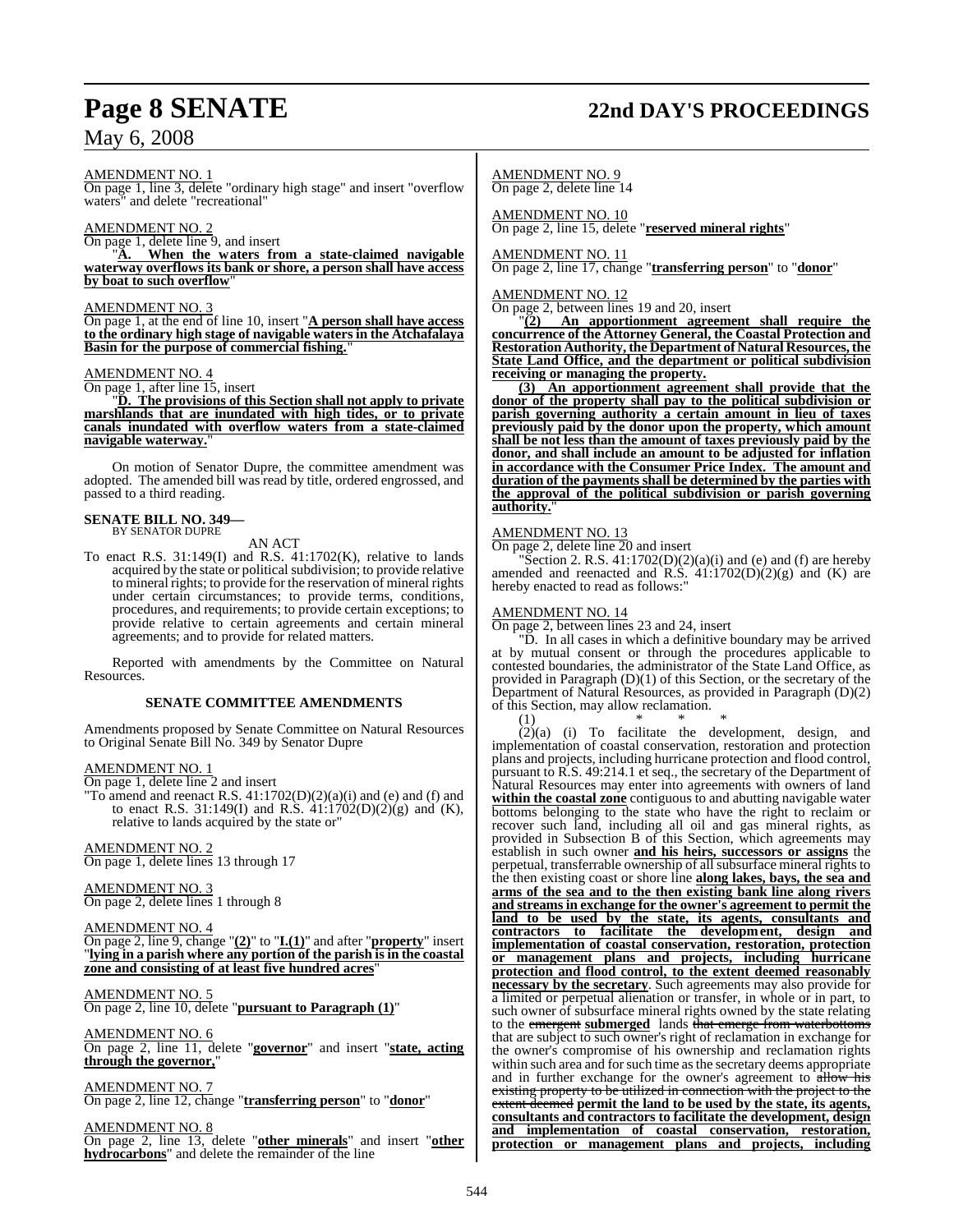# **22nd DAY'S PROCEEDINGS Page 9 SENATE**

### **hurricane protection and flood control, to the extent deemed reasonably** necessary by the secretary. **Changes in the location of the shore line subsequent to agreements authorized under this Section shall have no effect on the mineral rights established in the owner pursuant to such agreements. The agreements authorized under this Section may encompass such lands within the coastal zone which the secretary determines are reasonably necessary to facilitate the development, design and implementation of coastal conservation, restoration, protection or management plans and projects, including hurricane protection and flood control, based upon the long term goals and objectives incorporated in the state's comprehensive coastal restoration, protection and conservation plans, as provided under Act 8 of the First Extraordinary Session of 2005, as modified from time to time and shall not be limited to lands currently required for a particular project.**

\* \* \* (e) As used in this Section, the term "emergent land" shall mean land that emerges from a public water bottom to an elevation sufficient to support emergent vegetation, except that in the case of the seaward side of a barrier island the minimum elevation required shall be the lowest elevation sufficient to support emergent vegetation on the landward side of such island. However, no land which lies below the elevation of ordinary low water shall be considered emergent land.

 $\overline{f}$  The Department of Natural Resources shall provide an owner granted subsurface mineral rights pursuant to this Paragraph, recordable evidence of the rights transferred, which documents shall include an adequate legal description of the area subject to such owners' rights and a plat thereof. The owner shall be responsible for filing any such document in the conveyance records of the parish in which such property is located, which filing shall be public notice thereof.

**(f) Land acquired from any person by an "acquiring authority," as defined in R.S. 31:149, shall not be conveyed or transferred except to another acquiring authority or to the original transferor, his heirs, successors or assigns, and any act purporting to convey the land to a third party who is not an acquiring authority or the original transferor, his heirs, successors or assigns shall be null and void and without legal effect.**

**(g) In the event land is acquired by a "qualified conservation organization," as defined in R.S. 31:149, and as further defined in the rules and regulations adopted in accordance with the Administrative Procedures Act by the Department of Natural Resources, the subsequent disqualification or decertification of the qualified conservation organization by the secretary pursuant to such rules and regulations shall have no effect on the mineral rights established in the owner pursuant to agreements authorized under this Section.**

\* \* \*" AMENDMENT NO. 15 On page 2, delete lines 24 through 29

AMENDMENT NO. 16 On page 3, delete lines 1 through 7

AMENDMENT NO. 17 On page 3, line 8, change "**(2)**" to "**K. (1)**" and after "**property**" insert "**lying in a parish where any portion of the parish is in the coastal zone and consisting of at least five hundred acres**"

AMENDMENT NO. 18 On page 3, line 9, delete "**pursuant to Paragraph (1)**"

AMENDMENT NO. 19 On page 3, line 10, delete "**governor**" and insert "**state, acting through the governor,**"

AMENDMENT NO. 20 On page 3, line 11, change "**transferring person**" to "**donor**"

# May 6, 2008

AMENDMENT NO. 21

On page 3, line 12, delete "**other minerals**" and insert "**other hydrocarbons**" and delete the remainder of the line

AMENDMENT NO. 22 On page 3, delete line 13

AMENDMENT NO. 23

On page 3, line 14, delete "**reserved mineral rights**"

AMENDMENT NO. 24

On page 3, line 16, change "**transferring person**" to "**donor**"

AMENDMENT NO. 25

On page 3, between lines 18 and 19, insert

"**(2) An apportionment agreement shall require the concurrence of the attorney general, the Coastal Protection and Restoration Authority,the Department of Natural Resources, the State Land Office, and the department or political subdivision receiving or managing the property.**

**(3) An apportionment agreement shall provide that the donor of the property shall pay to the political subdivision or parish governing authority a certain amount in lieu of taxes previously paid by the donor upon the property, which amount shall be not less than the amount of taxes previously paid by the donor, and shall include an amount to be adjusted for inflation in accordance with the Consumer Price Index. The amount and duration of the payments shall be determined by the parties with the approval of the political subdivision or parish governing authority.**"

AMENDMENT NO. 26

On page 3, line 19, change "Section 1" to "this Act"

AMENDMENT NO. 27 On page 3, delete lines 24 through 27

On motion of Senator Dupre, the committee amendment was adopted. The amended bill was read by title, ordered engrossed, and passed to a third reading.

**SENATE BILL NO. 366—** BY SENATOR BROOME

AN ACT

To amend and reenact R.S. 17:3396.4(A), relative to the Research Park Corporation; to revise the membership of the Research Park Corporation's board of directors; and to provide for related matters.

Reported favorably by the Committee on Education. On motion of Senator Nevers, the bill was read by title, ordered engrossed, and passed to a third reading.

**SENATE BILL NO. 405—**

BY SENATORS BROOME, DORSEY, DUPLESSIS, GRAY, LONG AND NEVERS

AN ACT To enact Chapter 20 of Title 6 of the Louisiana Revised Statutes of 1950, to be comprised of R.S. 6:1371 through 1374, to establish the Financial Literacy and Education Commission; to provide for purpose; to provide for membership; to provide for powers and duties; and to provide for related matters.

Reported with amendments by the Committee on Education.

### **SENATE COMMITTEE AMENDMENTS**

Amendments proposed by Senate Committee on Education to Original Senate Bill No. 405 by Senator Broome

AMENDMENT NO. 1

On page 1, line 3, change "1374" to "1375"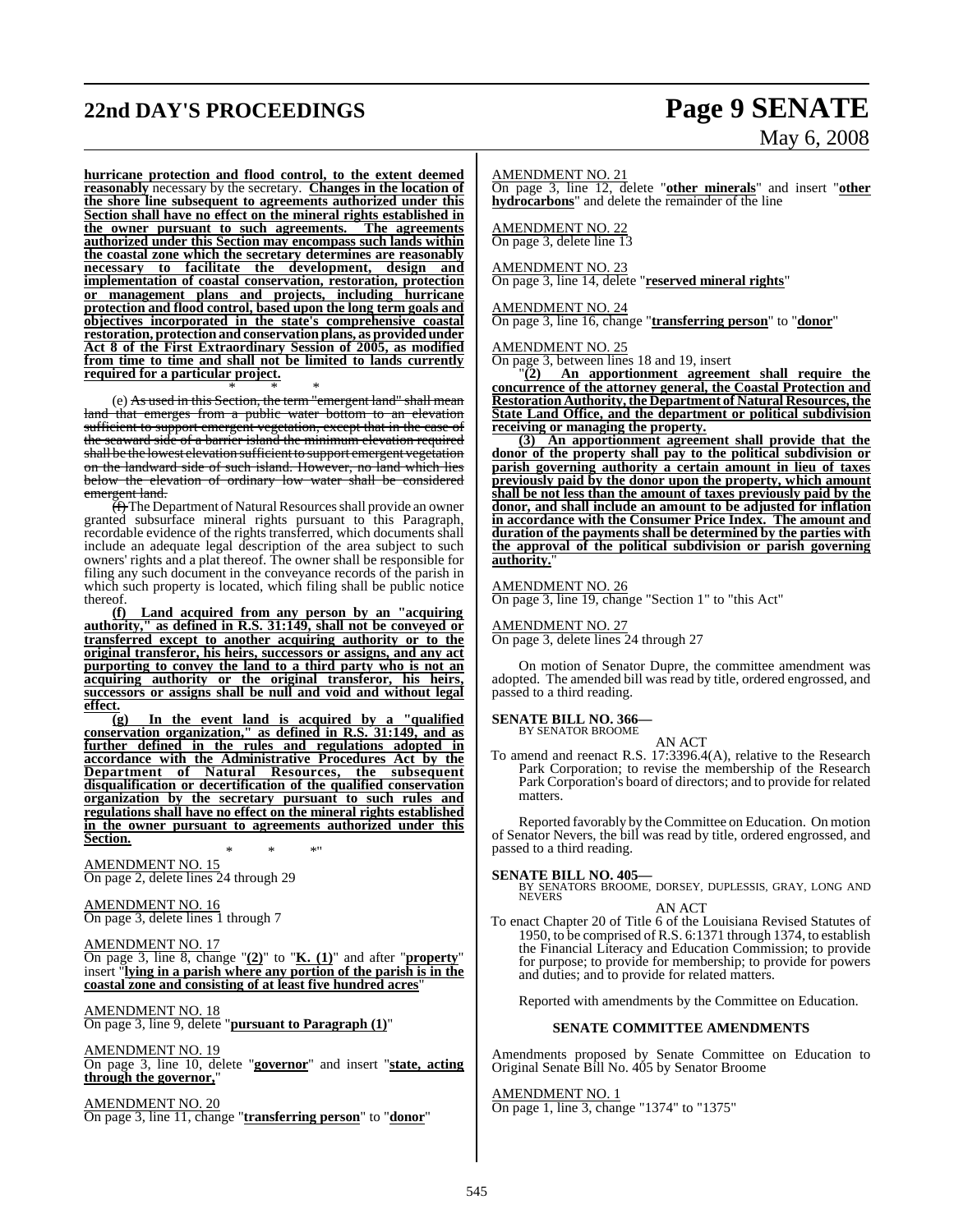# **Page 10 SENATE 22nd DAY'S PROCEEDINGS**

AMENDMENT NO. 2

On page 1, line 5, between "duties;" and "and" insert "to provide for funding and effectiveness;"

AMENDMENT NO. 3 On page 1, line 8, change "1374" to "1375"

AMENDMENT NO. 4 On page 2, line 20, change "**chosen**" to "**selected**"

AMENDMENT NO. 5 On page 3, line 1, after "**no later than**" delete the remainder of the line and on line 2, delete "**Chapter.**" and insert "**October 15, 2008.**"

AMENDMENT NO. 6 On page 4, line 6, between "**financial**" and "**and**" insert "**literacy**"

AMENDMENT NO. 7

On page 4, after line 20, insert the following: "**(7) Appoint, employ, or contract with such employees asthe commission deems necessary to carry out the functions of the commission and to fix the compensation of such individuals. §1375. Funding; implementation**

**Implementation of the provisions of this Chapter shall be subject to the appropriation of fundsfor this purpose.In addition to funds provided by the legislature, the authority may seek and accept gifts, grants, and donations, including federal commission** funds, from any available source."

On motion of Senator Nevers, the committee amendment was adopted. The amended bill was read by title, ordered engrossed, and recommitted to the Committee on Finance.

### **SENATE BILL NO. 415—** BY SENATOR MURRAY

AN ACT

To amend and reenact R.S. 32:391(C) and to enact R.S. 32:391(D) and (E), and to enact Code of Criminal Procedure Article 211.5, relative to arrest; to provide for the issuance of a summons in certain circumstances; to require that certain criteria be satisfied; and to provide for related matters.

Reported with amendments by the Committee on Transportation, Highways and Public Works.

### **SENATE COMMITTEE AMENDMENTS**

Amendments proposed by Senate Committee on Transportation, Highways and Public Works to Original Senate Bill No. 415 by Senator Murray

### AMENDMENT NO. 1

On page 2, line 22, after "**census**" delete the remainder of the line, and delete lines 23 through 29, and on page 3, delete lines 1 through 5, and insert: "**when a peace officer serving a subpoena,summons, or notice to appear in court for a misdemeanor traffic offense or a non-violent offense has reasonable grounds to believe that the conduct of an offender constitutes a direct contempt of court because the offender contumaciously fails to comply with such subpoena, summons, or notice to appear in court, and proof of service of the subpoena, summons, or notice appears of record, then either the court may order the offender attached and brought to court or the peace officer may issue a written citation or summons to the offender commanding him to appear and answer the direct contempt charge.**

**B. If an order of attachment is issued, it may be executed in any parish by the sheriff of the parish from which the attachment was issued, or by the sheriff of the parish where the offender is** found.

On motion of Senator McPherson, the committee amendment was adopted. The amended bill was read by title, ordered engrossed, and passed to a third reading.

### **SENATE BILL NO. 458—**

BY SENATOR B. GAUTREAUX AN ACT

To amend and reenactR.S. 11:1921(A)(3)(a), relative to membership in the Parochial Employees'Retirement System; to allowcertain elected justices of the peace to elect to become system members; to allow purchase of service credit; to provide for calculation of payment for such purchase; to provide for an effective date; and to provide for related matters.

Reported with amendments by the Committee on Retirement.

### **SENATE COMMITTEE AMENDMENTS**

Amendments proposed by Senate Committee on Retirement to Original Senate Bill No. 458 by Senator B. Gautreaux

### AMENDMENT NO. 1

On page 2, line 3 between "**peace**" and "**who**" insert "**in a parish with a population of between 23,350 and 23,400, based upon the latest federal decennial census**,"

### AMENDMENT NO. 2

On page 2, line 7 after "**paying**" and before "**an amount**" insert "**to the system on or before December 31, 2008,**"

### AMENDMENT NO. 3

On page 2, line 9 after "**employer**" and before the period "**.**" insert "**, as defined in R.S. 11:1902**"

On motion of Senator B. Gautreaux, the committee amendment was adopted. The amended bill was read by title, ordered engrossed, and passed to a third reading.

### **SENATE BILL NO. 530—** BY SENATOR MICHOT

AN ACT

To amend and reenact R.S. 39:461.3(A) and (B), relative to the interim emergency board; to provide for agency notification; to provide for an effective date; and to provide for related matters.

Reported favorably by the Committee on Finance. On motion of Senator Michot, the bill was read by title, ordered engrossed, and passed to a third reading.

# **SENATE BILL NO. 548—** BY SENATOR NEVERS

AN ACT

To enact R.S. 17:7(27), relative to duties and functions of the State Board of Elementary and Secondary Education; to require the board to develop a teacher exit interview system for school boards; to provide for forms and interview questions; to provide for reporting data; to provide for effectiveness; and to provide for related matters.

Reported favorably by the Committee on Education. On motion of Senator Nevers, the bill was read by title, ordered engrossed, and passed to a third reading.

### **SENATE BILL NO. 564—**

BY SENATOR GRAY AN ACT

To enact R.S. 33:9091.12, relative to the Maple Area Residents Security Tax District in Orleans Parish; to create and provide relative to such district, including provisions for the district and its board of commissioners and their powers, duties, functions and responsibilities; to provide for the imposition and collection of a parcel fee and for the use thereof; to provide relative to liability of board members and officers; and to provide for related matters.

Reported with amendments by the Committee on Local and Municipal Affairs.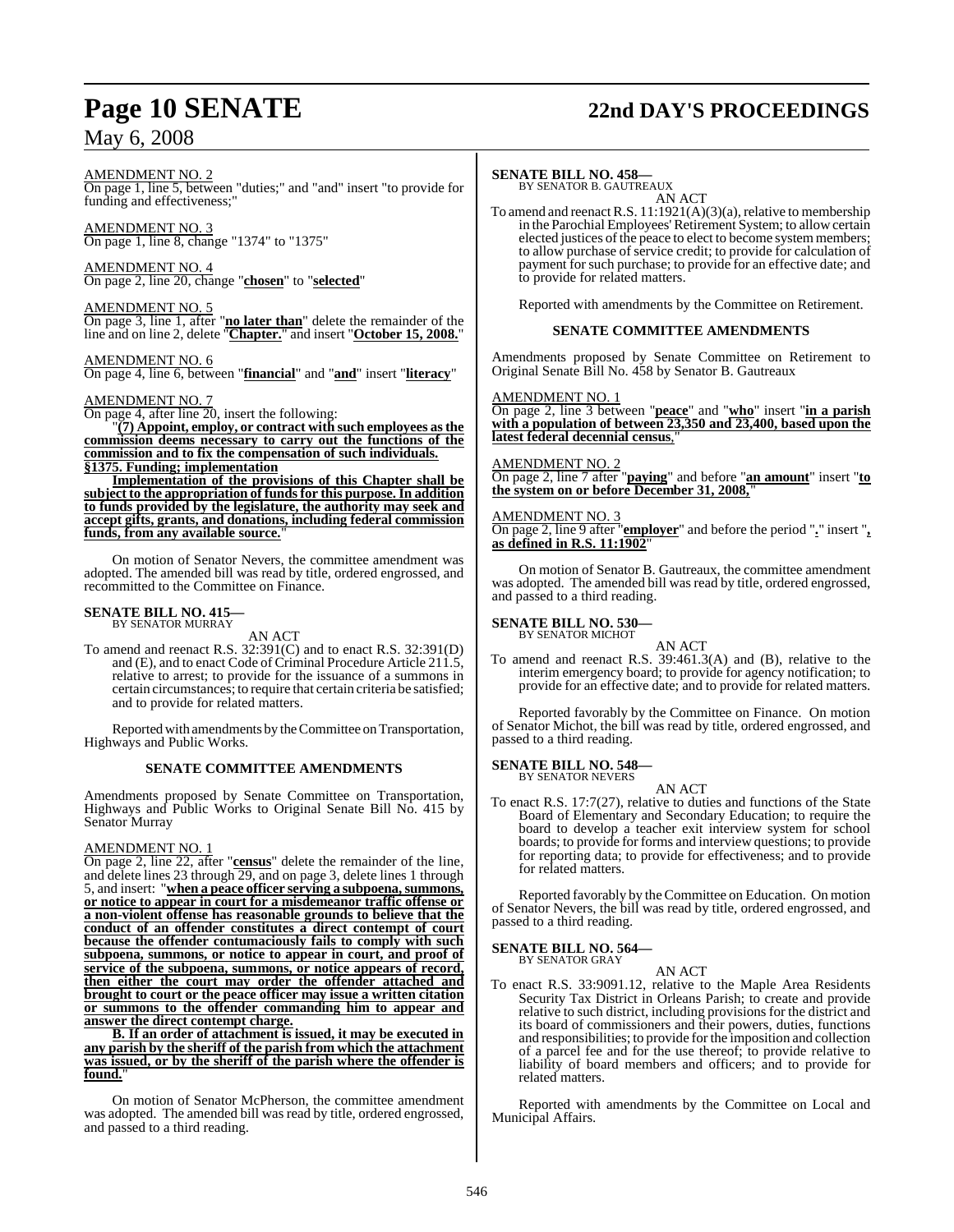# **22nd DAY'S PROCEEDINGS Page 11 SENATE**

# May 6, 2008

### **SENATE COMMITTEE AMENDMENTS**

Amendments proposed by Senate Committee on Local and Municipal Affairs to Original Senate Bill No. 564 by Senator Gray

### AMENDMENT NO. 1

On page 2, line 4, after "**to**" insert "**the middle of**"

### AMENDMENT NO. 2

On page 5, line 8, after "**flat fee**" delete the remainder of the line, delete lines 9 through 11 and insert the following: "**not to exceed:**

**(a) Four hundred dollars per parcel per year for each residential or commercial structure.**

**(b) Two hundred dollars per parcel per year for each unit in a condominium, or in a residential or commercial structure with three or more units.**

**(c) This fee shall be imposed starting in calendar year 2009, provided that the maximum shall be increased by twenty-five** dollars per year for each calendar year after 2009.

On motion of Senator Gray, the committee amendment was adopted. The amended bill was read by title, ordered engrossed, and passed to a third reading.

### **SENATE BILL NO. 592—** BY SENATOR RISER

AN ACT

To enact R.S. 48:390(G), relative to railroads; to require a railroad corporation to make and keep in good repair a private farm crossing when ordered by the secretary of the Department of Transportation and Development; and to provide for related matters.

Reported with amendments by the Committee on Transportation, Highways and Public Works.

### **SENATE COMMITTEE AMENDMENTS**

Amendments proposed by Senate Committee on Transportation, Highways and Public Works to Original Senate Bill No. 592 by Senator Riser

### AMENDMENT NO. 1

On page 1, line 3, change "farm" to "rural residence or agricultural" and change "secretary" to "commissioner"

### AMENDMENT NO. 2

On page 1, line 4, change "Transportation and Development" to "Agriculture and Forestry

### AMENDMENT NO. 3

On page 1, at the beginning of line 11, delete "**premises**" and insert "**land of such person**"

### AMENDMENT NO. 4

On page 1, at the beginning of line 12, change "**secretary**" to "**commissioner of the Department of Agriculture and Forestry**" and change "**farm**" to "**rural residence or agricultural**"

### AMENDMENT NO. 5

On page 1, line 14, delete "**department**" and insert "**Department of Agriculture and Forestry**"

On motion of Senator McPherson, the committee amendment was adopted. The amended bill was read by title, ordered engrossed, and passed to a third reading.

### **SENATE BILL NO. 674—** BY SENATOR MURRAY

AN ACT

To amend and reenact R.S.  $38:2225.2.1(A)(1)$  and  $(3)$ , relative to public contracts; to authorize certain public entitiesto utilize the design-build method for the construction or repair of any public building or structure in certain circumstances; and to provide for related matters.

Reported favorably by the Committee on Transportation, Highways and Public Works. On motion of Senator McPherson, the bill was read by title, ordered engrossed, and passed to a third reading.

### **SENATE BILL NO. 710—** BY SENATOR SHEPHERD

AN ACT

To enact R.S. 40:431.1, relative to the Jefferson Parish Housing Authority; to provide with respect to the board of trustees of such authority; to provide for the powers and duties of such board; to authorize the board to levy a tax under certain circumstances; to provide procedures for the imposition of such taxes; to provide for the use of such taxes; to provide for an effective date; and to provide for related matters.

Reported favorably by the Committee on Local and Municipal Affairs. On motion of Senator Gray, the bill was read by title, ordered engrossed, and passed to a third reading.

# **SENATE BILL NO. 711—** BY SENATOR WALSWORTH

AN ACT

To repeal R.S. 32:387.17(A)(5), relative to special permits; to remove the provision terminating the authority of the secretary of the Department of Transportation and Development to issue special permits for trucks transporting containerized cargo in international trade intended for exportation within a fifty-mile radius of the Port of Ouachita; and to provide for related matters.

Reported with amendments by the Committee on Transportation, Highways and Public Works.

### **SENATE COMMITTEE AMENDMENTS**

Amendments proposed by Senate Committee on Transportation, Highways and Public Works to Original Senate Bill No. 711 by Senator Walsworth

### AMENDMENT NO. 1

On page 1, line 2, change "repeal" to "amend and reenact" and change "remove" to "modify"

### AMENDMENT NO. 2

On page 1, delete line 9, and insert:

"Section 1. R.S.  $32:387.17(A)(5)$  is hereby amended and reenacted to read as follows:

§387.17. Special permit; containerized cargo intended for export; rules and regulations; ports in Ouachita Parish

A. Provided there are no written objections raised by the Federal Highway Administration, the secretary of the Department of Transportation and Development may issue special annual permits for sealed containerized cargo in international trade intended for exportation within a fifty mile radius of the Port of Ouachita. These special permits shall be issued in accordance with the following provisions:

\* \* \* (5) The authority of the secretary to issue this special permit shall terminate effective July 1, 2008 **2012**. \* \* \*"

On motion of Senator McPherson, the committee amendment was adopted. The amended bill was read by title, ordered engrossed, and passed to a third reading.

# **SENATE BILL NO. 731—** BY SENATOR DUPRE

- 
- To authorize and provide for the transfer of certain state properties; to provide for transfer of certain state properties in the parish of East Baton Rouge; to provide for the property description; to provide for reservation of mineral rights; to provide terms and conditions; and to provide for related matters.

AN ACT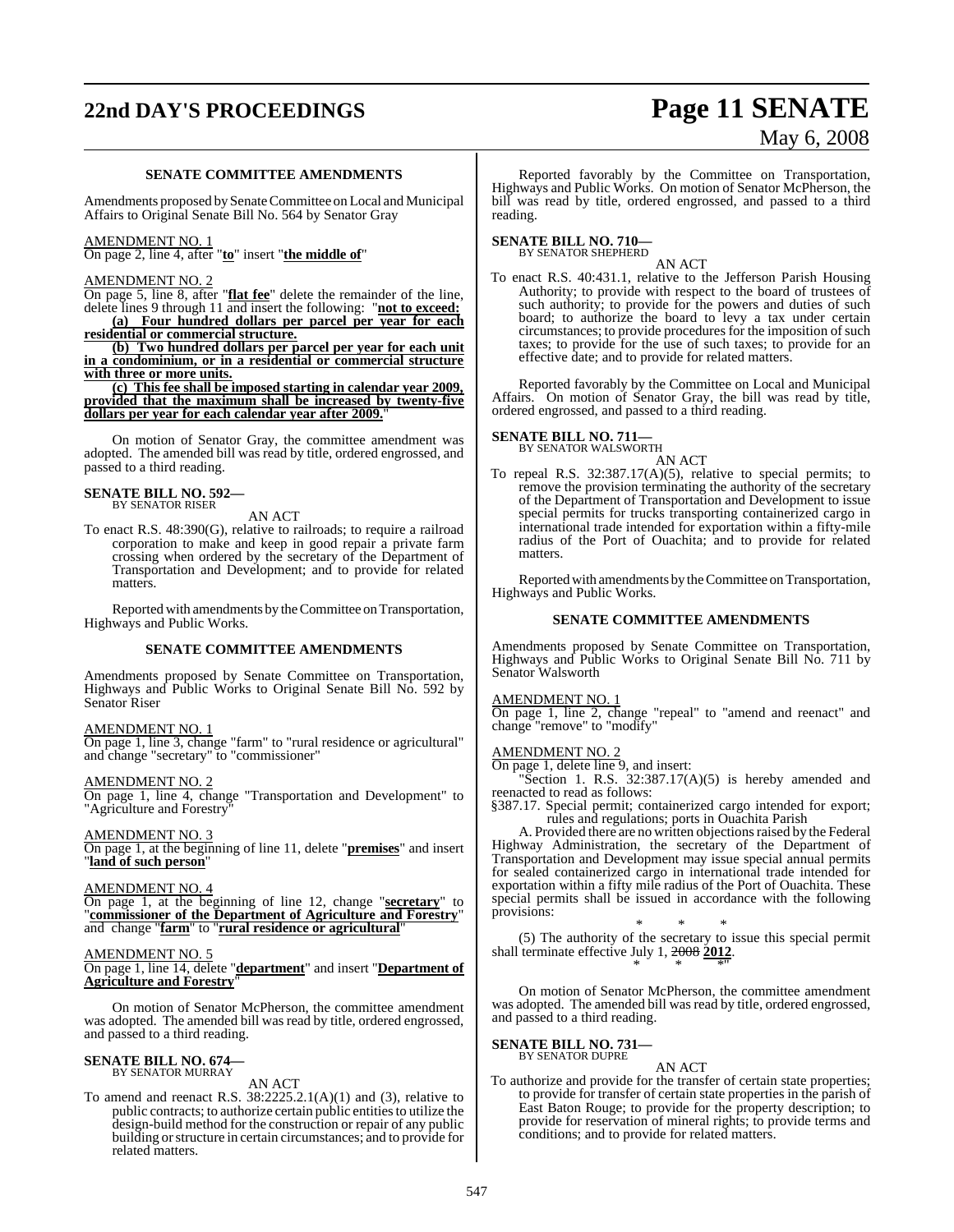# **Page 12 SENATE 22nd DAY'S PROCEEDINGS**

## May 6, 2008

Reported favorably by the Committee on Natural Resources. On motion of Senator Dupre, the bill was read by title, ordered engrossed, and passed to a third reading.

# **SENATE BILL NO. 732—** BY SENATOR GRAY

AN ACT

To enact Chapter 31-A of Title 25 of the Louisiana Revised Statutes of 1950, to be comprised of R.S. 25:1271.1 through 1271.4, relative to residential neighborhood enhancement programs; to establish the residential neighborhood enhancement program; to provide for definitions; to provide with respect to program requirements and limitations; and to provide for related matters.

Reported with amendments by the Committee on Local and Municipal Affairs.

### **SENATE COMMITTEE AMENDMENTS**

Amendments proposed by Senate Committee on Local and Municipal Affairs to Original Senate Bill No. 732 by Senator Gray

AMENDMENT NO. 1

On page 2, line 6, after "**a**" and before "**nonprofit**" add "**part of city government or a**"

AMENDMENT NO. 2

On page 3, between lines 4 and 5, insert "**(a) Salaries of local program managers, which may be either full-time or part-time.**"

AMENDMENT NO. 3 On page 3, line 5, change "**(a)**" to "**(b)**"

AMENDMENT NO. 4 On page 3, line 6, change "**(b)**" to "**(c)**"

AMENDMENT NO. 5 On page 3, line 7, change "**(c)**" to "**(d)**"

AMENDMENT NO. 6 On page 3, line 8, change "**(d)**" to "**(e)**"

AMENDMENT NO. 7 On page 3, line 10, change "**(e)**" to "**(f)**"

AMENDMENT NO. 8 On page 3, line 25, delete "**ten**" and add "**thirty**"

AMENDMENT NO. 9

On page 5, line 20, delete "June 30, 2011" and add "June 30, 2013 or five years from the first year of funding, whichever occurs last,"

On motion of Senator Gray, the committee amendment was adopted. The amended bill was read by title, ordered engrossed, and passed to a third reading.

### **SENATE BILL NO. 734—** BY SENATOR JACKSON

AN ACT

To amend and reenact R.S.  $33:2740.38(B)$  and  $(C)(1)(f)$ , relative to the Shreveport Downtown Development District; to provide for the boundaries of the Shreveport Downtown Development District; to provide for the composition of the governing board; and to provide for related matters.

Reported favorably by the Committee on Local and Municipal Affairs. On motion of Senator Gray, the bill was read by title, ordered engrossed, and passed to a third reading.

### **SENATE BILL NO. 737**

BY SENATOR MORRISH AN ACT

To designate Louisiana Highway 385 as the "Wilson Anthony 'Boozoo' Chavis Memorial Highway.

Reported with amendments by the Committee on Transportation, Highways and Public Works.

### **SENATE COMMITTEE AMENDMENTS**

Amendments proposed by Senate Committee on Transportation, Highways and Public Works to Original Senate Bill No. 737 by Senator Morrish

### AMENDMENT NO. 1

On page 1, delete line 3 and insert: "Highway" and Louisiana Highway 82 in Cameron Parish as the "Rodney Guilbeaux Memorial Highway.

### AMENDMENT NO. 2

On page 1, after line 7, insert the following:

"Section 2. Louisiana Highway 82 in Cameron Parish shall be hereinafter known and designated as the "Rodney Guilbeaux Memorial Highway." The Department of Transportation and Development shall erect appropriate signage reflecting this designation."

On motion of Senator McPherson, the committee amendment was adopted. The amended bill was read by title, ordered engrossed, and passed to a third reading.

### **SENATE BILL NO. 744—** BY SENATOR DUPRE

## AN ACT

To amend and reenact R.S. 56:302.9(H) and to enact R.S. 56:302.9(I), relative to charter boat fishing guide licensees; to require licensees to provide landing reports and information to the Department of Wildlife and Fisheries; to provide terms and conditions; and to provide for related matters.

Reported favorably by the Committee on Natural Resources. On motion of Senator Dupre, the bill was read by title, ordered engrossed, and passed to a third reading.

### **SENATE BILL NO. 763—**

BY SENATOR DONAHUE

AN ACT To authorize and provide for the transfer of certain state property; to provide for the transfer of state property in St. Tammany Parish; to provide for the property description; to provide for reservation of mineral rights; to provide terms and conditions; and to provide for related matters.

Reported with amendments by the Committee on Natural **Resources** 

### **SENATE COMMITTEE AMENDMENTS**

Amendments proposed by Senate Committee on Natural Resources to Original Senate Bill No. 763 by Senator Donahue

### AMENDMENT NO. 1

On page 1, line 11, after "**of**" and before "**the**" insert "**unimproved land included in any of**"

### AMENDMENT NO. 2

On page 3, line 19, after "**any**" insert "**portion**" and after "**property**" insert "**to the parish governing authority of St. Tammany, in exchange of consideration proportionate to the appraised value of the property. If such parish governing authority does not purchase said property, the secretary of the Department of Health and Hospitals, and the commissioner of administration shall convey all or any portion of the above parcels of property**"

### AMENDMENT NO. 3

On page 3, line 29, after "**sale of**" insert "**all or any portion of**"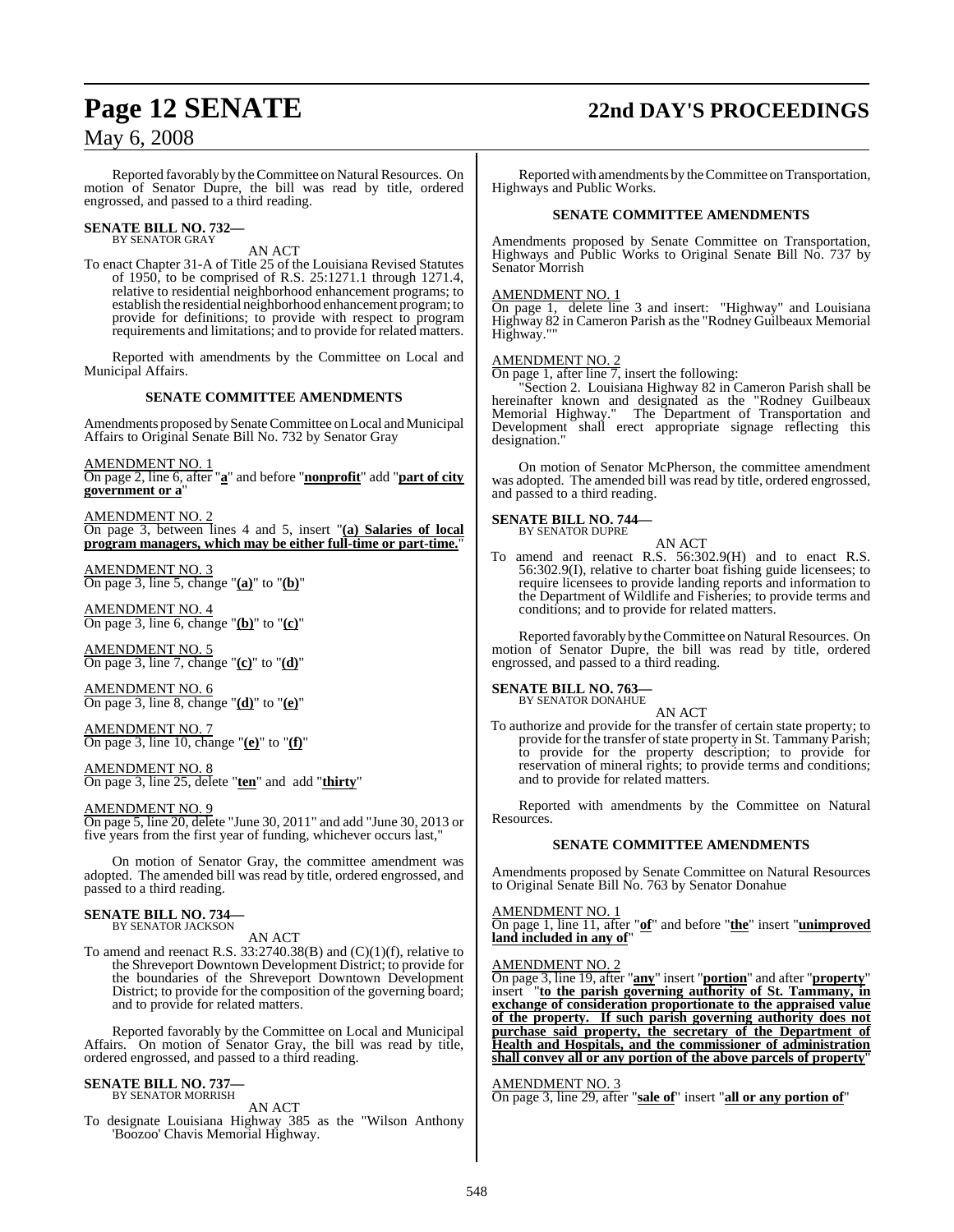# **22nd DAY'S PROCEEDINGS Page 13 SENATE**

# May 6, 2008

### AMENDMENT NO. 4

On page 4, delete line 1, and insert "**paid into the Department of Health and Hospitals Facility Support Fund and dedicated to the restoration, renovation, construction, or maintenance of the Southeast Louisiana Hospital.**"

On motion of Senator Dupre, the committee amendment was adopted. The amended bill was read by title, ordered engrossed, and passed to a third reading.

### **SENATE BILL NO. 795—** BY SENATOR DUPLESSIS

AN ACT

To enact Chapter 43 of Title 17 of the Louisiana Revised Statutes of 1950, comprised of R.S. 17:4011 through 4026, relative to educational choice; to establish and provide for the implementation of the Student Scholarships for Educational Excellence Program; to provide for legislative findings; to provide for definitions; to provide relative to the duties and responsibilities of the State Board of Elementary and Secondary Education and the state Department of Education; to provide relative to eligibility and participation requirements for students and schools; to provide relative to selection and enrollment of eligible students; to provide relative to funding and scholarship payments to eligible schools; to provide relative to testing; to provide for reports; and to provide for related matters.

Reported with amendments by the Committee on Education.

### **SENATE COMMITTEE AMENDMENTS**

Amendments proposed by Senate Committee on Education to Original Senate Bill No. 795 by Senator Duplessis

### AMENDMENT NO. 1

On page 1, line 3, change "4026," to "4025," and between "educational" and "to establish" change "choice;" to "options for parents and other legal guardians;"

AMENDMENT NO. 2 On page 1, line 14, change "4026" to "4025"

### AMENDMENT NO. 3

On page 2, at the beginning of line 2, change "**Scholarship**" to "**Scholarships**"

AMENDMENT NO. 4

On page 2, at the beginning of line 12, change "**education**" to "**schools**" and between "**Louisiana**" and "**a**" change "**makes**" to "**make**"

AMENDMENT NO. 5 On page 2, line 17, between "**Louisiana's**" and "**school**" delete "**urban**"

AMENDMENT NO. 6 On page 2, at the end of line 19, delete "**urban**"

### AMENDMENT NO. 7

On page 2, line 20, between "**are**" and "**academically**" delete "**currently**"

AMENDMENT NO. 8

On page 2, between lines 23 and 24, insert the following: "**(5) Academically acceptable public schools can serve as quality alternativesfor students attending low-performing public schools.**"

AMENDMENT NO. 9 On page 2, line 25, after "**indicated,**" delete the remainder ofthe line, delete line 26 in its entirety and insert "**the following terms shall mean:**"

### AMENDMENT NO. 10

On page 2, delete lines 27 through 29 in their entirety and on page 3 delete lines 1 and 2 in their entirety, and insert the following:

"**(1) "Covered district" means a local public school system which meets all of the following criteria:**

**(a) Has been found to be academically in crisis pursuant to R.S. 17:10.6.**

**(b) Has had schools transferred to the jurisdiction of the Recovery School District pursuant to R.S. 17:10.7.**

**(c) Is located in a parish with a population of at least four hundred seventy-five thousand persons according to the latest federal decennial census.**"

### AMENDMENT NO. 11

On page 3, line 6, between "**exceed**" and "**percent**" change "**three hundred**" to "**two hundred fifty**"

### AMENDMENT NO. 12

On page 3, line 7, between "**budget**," and "**and**" insert "**is eligible to participate in the federal free and reduced cost lunch program,**"

### AMENDMENT NO. 13

On page 3, line 8, after "**who**" delete the remainder of the line and delete lines 9 through 11 in their entirety and insert the following: "**meets any one of the following criteria:**

### **(a) Is entering kindergarten.**

**(b) Was enrolled in a public school located within a covered district during the previous school year in a program eligible grade.**

**(c) Received a scholarship pursuant to this Chapter in the previous school year and remains otherwise eligible.**"

### AMENDMENT NO. 14

On page 3, line 13, change "**students receiving scholarships**" to "**eligible students**"

AMENDMENT NO. 15 On page 3, delete line 14, and insert "**this Chapter or a public school located within the geographic boundaries of**"

### AMENDMENT NO. 16

On page 3, at the beginning of line 15, change "**to the**" to "**a**"

AMENDMENT NO. 17 On page 3, at the beginning of line 16, change "**students receiving scholarships**" to "**eligible students**"

### AMENDMENT NO. 18

On page 3, line 19, between "**awarded to**" and "**an**" insert "**a parent or other legal guardian on behalf of**"

AMENDMENT NO. 19 On page 3, at the end of line 20, change "**the program.**" to "**this Chapter.**"

AMENDMENT NO. 20 On page 3, line 23, after "**Education**" change the comma "**,**" to a period "**.**" and delete the remainder of the line and delete line 24 in its entirety

AMENDMENT NO. 21 On page 3, at the beginning of line 26, change "**The**" to "**In administering the program pursuant to this Chapter, the**"

AMENDMENT NO. 22 On page 3, line 28, between "**to**" and "**eligible**" insert "**parents or other legal guardians of**"

AMENDMENT NO. 23 On page 4, at the beginning of line 6, between "**(5)**" and "**scholarship**" change "**Make**" to "**Remit**"

AMENDMENT NO. 24 On page 4, at the end of line 8, change "**non-public"** to "**nonpublic**"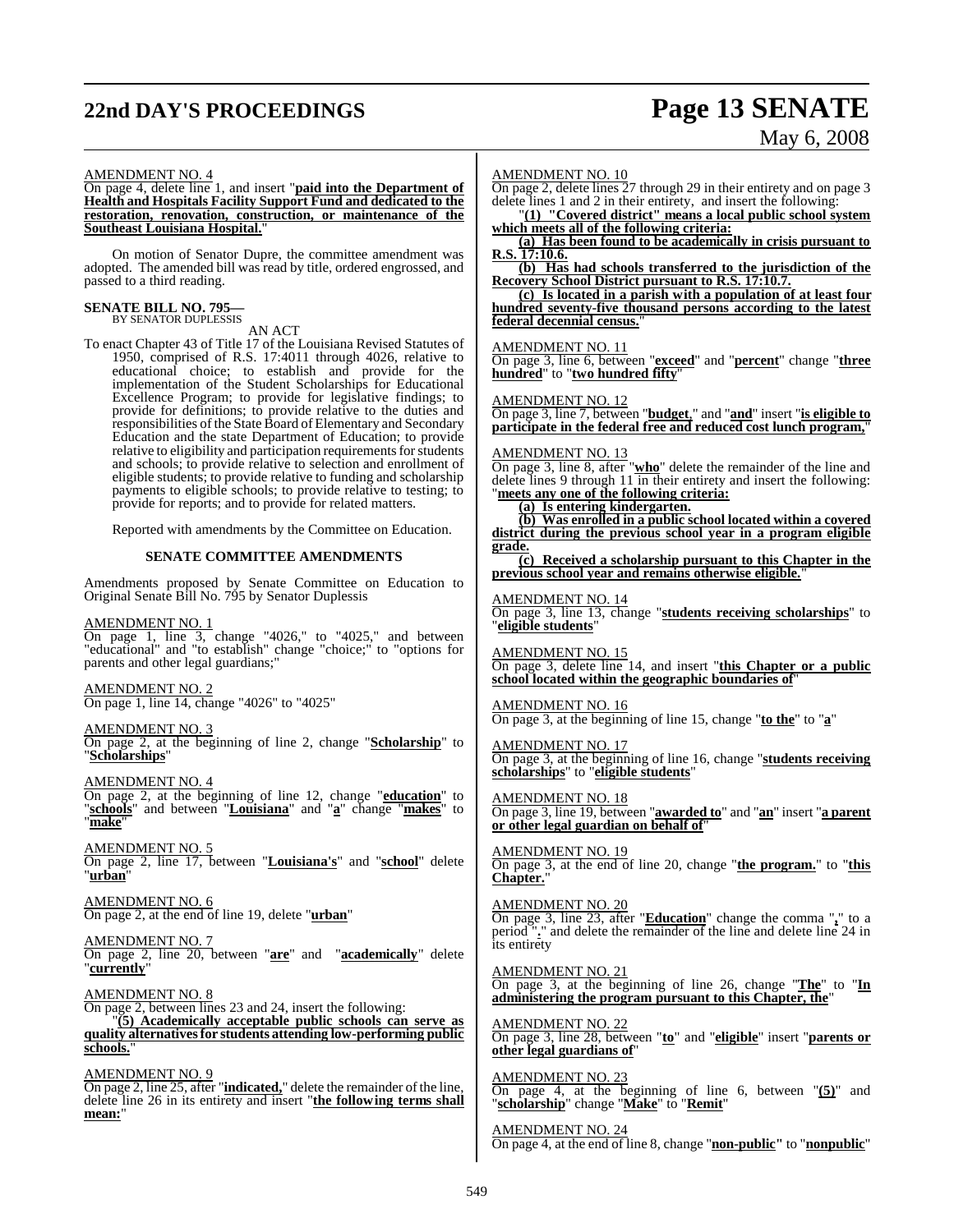# **Page 14 SENATE 22nd DAY'S PROCEEDINGS**

May 6, 2008

AMENDMENT NO. 25 On page 4, delete lines 15 and 16 in their entirety and insert the following: "**(8) For students enrolled in the program, annually verify the eligibility status of each student and notify his parent or other legal guardian of his status by not later than June thirtieth.**" AMENDMENT NO. 26 On page 4, line 22, between "**district**" and "**from**" change "**would have received for the eligible student**" to "**receives**" AMENDMENT NO. 27 On page 4, line 23, between "**educating**" and "**student**" change "**the**" to "**a**" AMENDMENT NO. 28 On page 4, at the end of line 24, insert "**However, the amount of the scholarship provided on behalf of an eligible student enrolled in a participating school shall not exceed the amount of tuition charged to a non-scholarship student enrolled in such school.**" AMENDMENT NO. 29 On page 4, delete lines 27 through 29 in their entirety and insert "**equivalent to special education funding provided to a covered district for such a student from federal sources. A participating**" AMENDMENT NO. 30 On page 5, line 2, between "**this**" and "**shall**" change "**program**" to "**Chapter**" AMENDMENT NO. 31 On page 5, line 4, between "**awarded to**" and "**eligible**" insert "**parents or other legal guardians of**" AMENDMENT NO. 32 On page 5, line 10, between "**eligible**" and "**shall**" change "**student, who**" to "**student. The parent or other legal guardian**" AMENDMENT NO. 33 On page 5, at the end of line 14, add the following: "**Payments shall be based on per pupil count dates as determined by the department. No refunds shall be made to the department or to the parent or other legal guardian if the eligible student withdraws from the program or is otherwise not enrolled prior to the next count date.**" AMENDMENT NO. 34 On page 5, at the beginning of line 16, between "**A.**" and "**eligible**" change "**Students are**" to "**For the 2008-2009 academic year, students shall be**" AMENDMENT NO. 35 On page 5, line 17, between "**kindergarten**" and "**or**" delete the comma "**,**" AMENDMENT NO. 36 On page 5, line 19, between "**twelve**" and "**eligible**" change "**are**" to "**shall be**" AMENDMENT NO. 37 On page 5, line 20, between "**additional**" and "**are**" change "**grades**" to "**grade levels**" AMENDMENT NO. 38 On page 5, line 23, between "**twelve**." and "**Student**" insert the following: "**Asthe 2008-2009 cohort of eligible students advances in grade level, one additional grade level of eligibility shall be added to the program, beginning in 2009-2010."** AMENDMENT NO. 39 On page 6, line 2, between "**Chapter**" and "**not**" change "**does**" to "**shall**" AMENDMENT NO. 40 AMENDMENT NO. 41 AMENDMENT NO. 42 AMENDMENT NO. 44 AMENDMENT NO. 45 AMENDMENT NO. 46 by the department, **Chapter.**" AMENDMENT NO. 48 AMENDMENT NO. 49 AMENDMENT NO. 51 **student.**"

On page 6, line 5, between "**of**" and "**intent**" change "**their**" to "**its**"

On page 6, at the end of line 12, delete the colon "**:**" and add "**meet both of the following criteria:**"

On page 6, delete lines 18 and 19 in their entirety

### AMENDMENT NO. 43

On page 6, line 23, between "**a**" and "**school**" insert "**participating**"

On page 6, at the end of line 25, change the period "**.**" to a comma "**,**" and add "**and such students shall be given preference for enrollment at other participating schools.**"

On page 6, at the beginning of line 27, change "**A**" to "**Each**"

On page 6, line 28, after "**days**" delete the remainder of the line and at the beginning of line 29, delete "**eligible student,**" and insert "**after the scholarship program admissions period as scheduled**

### AMENDMENT NO. 47

On page 7, at the beginning of line 2, between "**(2)**" and "**In**" insert "**Allow for open admission of eligible students without regard to qualificationsin addition to the eligibility criteria set forth in this**

On page 7, at the end of line 9, add the following: "**Participating schools shall notify the department of any eligible student not selected by random selection so that the department may notify those students of other participating schools with an available seat. In the event that the student not selected does not wish to enroll in another participating school, the school shall add the student to a waiting list so that he may be enrolled when a seat becomes available. Students may remain on more than one participating school's waiting list; however, upon enrolling in a participating school, their names shall be removed from waiting lists maintained by other participating schools.**

**(3) Notify the department of eligible students enrolled.**"

On page 7, at the beginning of line 10, change "**(3) Submit**" to "**(4) Submit to the department** 

### AMENDMENT NO. 50

On page 7, line 11, between "**accountant**" and the comma "**,**" insert "**approved by the legislative auditor**"

On page 7, line 12, after "**presents**" delete the remainder of the line and at the beginning of line 13, delete "**Department of Education.**" and insert "**the participating school's actual cost of educating a**

### AMENDMENT NO. 52

On page 7, at the end of line 15, insert "**Such audit shall be submitted to the legislative auditor for review and investigation of any irregularities or audit findings. The participating school shall remit back to the state any funds determined by the legislative auditor to have been expended in a manner inconsistent with state law or program regulations.**"

### AMENDMENT NO. 53

On page 7, at the beginning of line 16, change "**(4)**" to "**(5)**"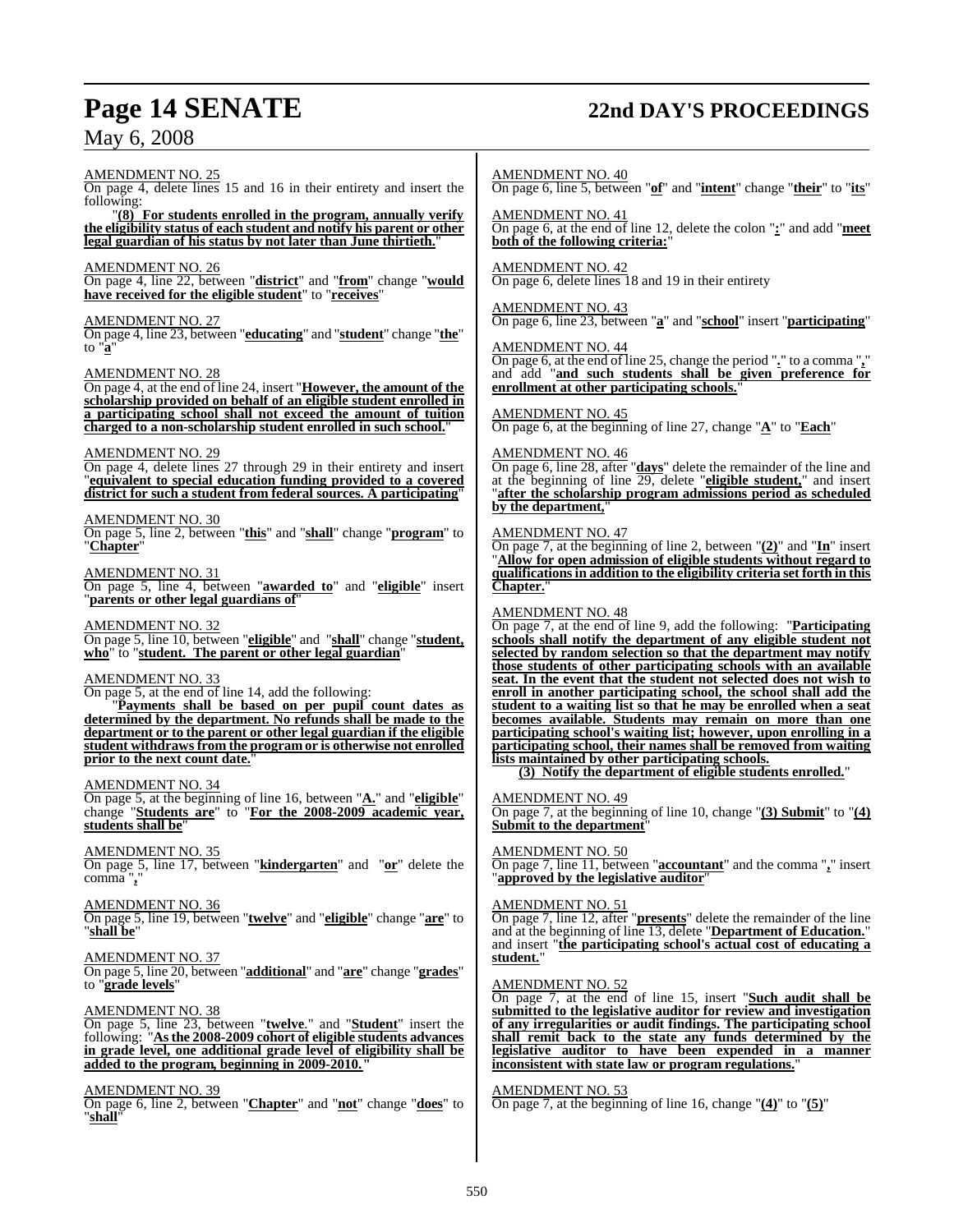# **22nd DAY'S PROCEEDINGS Page 15 SENATE** May 6, 2008

### AMENDMENT NO. 54

On page 7, between lines 19 and 20 insert the following:

"**(6) Upon enrolling eligible students pursuant to this Chapter, allow such students to remain enrolled in the school if the school voluntarily withdraws from the program, provided that continued funding is available for the program. However, students may be expelled from the school according to the school's discipline policy or disqualified from enrollment in subsequent years if the student is no longer eligible for the program as determined by the department.**

**(7) Prior to enrollment, inform the parent or other legal guardian of an eligible student of any and all rules, policies, and procedures of such school, including but not limited to academic policies, disciplinary rules, and procedures of the school. Enrollment of an eligible student in a participating school constitutes acceptance of any such rules, policies, and procedures of such school.** 

### AMENDMENT NO. 55

On page 7, line 20, after "\$4023." delete the remainder of the line and insert "**Testing**"

### AMENDMENT NO. 56

On page 7, delete lines 21 through 29 in their entirety and on page 8, delete lines 1 through 22 in their entirety and insert "**A**"

### AMENDMENT NO. 57

On page 8, line 23, between "**school**" and "**administer**" change "**may**" to "**shall**"

### AMENDMENT NO. 58

On page 8, line 24, after "**in the**" delete the remainder of the line and insert "**third through twelfth grades. The participating nonpublic school shall ensure that eligible students are administered all examinations required pursuant to the Louisiana School and District Accountability System at the prescribed grade levels, including the Louisiana Educational Assessment Program (LEAP) and Graduate Exit Examinations.**"

### AMENDMENT NO. 59

On page 8, at the beginning of line 25, change "**§4025.**" to "**§4024.**"

### AMENDMENT NO. 60

On page 9, at the beginning of line 3, change "**§4026.**" to "**§4025.**"

### AMENDMENT NO. 61

On page 9, line 5, between "**promulgate**" and "**rules**" delete "**such**" and between "**regulations**" and "**to**" change "**as are necessary**" to "**in accordance with the Administrative Procedure Act**"

On motion of Senator Nevers, the committee amendment was adopted. The amended bill was read by title, ordered engrossed, and recommitted to the Committee on Finance.

### **SENATE BILL NO. 800—** BY SENATOR MCPHERSON

AN ACT

To enact R.S. 41:1217.1, relative to leases of public lands; to provide for the powers and duties of the commissioner of administration and department secretaries; to provide relative to the renewal of certain leases; to provide terms and conditions; and to provide for related matters.

Reported with amendments by the Committee on Natural Resources.

### **SENATE COMMITTEE AMENDMENTS**

Amendments proposed by Senate Committee on Natural Resources to Original Senate Bill No. 800 by Senator McPherson

### AMENDMENT NO. 1

On page 2, line 5, after "**Fisheries**" insert "**, or to any lease entered into by the State Mineral Board**"

On motion of Senator Dupre, the committee amendment was adopted. The amended bill was read by title, ordered engrossed, and passed to a third reading.

### **House Bills and Joint Resolutions on Second Reading Reported by Committees**

The following House Bills and Joint Resolutions reported by Committees were taken up and acted upon as follows:

# **HOUSE BILL NO. 175—** BY REPRESENTATIVE MILLS

AN ACT

To authorize and provide for the transfer or lease of certain state property in St. Martin Parish fromthe division of administration to the adjacent landowners, and to provide for related matters.

Reported favorably by the Committee on Natural Resources. Under the provisions of Joint Rule No. 3 of the Rules of the Senate, the bill was read by title and referred to the Legislative Bureau.

# **HOUSE BILL NO. 353—** BY REPRESENTATIVE RICHARDSON

AN ACT

To enact R.S. 33:2737.80, relative to the Central Community School Board; to authorize the school board to levy and collect an additional sales and use tax within the boundaries of the Central community school system; to provide for the use of tax proceeds; to provide for voter approval; and to provide for related matters.

Reported favorably by the Committee on Education. The bill was read by title and recommitted to the Committee on Finance.

**HOUSE BILL NO. 476—** BY REPRESENTATIVES FANNIN AND DIXON AN ACT

To authorize and provide for the transfer or lease of certain state property in Bienville Parish to the Department of Transportation and Development from the Department of Culture, Recreation and Tourism; and to provide for related matters.

Reported favorably by the Committee on Natural Resources. Under the provisions of Joint Rule No. 3 of the Rules of the Senate, the bill was read by title and referred to the Legislative Bureau.

# **HOUSE BILL NO. 477—** BY REPRESENTATIVE DIXON

- AN ACT
- To authorize and provide for the transfer or lease of certain state property in Rapides Parish to the Department of Transportation and Development fromthe Department of Health and Hospitals; and to provide for related matters.

Reported favorably by the Committee on Natural Resources. Under the provisions of Joint Rule No. 3 of the Rules of the Senate, the bill was read by title and referred to the Legislative Bureau.

# **HOUSE BILL NO. 615—** BY REPRESENTATIVE DIXON

### AN ACT

To authorize and provide for the transfer or lease of certain state property in Rapides Parish to the Department of Transportation and Development fromthe Department of Health and Hospitals; and to provide for related matters.

Reported favorably by the Committee on Natural Resources. Under the provisions of Joint Rule No. 3 of the Rules of the Senate, the bill was read by title and referred to the Legislative Bureau.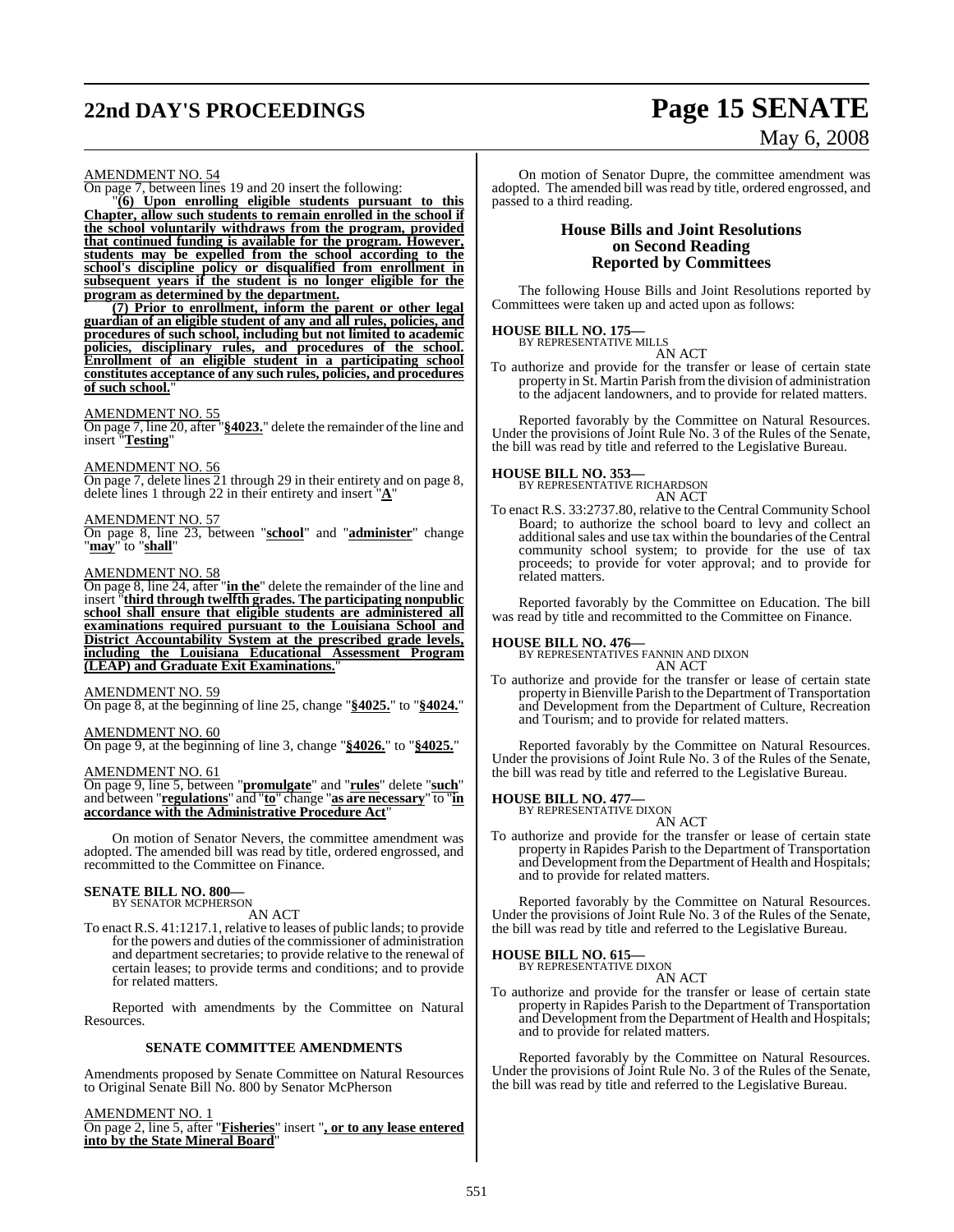# **HOUSE BILL NO. 1046—** BY REPRESENTATIVE ST. GERMAIN

AN ACT

To authorize and provide for the transfer or lease of certain state properties located in Iberville Parish, from the state of Louisiana, division of administration, office of state lands, to the Department of Transportation and Development; and to provide for related matters.

Reported favorably by the Committee on Natural Resources. Under the provisions of Joint Rule No. 3 of the Rules of the Senate, the bill was read by title and referred to the Legislative Bureau.

**HOUSE BILL NO. 1142—** BY REPRESENTATIVES ST. GERMAIN, BILLIOT, AND HENDERSON AND SENATOR DUPRE

AN ACT

To enact R.S. 56:422(E), relative to harvest of oysters; to authorize the Wildlife and Fisheries Commission to promulgate rules and regulations that allow the operation of oyster cargo vessels; and to provide for related matters.

Reported with amendments by the Committee on Natural Resources.

### **SENATE COMMITTEE AMENDMENTS**

Amendments proposed by Senate Committee on Natural Resources to Engrossed House Bill No. 1142 by Representative St. Germain

### AMENDMENT NO. 1

On page 1, line 10, after "regulations" insert ", including emergency rules.

AMENDMENT NO. 2

On page 2, line 3, change "Violations" to "A violation"

AMENDMENT NO. 3

On page 2, delete line 4, and insert "Subsection shall be a Class Four violation.

On motion of Senator Dupre, the committee amendment was adopted. Under the provisions of Joint Rule No. 3 of the Rules of the Senate, the amended bill was read by title and referred to the Legislative Bureau.

### **Motion to Recommit**

Senator Michot asked for and obtained a suspension of the rules and recommitted Senate Bill No. 776 from the Committee on Judiciary A to the Committee on Finance.

### **Special Order of the Day**

The following Senate Bill on Third Reading and Final Passage, which was made Special Order of the Day No. I, was taken up and acted upon as follows:

**SENATE BILL NO. 612—** BY SENATORS CHAISSON, NEVERS, RISER, SCALISE, THOMPSON AND WALSWORTH AND REPRESENTATIVES HONEY AND TUCKER AN ACT

To amend and reenact R.S. 23:1, 2, 3, 4, 5, 6, 7, 8, 9, 10, 11, 12, 14(A), 15, 16, 71, 72, 73(A)(1)(introductory paragraph) and (2),  $(B)$ ,  $(C)$ ,  $(D)$ , and  $(E)(2)$ , 74, 75 $(D)$ , 76 $(C)$ , 1472 $(I)$ , 2042, 2043, 2044, 2045, 2046, 2047(A), 2048 through 2056, 2061, 2062, 2063, 2065, 2066, 2067, 2069(A),2070, 2091(A), (B)(introductory paragraph) and (8), and (C), 2092, 2100, 2151(A), (B), and (E), 2152, 2153, 2191, and 2192, and R.S.  $36:3(2)$ ,  $(3)$ ,  $(4)$ ,  $(6)$ , and  $(7)$ ,  $4(A)(6)$  and  $(B)(1)$ , and  $8(E)(1)$ , 301, 302, 303, 304, 305, 306, 307, 308(A) and (D), 309(B), (C)(introductory paragraph) and (4), (D), (E), and (F), 310(A), and 313, to enact R.S. 23:17, 18, 19, 20, 33, 34, 73(A)(1)(d), 75(E), 77, 78, 2191(C), 2193 through 2213 and R.S. 36:8(E)(2)(j), and to repeal R.S. 23:2061(8), 2064, 2068, 2093,

# **Page 16 SENATE 22nd DAY'S PROCEEDINGS**

2094, 2095, 2096, 2097, 2098, 2099, and 2192 and R.S. 36:4(B)(14), 310, 311, 312, relative to the Department ofLabor; to change the name of the Department of Labor to the Louisiana Workforce Commission; to provide for the creation of the commission; to provide for the executive director of the commission; to establish the purpose of the commission; to establish the powers and duties of the commission; to provide for employee performance evaluations; to require the integration of certain workforce development programs; to provide for client accessibility; to authorize the executive director to delegate certain functions; to require the design and implementation of a plan for workforce training and services; to provide for the administration of funding; to provide relative to block grants for local workforce development areas; to establish legislative intent; to provide for definitions; to require the maintenance of a comprehensive labor market information system; to require entities to cooperate with the commission; to provide for the availability of consumer information; to provide with respect to data exchange; to provide for the Occupational Forecasting Conference and its duties; to provide for the development and management of workforce systeminformation resources; to change the name of the Louisiana Workforce Commission to the Louisiana Workforce Investment Council and to establish its purposes; to provide for the membership of the council; to provide procedures to select the chairman and vice chairman; to provide for the terms of the membership; to authorize the removal of members under certain circumstances; to provide for designees of the council members; to establish the goals of the commission; to require the adoption of a strategic plan; to establish the duties and functions of the council; to establish the organizational structure of the council; to provide for workforce investment boards; to authorize the governor to designate workforce development areas; to authorize the creation of local workforce development boards; to provide for the training for local workforce development board members; to authorize the governor to certify boards; to provide the membership of boards; to provide for the removal of workforce investment board members; to provide for the responsibilities of the board; to establish the board's duties; to provide for the components of the local workforce development system; to require the adoption of local and regional workforce development plans; to require the adoption of a budget; to require the submission of a report; to require approval of the board's fiscal agent; to provide for contracting service delivery; to provide relative to conflicts of interests; to provide for the eligibility of incentives and waivers; to allow the application for nonprofit status; to authorize the employment of staff; to include the Louisiana Workforce Commission as a department within the executive branch of government; to provide for its officers, duties and offices; and to provide for related matters.

### **Floor Amendments Sent Up**

Senator Marionneaux sent up floor amendments which were read.

### **SENATE FLOOR AMENDMENTS**

Amendments proposed by Senator Marionneaux on behalf of the Legislative Bureau to Reengrossed Senate Bill No. 612 by Senator Chaisson

AMENDMENT NO. 1

On page 1, line 2, following "71," and before "," change "72" to '72(1)

### AMENDMENT NO. 2

On page 1, line 6, following "2153," change "2191, and 2192," to "and 2191,"

### AMENDMENT NO. 3

On page 1, line 7, following "4(A)(6)" and before ", and  $8(E)(1)$ ," change "and  $(B)(1)$ " to "and  $(B)(14)$ "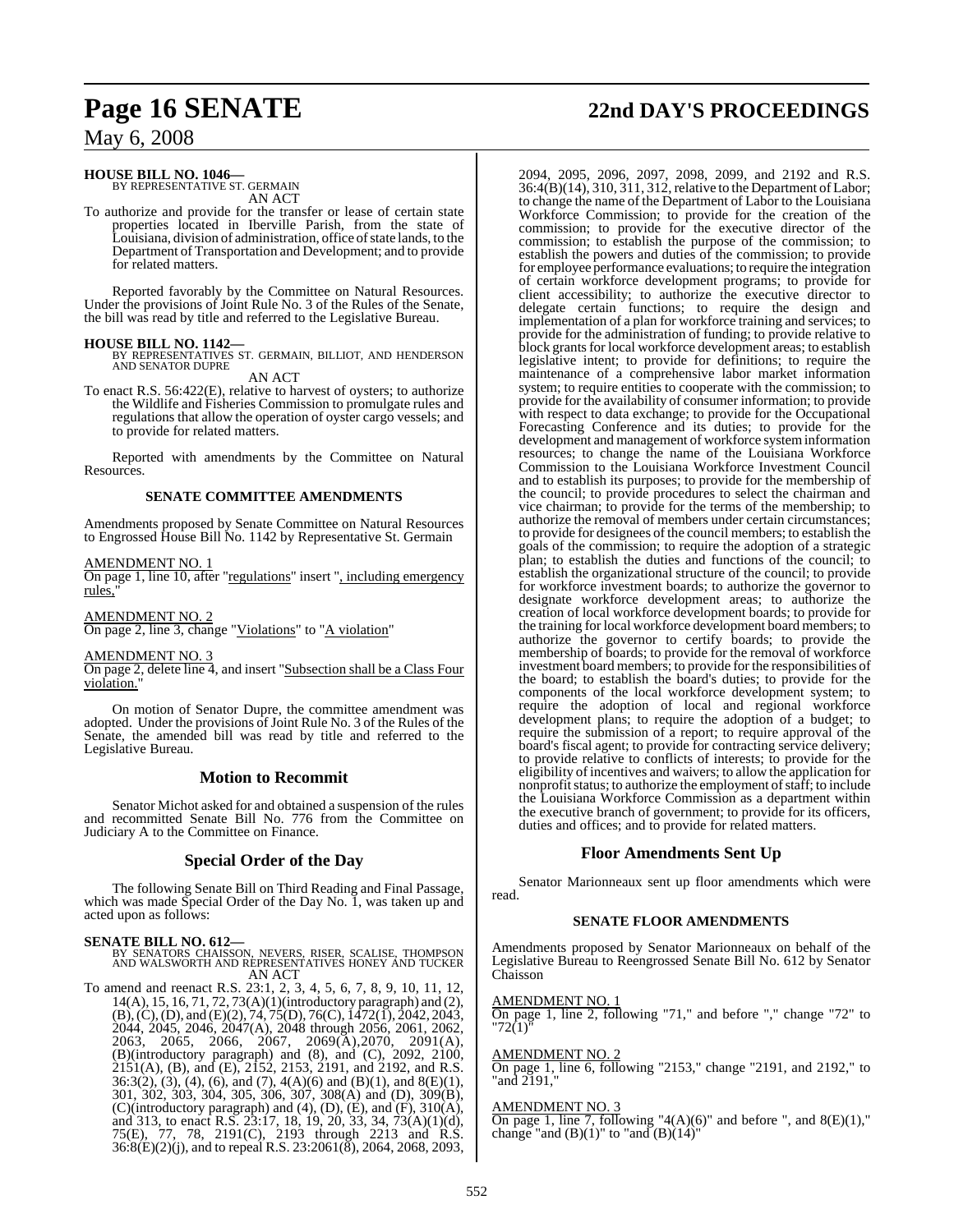# **22nd DAY'S PROCEEDINGS Page 17 SENATE**

# May 6, 2008

AMENDMENT NO. 4 On page 1, line 8, following "and (D)," delete the remainder of the line and insert "309" AMENDMENT NO. 5 On page 1, line 9, before "310(A)" delete "(D),  $(E)$ , and  $(F)$ " AMENDMENT NO. 6 On page 1, line 9, following "to enact" and before "19" change "R.S. 23:17, 18," to "R.S. 23:18," AMENDMENT NO. 7 On page 1, line 9, following "20" insert "21," AMENDMENT NO. 8 On page 1, line 9, following "34," insert "72(2.1)" AMENDMENT NO. 9 On page 3, line 5, following "71," and before "," change "72" to "72(1)" AMENDMENT NO. 10 On page 3, line 9, following "2153" change "2191, and 2192" to "and 2191" AMENDMENT NO. 11 On page 3, line 10, following "reenacted and" and before "19" change "R.S. 23:17, 18," to " R. S. 23:18," AMENDMENT NO. 12 On page 3, line 10, following "20," insert "21," AMENDMENT NO. 13  $\overline{\text{On page 3, line, 10, following}}}$  "34," and before "73(A)(1)(d)" insert  $72(2.1),$ AMENDMENT NO. 14 On page 6, line 15, following "**apprenticeship**" and before "**and**" insert "**,**" AMENDMENT NO. 15 On page 13, line 10, following "**E**" insert "of this **Section**" AMENDMENT NO. 16 On page 13, line 17, following "**E**" insert "of this **Section**" AMENDMENT NO. 17 On page 13, line 26, following "statistically" and before "based" insert AMENDMENT NO. 18 On page 14, line 22, at the beginning of the line change "(3) **(3.1)**" to "**(2.1)**" AMENDMENT NO. 19 On page 16, line 1, following "the" and before "may use" change "department" to "commission" AMENDMENT NO. 20 On page 16, line 20, following "Corrections" and before ", and in" change "and Social Services" to "Social Services, and Veterans Affairs" AMENDMENT NO. 21 On page 16, line 22, following "Development," and before "and the State Board" delete "and the Department of Veterans Affairs," AMENDMENT NO. 22 On page 20, line 2, following "by the" delete the remainder of the line and insert "Louisiana AFL-CIO." AMENDMENT NO. 23 On page 20, delete line 3 in its entirety AMENDMENT NO. 24 On page 29, line 4, before "**sector.**" change "**biotechnical**" to "**biotechnology**" AMENDMENT NO. 25 On page 29, line 21, following "**Louisiana**" and before "**Dealers**" change "**Auto**" to "**Automobile**" AMENDMENT NO. 26 On page 29, line 23, following "**Louisiana**" and before "**Oil**" delete "**Independent**" AMENDMENT NO. 27 On page 30, line 7, following "**Industry**" and before "**Louisiana**" change "**Association,**" to "**Alliance,**" AMENDMENT NO. 28 On page 30, line 10,following "**Louisiana**" and before "**Association**" change "**Homebuilders**" to "**Home Builders**" AMENDMENT NO. 29 On page 30, line 11, following "**Farm**" change "**Bureau**" to "**Bureau Federation**" AMENDMENT NO. 30 On page 30, line 14, following "**Agents**" and before "**of**" insert "**and Brokers**" AMENDMENT NO. 31 On page 30, line 17, following "**Motor**" change "**Transportation**" to "**Transport**" AMENDMENT NO. 32 On page 30, line 18, following "**Marine**" change "**Services**" to "**Service**" AMENDMENT NO. 33 On page 30, line 19, following "**Association,**" and before "**Association**" change "**Port**" to "**Ports**" AMENDMENT NO. 34 On page 30, line 23, following "**Society**" and before "**Human**" change "**of**" to "**for**" AMENDMENT NO. 35 On page 30, line 24, following "**Independent**" and before "**.**" change "**Businesses**" to "**Business**" AMENDMENT NO. 36 On page 35, between lines 25 and 26, insert " \* \* \* " AMENDMENT NO. 37 On page 44, line 27, following "U.S.C." and before "et seq." change "1501" to "2801" AMENDMENT NO. 38 On page 62, line 16, following "4(A)(6)" and before ", and  $8(E)(1)$ ," change "and  $(B)(1)$ " to "and  $(B)(14)$ " AMENDMENT NO. 39 On page 62, line 17, following "and (D)," delete the remainder of the line and insert "309" AMENDMENT NO. 40 On page 62, line 18, at the beginning of the line, delete "(D), (E), and  $(F)$ AMENDMENT NO. 41 On page 62, line 24, following "Assistant" and before "means" change "secretary **director**" to "secretary" AMENDMENT NO. 42 On page 67, line 28, following "Administrative" and before "Act" change "Procedures" to "Procedure"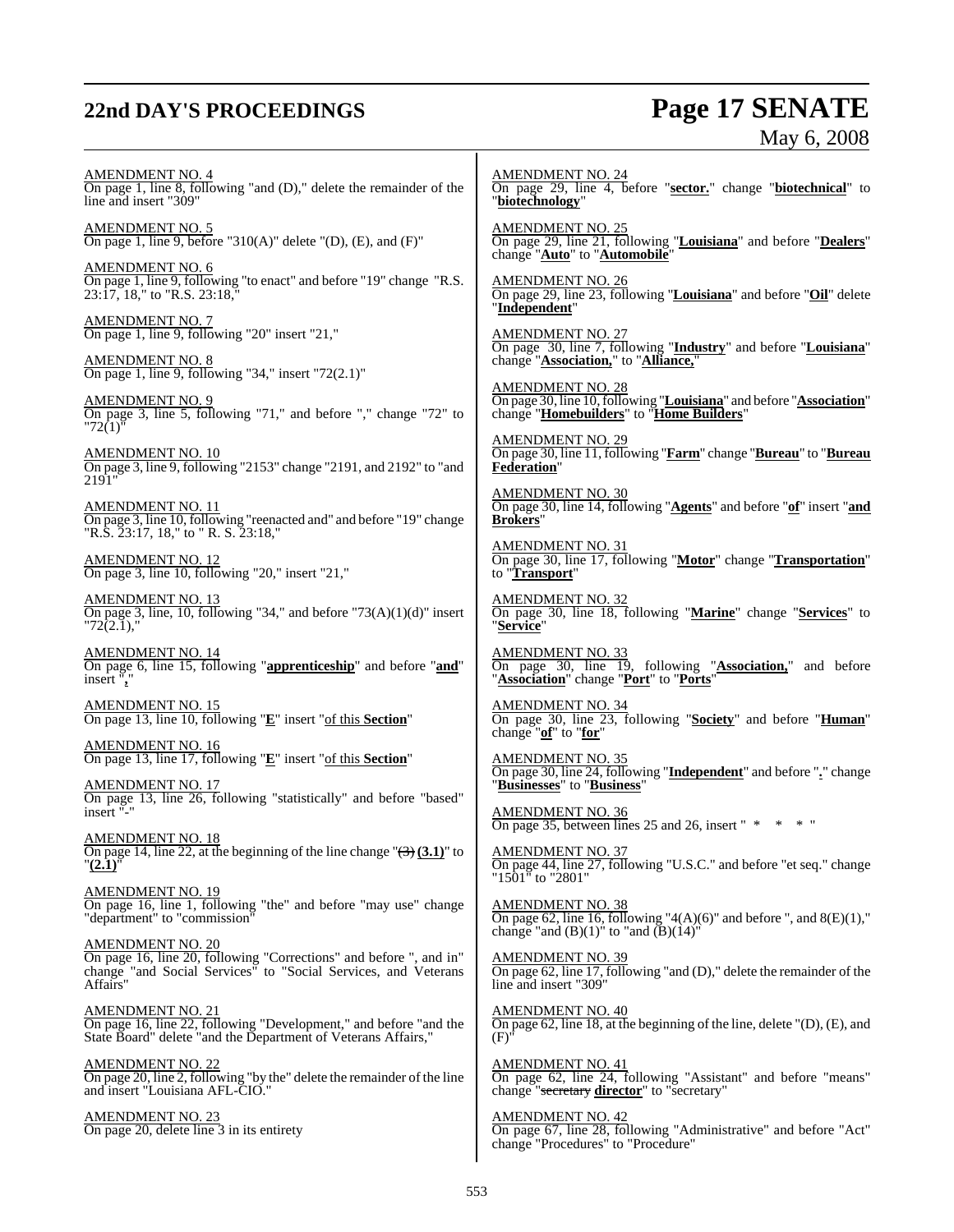# **Page 18 SENATE 22nd DAY'S PROCEEDINGS**

AMENDMENT NO. 43 On page 68, line 26, following "budget" change "statement" to "request"

AMENDMENT NO. 44 On page 68, line 27, following "R. S." and before "." change "39:45" to "39:33"

AMENDMENT NO. 45 On page 69, line 18, following "as" change "is" to "are"

AMENDMENT NO. 46 On page 71, line 14, following "personnel as" and before "necessary" change "is" to "are"

AMENDMENT NO. 47 On page 73, line 1, following "Louisiana" and before "Compensation" change "Worker's" to "Workers'"

AMENDMENT NO. 48 On page 73, line 15, following "(2)" and before "(R. S. 37:1361- 1379)" change "State Board of Examiners of Journeyman Plumbers" to "State Plumbing Board"

On motion of Senator Marionneaux, the amendments were adopted.

### **Floor Amendments Sent Up**

Senator Chaisson sent up floor amendments which were read.

### **SENATE FLOOR AMENDMENTS**

Amendments proposed by Senator Chaisson to Reengrossed Senate Bill No. 612 by Senator Chaisson

AMENDMENT NO. 1 On page 1, line 2, change "72" to "72(1)"

AMENDMENT NO. 2 On page 1, line 4, change "through 2056" to ", 2049(A), (B), (C) and (D), 2050, 2051, 2052, 2053, 2054, 2055, 2056"

AMENDMENT NO. 3 On page 1, line 5, change "2091(A)" to "2091(A)(introductory paragraph) and (1)"

AMENDMENT NO. 4 On page 1, line 7, change " $(B)(1)$ " to " $(B)(14)$ "

AMENDMENT NO. 5 On page 1, line 9, change "and 313" to "313, and 805" and change " $23:17$ , 18, 19, 20, 33,  $34$ ," to " $23:18$ , 19, 20, 21, 33, 34,  $72(2.1)$ ,"

AMENDMENT NO. 6 On page 1, line 11, change "23:2061(8), 2064" to "R.S. 23:2064"

AMENDMENT NO. 7 On page 1, line 12, change "36:4(B)(14), 310" to "36:310"

AMENDMENT NO. 8 On page 3, line 5, change "72" to "72(1)"

AMENDMENT NO. 9 On page 3, line 7, change "through 2056" to ", 2049(A), (B), (C) and (D), 2050, 2051, 2052, 2053, 2054, 2055, 2056"

AMENDMENT NO. 10 On page 3, line 8, change "2091(A)" to "2091(A)(introductory paragraph) and (1)"

AMENDMENT NO. 11 On page 3, line 10, change "23:17, 18, 19, 20, 33, 34," to "23:18, 19, 20, 21, 33, 34,72(2.1),"

AMENDMENT NO. 12 On page 6, line 5, change "Section" to "Chapter"

AMENDMENT NO. 13 On page 15, line 8, change "**creations**" to "**creation**"

AMENDMENT NO. 14 On page 29, line 29 and on page 30, line 1, change "**Louisiana Film Industry Association**" to "**Motion Picture Association of Louisiana**"

AMENDMENT NO. 15 On page 36, line 5, change "**(1.1)**" to "(2)"

AMENDMENT NO. 16 On page 36, line 8, change "**(1.2)**" to "**(3)**"

AMENDMENT NO. 17 On page 36, line 12, change "**(1.3)**" to "**(4)**"

AMENDMENT NO. 18 On page 36, line 14, change "(2)" to "(2)**(5)**"

AMENDMENT NO. 19 On page 36, line 15, change "**(2.1)**" to "**(6)**"

AMENDMENT NO. 20 On page 36, line 16, change "(3)" to "(3)**(7)**"

AMENDMENT NO. 21 On page 36, line 19, change "(4)" to "(4)**(8)**"

AMENDMENT NO. 22 On page 36, line 21, change "(5)" to "(5)**(9)**"

AMENDMENT NO. 23 On page 36, line 22, change "(6)" to "(6)**(10)**"

AMENDMENT NO. 24 On page 36, line 28, change "(7)" to " $\left(\frac{7}{11}\right)$ "

AMENDMENT NO. 25 On page 37, line 9, change "(9)**(8)**" to "(9)**(12)**"

AMENDMENT NO. 26 On page 37, line 19, change "(10)**(9)**" to "(10)**(13)**"

AMENDMENT NO. 27 On page 62, line 16, change "(B)(1)" to "(B)(14)"

AMENDMENT NO. 28 On page 62, line 18, change "and 313" to "313, and 805"

AMENDMENT NO. 29 On page 68, line 27, change "R.S. 39:45" to "**R.S. 39:33**"

AMENDMENT NO. 30 On page 72, delete lines 24 and 25, and insert  $"$ 

AMENDMENT NO. 31 On page 73, delete lines 6 through 9, and insert "\* \*

AMENDMENT NO. 32 On page 74, between lines 13 and 14, insert the following: "\* \* \*

§805. Transfer; Department of Employment Security **Louisiana Workforce Commission**

The Department of Employment Security Louisiana Workforce **Commission**, transferred by the provisions of R.S. 36:309(E), shall be transferred as provided in R.S. 36:802, except that, to the extent required by federal law or regulations, the department **commission** shall remain in existence as an agency within the executive branch of state government and, to the full extent required by any federal law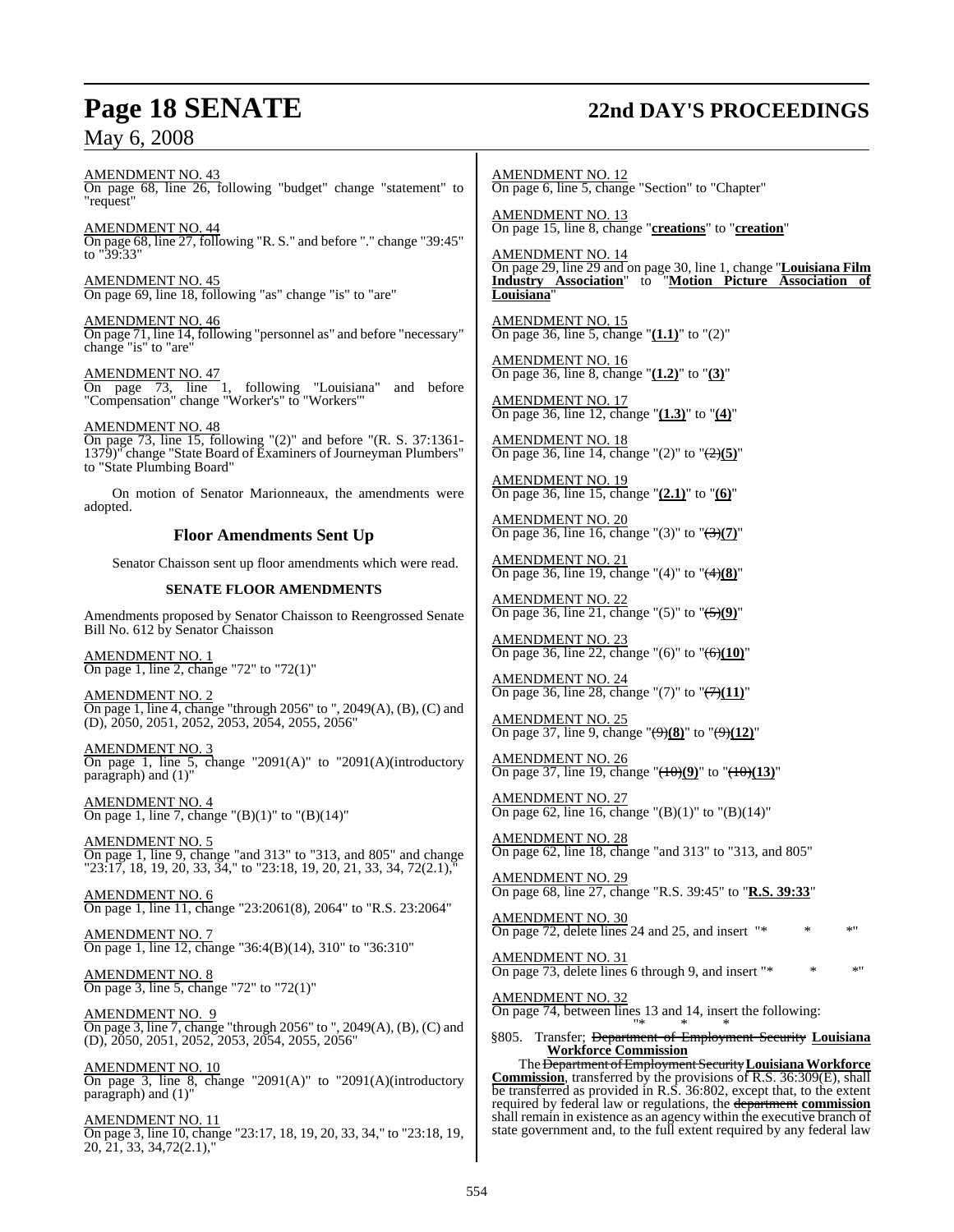# **22nd DAY'S PROCEEDINGS Page 19 SENATE**

On page 5, line 11 after "**he**" insert "**or the commission**"

May 6, 2008

or regulation, shall serve as the sole agency of the state to accept federal funds and to administer such funds and the laws pertaining to the functions of the department **commission**, as provided by law." AMENDMENT NO. 33 On page 74, line 15, change "36:4(B)(14), 310" to "36:310" On motion of Senator Chaisson, the amendments were adopted. **Floor Amendments Sent Up** Senator Chaisson sent up floor amendments which were read. **SENATE FLOOR AMENDMENTS** Amendments proposed by Senator Chaisson to Reengrossed Senate Bill No. 612 by Senator Chaisson AMENDMENT NO. 1 On page 1, line 6 delete "2191, and 2192," and insert "and 2191" AMENDMENT NO. 2 On page 1, delete line 9 and insert "310(A), and 313, and R.S. 49:191(3)(g), 968(B)(5) and (21)(b), to enact R.S. 23:18, 19, 20, 21, 33, 34," AMENDMENT NO. 3 On page 2, line 5 delete "establish" and insert "provide for" AMENDMENT NO. 4 On page 2, line 12 delete "establish its purposes" and insert "provide for a purpose" AMENDMENT NO. 5 On page 2, line 16 delete "commission" and insert "council" AMENDMENT NO. 6 On page 2, line 21 after "to provide" and before "the" insert "for" AMENDMENT NO. 7 On page 2, delete line 23 and insert "members; to provide for the responsibilities of the boards; to provide for duties of the boards" AMENDMENT NO. 8 On page 2, line 24 delete "duties" AMENDMENT NO. 9 On page 2, line 27 delete "the" and insert "a " AMENDMENT NO. 10 On page 2, line 28 after "eligibility" delete "of" and insert "for" AMENDMENT NO. 11 On page 3, delete line 2 and insert "executive branch of government; to provide for its officers, duties, and offices; to provide relative to the termination of legislative authority for the existence of statutory entities; to provide relative to agency rules; to provide for an effective date; and" AMENDMENT NO. 12 On page 3, line 9 delete "2191, and 2192" and insert "and 2191" AMENDMENT NO. 13 On page 3, line 10 after "20," insert "21," AMENDMENT NO. 14 On page 3, line 20 after "**training**" insert "**and**" AMENDMENT NO. 15 On page 4, line 24 delete "assistants" and insert "assistants **directors**" AMENDMENT NO. 16 AMENDMENT NO. 17 On page 5, line 27 delete "**under**" and insert "**pursuant to**" AMENDMENT NO. 18 On page 6, delete line 1 and insert "**state legislation consolidated pursuant to the authority of the commission contained in this Title**" AMENDMENT NO. 19 On page 6, line 5 delete "**under**" and insert "**pursuant to**" AMENDMENT NO. 20 On page 6, line 14 at the end of the line delete the comma "**,**" and insert "**and**" AMENDMENT NO. 21 On page 6, line 15 after "**apprenticeship**" insert a comma "**,**" AMENDMENT NO. 22 On page 6, line 27 at the end of the line insert a comma "**,**" and "**policies,**" AMENDMENT NO. 23 On page 6, line 29 after "rules**,**" insert "**policies,**" AMENDMENT NO. 24 On page 7, delete line 15 and insert "to and the right to copy any book, account, record, payroll, paper, or document**, or information contained in data processing equipment**" AMENDMENT NO. 25 On page 9, line 15 delete "microfilm or" AMENDMENT NO. 26 On page 10, line 26 delete "**under**" and insert "**pursuant to**" AMENDMENT NO. 27 On page 11, at the end of line 5 insert "**the**" AMENDMENT NO. 28 On page 11, line 10 delete "**under**" and insert "**pursuant to**" AMENDMENT NO. 29 On page 11, line 16 after "**plan**" and before "**approved**" insert "**not**" AMENDMENT NO. 30 On page 12, line 6 delete "**under**" and insert "**pursuant to**" AMENDMENT NO. 31 On page 12, line 10 delete "**under**" and insert "**pursuant to**" AMENDMENT NO. 32 On page 13, line 7 delete "**under**" and insert "**pursuant to**" AMENDMENT NO. 33 On page 13, line 9 delete "**under**" and insert "**pursuant to**" AMENDMENT NO. 34 On page 13, delete line 10 and insert "**Subsection E of this Section.**" AMENDMENT NO. 35 On page 13, line 15 delete "**under**" and insert "**pursuant to**" AMENDMENT NO. 36 On page 13, line 17 delete "**under Subsection E**" and insert "**pursuant to Subsection E of this Section**" AMENDMENT NO. 37 On page 16, delete line 20 and insert "Public Safety and Corrections, and Social Services **Social Services, and Veterans Affairs** and in the governor's office, the"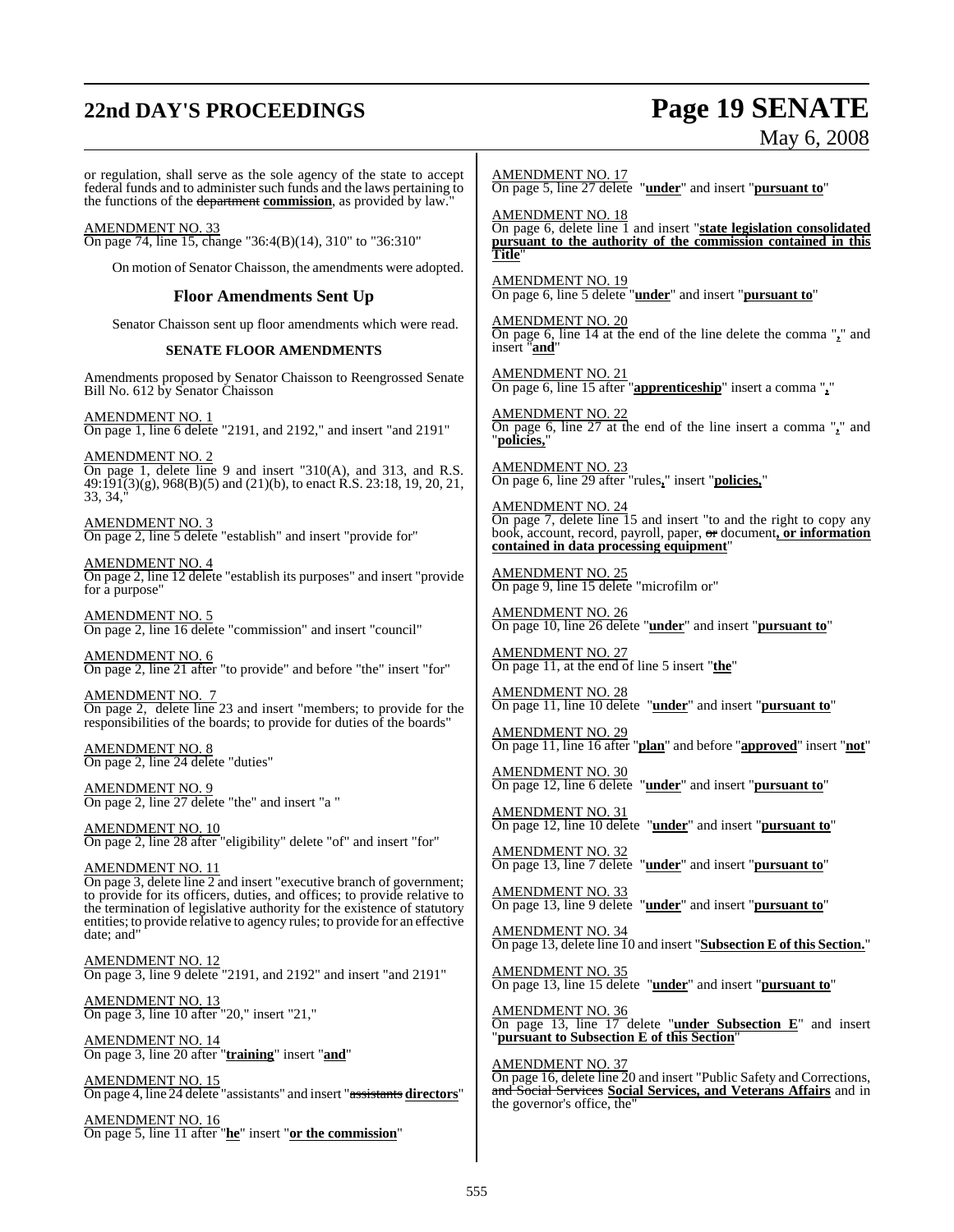# **Page 20 SENATE 22nd DAY'S PROCEEDINGS**

AMENDMENT NO. 38 On page 16, delete line 22 and insert "Development, and the **Department of Veterans Affairs, and the State Board of**"

AMENDMENT NO. 39 On page 20, delete lines 2 and 3 and insert "submitted by the American Federation of Labor and Congress of Industrial Organizations. **Louisiana AFL-CIO.**"

AMENDMENT NO. 40 On page 23, line 2 delete "**should**" and insert "**shall**"

AMENDMENT NO. 41 On page 23, line 6 delete "**should**" and insert "**shall**"

AMENDMENT NO. 42 On page 23, line 11 delete "**should**" and insert "**shall**"

AMENDMENT NO. 43 On page 23, line 12 delete "**should**" and insert "**shall**"

AMENDMENT NO. 44 On page 23, line 15 delete "**should**" and insert "**shall**"

AMENDMENT NO. 45 On page 23, line 17 delete "**should**" and insert "**shall**"

AMENDMENT NO. 46 On page 23, line 22 delete "**must**" and insert "**shall**"

AMENDMENT NO. 47 On page 28, line 7 delete "**thirty-nine**" and insert "**forty-one**"

AMENDMENT NO. 48 On page 28, delete lines 18 through 24 and insert the following: "**(8) The secretary of the Department of Public Safety and Corrections.**

**(9) The executive director of the office of elderly affairs. (10) One member appointed by the governor who is a chief executive officer of a community-based organization.**

**(11)(a) Twenty-one members representing business and industry appointed by the governor, at least one of whom shall represent a woman-owned business and at least two of whom shall represent racial minorities. Members**"

AMENDMENT NO. 49 On page 29, line 16 delete "**Ten**" and insert "**Eleven**"

AMENDMENT NO. 50 On page 29, line 21 delete "**Auto**" and insert "**Automobile**"

AMENDMENT NO. 51 On page 29, line 23 delete "**Independent**"

AMENDMENT NO. 52 On page 30, line 7 delete "**Association**" and insert "**Alliance**"

AMENDMENT NO. 53 On page 30, line 10 delete "**Homebuilders**" and insert "**Home Builders**"

AMENDMENT NO. 54 On page 30, line 14 after "**Agents**" and before "**of Louisiana** insert "**and Brokers**"

AMENDMENT NO. 55 On page 30, line 17 delete "**Transportation**" and insert "**Transport**"

AMENDMENT NO. 56 On page 30, line 18 delete "**Services**" and insert "**Service**"

AMENDMENT NO. 57 On page 30, line 23 delete "**of**" and insert "**for**" AMENDMENT NO. 58 On page 30, line 25 delete "**(11)**" and insert "**(12)**"

AMENDMENT NO. 59 On page 31, line 5 delete "**(12)**" and insert "**(13)**"

AMENDMENT NO. 60 On page 31, line 12 delete "**(13)**" and insert "**(14)**"

AMENDMENT NO. 61 On page 31, delete line 17 and insert "the state **and shall consider factors including but not limited to race, color, religion, gender, and national origin**."

AMENDMENT NO. 62 On page 32, line 7 delete "**23:2043(10)**" and insert "**23:2043(11)**"

AMENDMENT NO. 63 On page 32, line 15 delete "**R.S. 23:2043(A)(9), (10)**" and insert "**R.S. 23:2043(A)(10), (11), (12), and (13)**"

AMENDMENT NO. 64 On page 32, line 16 delete "**(11), and (12)**"

AMENDMENT NO. 65 On page 32, line 24 delete "**, (5), (6), (7), and (8)**" and insert "**, (5), (6), (7), (8), and (9)**"

AMENDMENT NO. 66 On page 34, line 2 after "commission" insert "**ex officio**"

AMENDMENT NO. 67 On page 34, line 3 after "commission" insert "**ex officio**"

AMENDMENT NO. 68 On page 34, line 6 after both occurrences of "commission" insert "**ex officio**"

AMENDMENT NO. 69 On page 34, line 21 delete "for" and insert "for **to**"

AMENDMENT NO. 70 On page 34, delete line 22 and insert "from his existing personnel. In addition, if funding is made available, the"

AMENDMENT NO. 71 On page 34, line 29 delete "may **shall**" and insert "may"

AMENDMENT NO. 72 On page 35, delete line 5 and insert "commission's **its** duties and responsibilities under **pursuant to**" this Chapter. The commission"

AMENDMENT NO. 73 On page 35, delete line 12 and insert "implementation of a workforce development program under **subject to** the jurisdiction of the"

AMENDMENT NO. 74 On page 41, line 18 delete "under" and insert "**pursuant to**"

AMENDMENT NO. 75 On page 41, delete lines 27 and 28 and insert "advisory councils under **pursuant to** applicable federal and state workforce development programs **laws and rules**."

AMENDMENT NO. 76 On page 42, line 6 delete "**under**" and insert "**pursuant to**"

AMENDMENT NO. 77 On page 43, line 13 delete "under" and insert "**pursuant to**"

AMENDMENT NO. 78 On page 44, line 25 delete "under" and insert "**pursuant to**"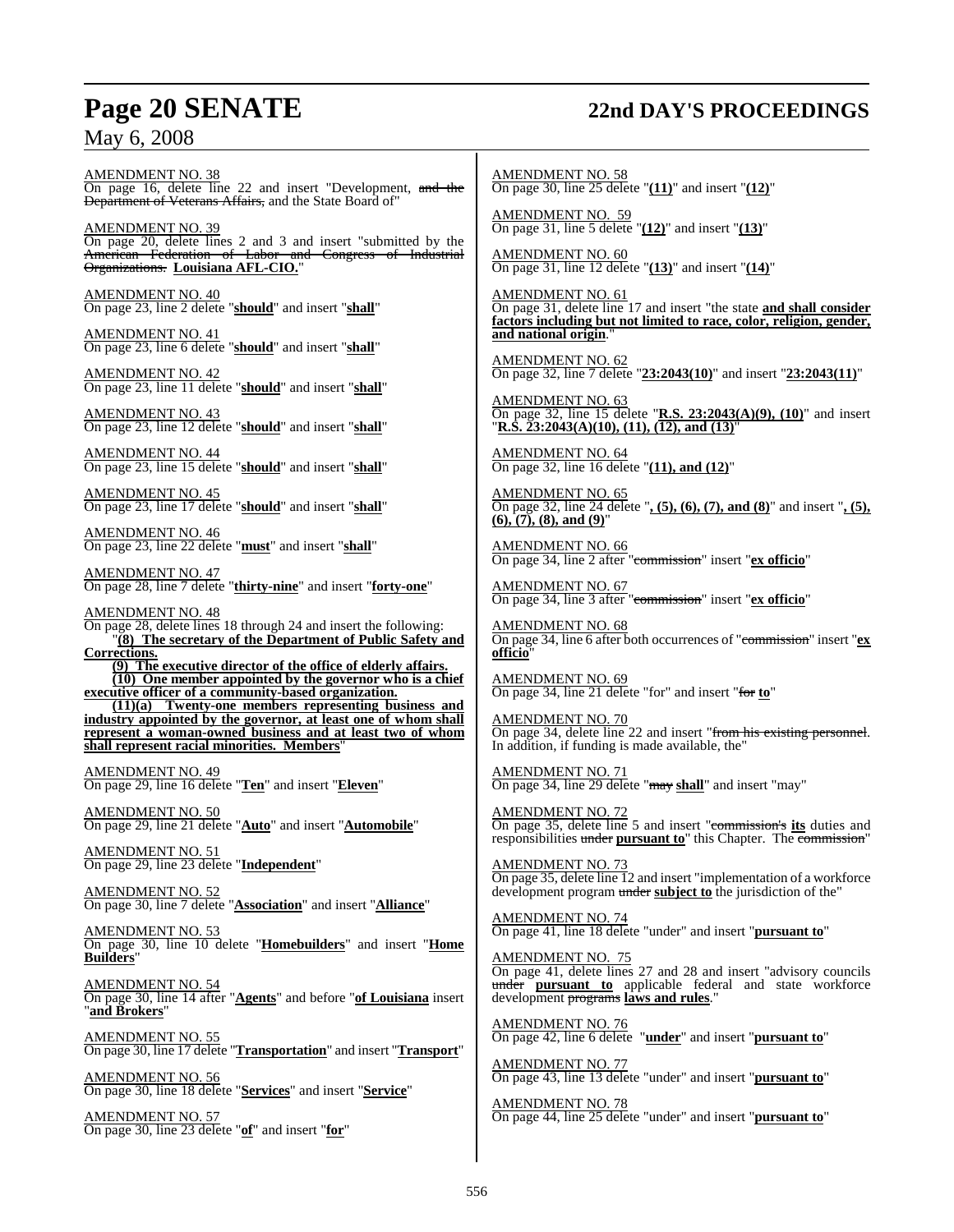# **22nd DAY'S PROCEEDINGS Page 21 SENATE**

# May 6, 2008

AMENDMENT NO. 79 On page 44, line 27 delete "1501" and insert "**2801**" AMENDMENT NO. 80 On page 46, line 9 delete "under" and insert "**pursuant to**" AMENDMENT NO. 81 On page 48, line 26 delete "**development**" and insert "**investment**" AMENDMENT NO. 82 On page 49, line 11 delete "**more than one**" and insert "**one or more**" AMENDMENT NO. 83 On page 49, line 24 delete "**development**" and insert "**investment**" AMENDMENT NO. 84 On page 50, line 3 delete "**under**" and insert "**pursuant to**" AMENDMENT NO. 85<br>On page 51, line 16 delete "**under**" and insert "**pursuant to**" AMENDMENT NO. 86 On page 53, line 14 delete "**under**" and insert "**pursuant to**" AMENDMENT NO. 87 On page 55, line 17 delete "**under**" and insert "**pursuant to**" AMENDMENT NO. 88<br>On page 56, line 23 delete "**under**" and insert "**pursuant to**" AMENDMENT NO. 89 On page 56, line 29 delete "**under**" and insert "**pursuant to**" AMENDMENT NO. 90 On page 59, line 24 delete "**under**" and insert "**pursuant to**" AMENDMENT NO. 91 On page 59, line 27 delete "**under**" and insert "**pursuant to**" AMENDMENT NO. 92 On page 60, line 2 delete "**under**" and insert "**pursuant to**" AMENDMENT NO. 93 On page 61, line 12 delete "**under**" and insert "**by**" AMENDMENT NO. 94 On page 61, line 19 delete "**under**" and insert "**pursuant to**" AMENDMENT NO. 95 On page 62, line 10 delete "**under**" and insert "**pursuant to**" AMENDMENT NO. 96 On page 74, between lines 13 and 14 insert the following: "Section 3. R.S. 49:191(3)(g), 968(B)(5) and (21)(b) are hereby amended and reenacted to read as follows: §191. Termination of legislative authority for existence of statutory submit a report relative to such proposed rule change or fee adoption, increase, or decrease to the appropriate standing committees of the legislature and the presiding officers of the respective houses as provided in this Section. The reportshall be so submitted on the same day the notice of the intended action is submitted to the Louisiana Register for publication in accordance with R.S. 49:953(A)(1). The report shall be submitted to each standing committee at the committee's office in the state capitol by certified mail with return receipt requested or by messenger who shall provide a receipt for signature. The return receipt or the messenger's receipt shall be proof of receipt of the report by the committee. \* \* \* (5) The Department of Labor **Louisiana Workforce Commission** and all of the agencies made a part of it shall submit the report to the House Committee on Labor and Industrial Relations and the Senate Committee on Labor and Industrial Relations. \* \* \*  $(21)(a)$ (b) The LouisianaWorkforceCommission **Investment Council** shall submit the report to the House Committee on Labor and Industrial Relations and the Senate Committee on Labor and Industrial Relations. \* \* \*" AMENDMENT NO. 97 On page 74, line 14 delete "Section 3." and insert "Section 4." AMENDMENT NO. 98 On page 74, line 16 delete "Section 4." and insert "Section 5." AMENDMENT NO. 99 On page 74, line 20 delete "Section 5." and insert "Section 6." AMENDMENT NO. 100 On page 75, line 2 delete "Section 6." and insert "Section 7." AMENDMENT NO. 101 On page 75, after line 6 insert the following: "Section 8. It is the intent of the legislature that each local workforce investment board functioning under current lawat the time of the enactment of this Act, shall continue to exercise all of the powers, duties, functions, and responsibilities as provided in R.S. 23:2191 through 2192 and as provided in this Act, until such time as a successor workforce investment board is chartered and certified as provided in this Act or until January 1, 2009, whichever occurs first. The officers and employees of the Louisiana Workforce Commission shall be charged with the responsibility for carrying out this intent." On motion of Senator Chaisson, the amendments were adopted. **Floor Amendments Sent Up** Senator Adley sent up floor amendments which were read. **SENATE FLOOR AMENDMENTS** Amendments proposed by Senator Adley to Reengrossed Senate Bill No. 612 by Senator Chaisson

entities; phase-out period for statutory entities; table of dates Notwithstanding any termination dates set by any previous Act of the legislature, the statutory entities set forth in this Section shall begin to terminate their operations on July first of each of the following years, and all legislative authority for the existence of any statutory entity, as defined in R.S. 49:190, shall cease as of July first of the following year, which shall be the termination date:

\* \* \* (3) July 1, 2010:

(g) The Department of Labor **Louisiana Workforce Commission** and all statutory entities made a part of the department by law.

\* \* \* §968. Review of agency rules; fees

\* \* \* B. Prior to the adoption, amendment, or repeal of any rule or the adoption, increasing, or decreasing of any fee, the agency shall

AMENDMENT NO. 1 On page 8, at the end of line 3 insert the following: "**All proposed rules shall be submitted for approval to the Joint Legislative Committee on the Budget.**"

AMENDMENT NO. 2

On page 11, at the end of line 3 insert the following: "**All proposed rules shall be submitted for approval to the Joint Legislative Committee on the Budget.**"

### AMENDMENT NO. 3

On page 35, at the end of line 21 insert the following: "**All proposed rules shall be submitted for approval to the Joint Legislative Committee on the Budget.**"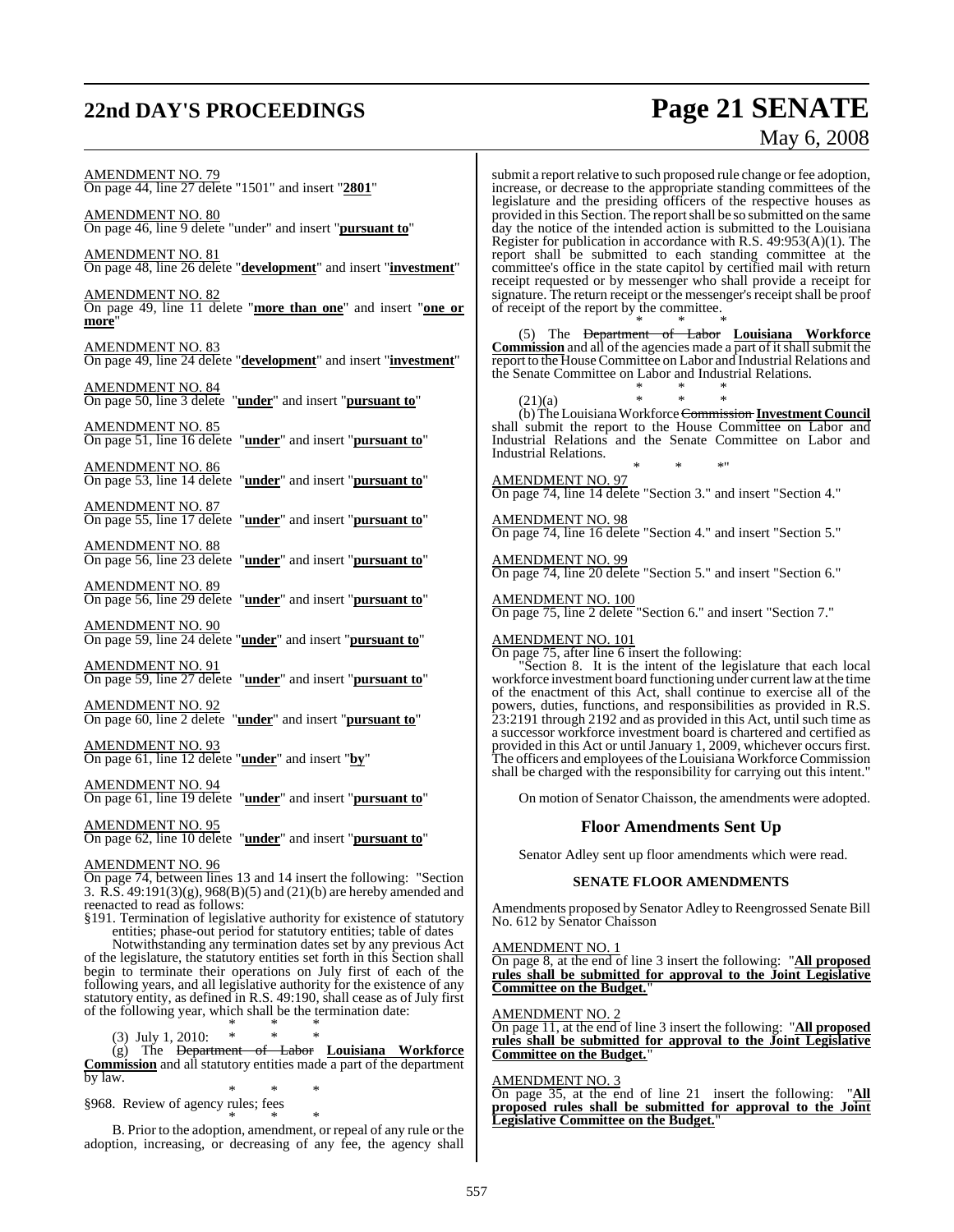### AMENDMENT NO. 4

On page 68, at the end of line 1 insert the following: "**All proposed rules shall be submitted for approval to the Joint Legislative Committee on the Budget.**"

### AMENDMENT NO. 5

On page 74, at the end of line 3 insert the following: "**All proposed rules shall be submitted for approval to the Joint Legislative Committee on the Budget.**"

On motion of Senator Adley, the amendments were adopted.

The bill was read by title. Senator Chaisson moved the final passage of the amended bill.

### **ROLL CALL**

The roll was called with the following result:

### **YEAS**

| Mr. President | Erdey         | Michot          |
|---------------|---------------|-----------------|
| Adley         | Gautreaux B   | Morrish         |
| Alario        | Gray          | Mount           |
| <b>Broome</b> | Hebert        | Murray          |
| Cassidy       | Heitmeier     | <b>Nevers</b>   |
| Cheek         | Jackson       | Ouinn           |
| Cravins       | Kostelka      | Riser           |
| Crowe         | LaFleur       | Shaw            |
| Donahue       | Long          | Shepherd        |
| Dorsey        | Marionneaux   | Smith           |
| Duplessis     | Martiny       | <b>Thompson</b> |
| Dupre         | McPherson     | Walsworth       |
| Total - 36    |               |                 |
|               | <b>NAYS</b>   |                 |
|               |               |                 |
| Total - 0     |               |                 |
|               | <b>ABSENT</b> |                 |
|               |               |                 |

| Amedee    | Gautreaux N |
|-----------|-------------|
| Total - 2 |             |

The Chair declared the amended bill was passed, ordered rereengrossed, and sent to the House. Senator Chaisson moved to reconsider the vote by which the bill was passed and laid the motion on the table.

### **Senate Bills and Joint Resolutions on Third Reading and Final Passage**

The following Senate Bills and Joint Resolutions on Third Reading and Final Passage were taken up and acted upon as follows:

# **SENATE BILL NO. 429—** BY SENATOR SHEPHERD

AN ACT

To amend and reenact R.S. 13:477(24) and 621.24, relative to judges; to provide relative to certain election procedures; to provide relative to certain elections and judicial vacancies in the Twenty-Fourth Judicial District Court; to provide certain terms, conditions, procedures and requirements; and to provide for related matters.

On motion of Senator Shepherd, Senate Bill No. 429 was made Special Order of the Day No. 1 on Tuesday, May 13, 2008, immediately following the Morning Hour.

### **SENATE BILL NO. 51—**

### BY SENATORS MCPHERSON, ERDEY, B. GAUTREAUX AND SHAW AN ACT

To enact R.S. 32:292.1, relative to motor vehicles; to authorize the transportation and storage of lawfully possessed firearms in

# **Page 22 SENATE 22nd DAY'S PROCEEDINGS**

privately owned motor vehicles; to provide exceptions; and to provide for related matters.

### **Floor Amendments Sent Up**

Senator Marionneaux sent up floor amendments which were read.

### **SENATE FLOOR AMENDMENTS**

Amendments proposed by Senator Marionneaux on behalf of the Legislative Bureau to Engrossed Senate Bill No. 51 by Senator McPherson

### AMENDMENT NO. 1

On page 2, line 15, following "**if**" and before "**:**" delete "**the parking area is**"

### <u>AMENDMENT NO. 2</u>

On page 2, line 16, following "**(a)**"and before "**surrounded**" change "**Completely**" to "**The parking area is completely**"

On motion of Senator Marionneaux, the amendments were adopted.

The bill was read by title. Senator McPherson moved the final passage of the amended bill.

### **ROLL CALL**

The roll was called with the following result:

### YEAS

Adley Erdey McPherson<br>Alario Gautreaux B Riser Alario Gautreaux B<br>Cheek Hebert Cheek Hebert Shepherd Cravins LaFleur<br>Donahue Long Donahue Long Thompson<br>Dorsey Martiny Walsworth Total - 18

Dupre Total - 16

Gautreaux N Total - 4

Mr. President Gray Mount<br>Broome Heitmeier Murray Broome Heitmeier Murray Cassidy Jackson Nevers Marionneaux<br>Michot Duplessis Michot

Walsworth

ABSENT

**NAYS** 

Amedee Kostelka<br>Gautreaux N Shaw

The Chair declared the amended bill failed to pass.

### **Notice of Reconsideration**

Senator McPherson, pursuant to Senate Rule Number 11.12, gave notice that before the expiration of the Morning Hour of the next succeeding legislative day of the Senate, he would move to reconsider the vote by which the amended bill failed to pass.

### **Notice Regarding Vote**

Senator Kostelka stated he appeared as absent on the vote on Senate Bill No. 51. He had intended to vote nay on the bill. He asked that the Official Journal so state.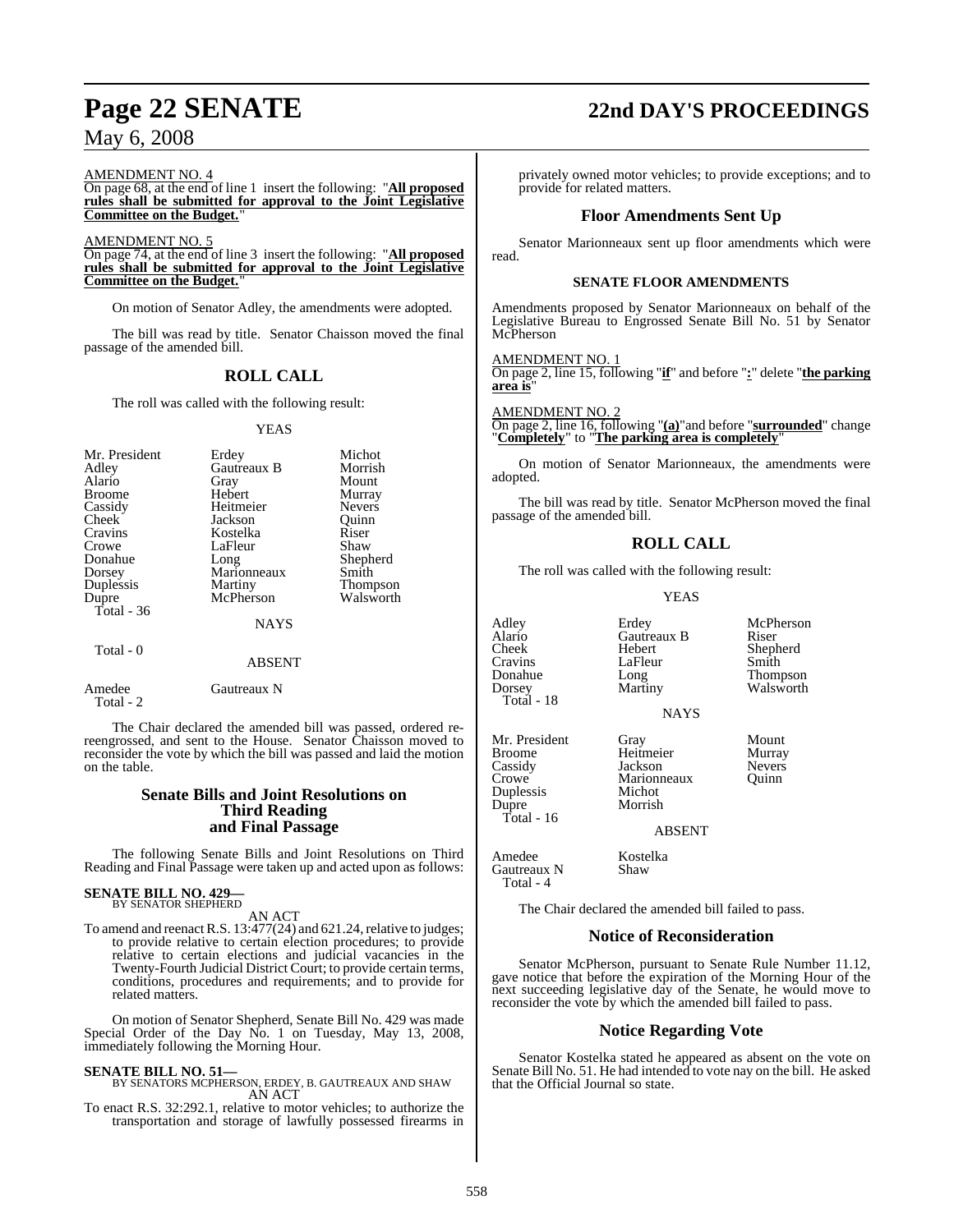# **22nd DAY'S PROCEEDINGS Page 23 SENATE**

### **SENATE BILL NO. 137—** BY SENATOR QUINN

AN ACT

To enact R.S. 32:300.5, 300.6, and 398.10(A)(6), relative to driver distractions; to prohibit text messaging by any person while operating a motor vehicle; to prohibit the use of cellular telephones by certain drivers while operating a motor vehicle; to provide exceptions; to provide penalties for violation; to require law enforcement officers to record certain information at traffic stops; to require the compilation of statistical information on crashes involving the use of cellular telephones and other wireless telecommunications devices; and to provide for related matters.

### **Floor Amendments Sent Up**

Senator Quinn sent up floor amendments which were read.

### **SENATE FLOOR AMENDMENTS**

Amendments proposed by Senator Marionneaux on behalf of the Legislative Bureau to Engrossed Senate Bill No. 137 by Senator Quinn

AMENDMENT NO. 1

On page 2, line 5, following "**wireless**" and before "**device**" change "**communications**" to "**telecommunications**"

AMENDMENT NO. 2 On page 2, line 7, following "**send**" and before "**or read**" insert "**,**"

On motion of Senator Quinn, the amendments were adopted.

### **Floor Amendments Sent Up**

Senator Quinn sent up floor amendments which were read.

### **SENATE FLOOR AMENDMENTS**

Amendments proposed by Senator Quinn to Engrossed Senate Bill No. 137 by Senator Quinn

AMENDMENT NO. 1 On page 1, line 2, between "To" and "enact" insert "amend and reenact R.S. 32:398.10(A)(introductory paragraph) and to"

AMENDMENT NO. 2 On page 1, line 10, between "Section 1." and "R.S." insert "R.S. 32:398.10(A)(introductory paragraph) is hereby amended and reenacted and"

AMENDMENT NO. 3 On page 3, line 6, between "**emergency**" and "**as**" insert "**and**"

AMENDMENT NO. 4 On page 4, line 5, change "as defined" to "as defined **as a peace officer**"

On motion of Senator Quinn, the amendments were adopted.

### **Floor Amendments Sent Up**

Senator Duplessis sent up floor amendments which were read.

### **SENATE FLOOR AMENDMENTS**

Amendments proposed by Senator Duplessis to Engrossed Senate Bill No. 137 by Senator Quinn

### AMENDMENT NO. 1

On page 1, at the end of line 3, after "use of" insert "certain"

# May 6, 2008

### AMENDMENT NO. 2

On page 3, at the end of line 9, after "**call**" delete the period "**.**" and insert "**, unless the cellular telephone is a hands-free wireless telephone.**"

AMENDMENT NO. 3

On page 3, between lines 10 and 11, insert as follows:

"**(c) "Hands-free wireless telephone" means a cellular telephone that has an internal feature or function, or that is equipped with an attachment or addition, whether or not permanently part of such telephone, by which a user engages in a conversation without the use of either hand, provided, however, this definition shall not preclude the use of either hand to activate, deactivate, or initiate a function of the telephone.**"

On motion of Senator Duplessis, the amendments were adopted.

### **Floor Amendments Sent Up**

Senator Quinn sent up floor amendments which were read.

### **SENATE FLOOR AMENDMENTS**

Amendments proposed by Senator Quinn to Engrossed Senate Bill No. 137 by Senator Quinn

### AMENDMENT NO. 1

On page 2, line 12, after "**officer**" delete the remainder of the line and delete line 13 and insert the following: "**shall enforce the provisions of this Section only as a secondary action when the officer detains a driver for an alleged violation of another provision of this Chapter.**"

### AMENDMENT NO. 2

On page 3, line 12, after "**officer**" delete the remainder of the line and delete line 13 and insert the following: "**shall enforce the provisions of this Section only as a secondary action when the officer detains a driver for an alleged violation of another provision of this Chapter.**"

On motion of Senator Quinn, the amendments were adopted.

The bill was read by title. Senator Quinn moved the final passage of the amended bill.

### **ROLL CALL**

The roll was called with the following result:

### YEAS

| Adley<br>Alario<br>Cheek<br>Cravins<br>Crowe<br>Donahue<br>Dorsey<br>Duplessis<br>Dupre<br>Total - $25$ | Erdey<br>Gautreaux B<br>Gray<br>Heitmeier<br>Marionneaux<br>Martiny<br>McPherson<br>Michot<br>Morrish<br><b>NAYS</b> | Quinn<br>Riser<br>Shaw<br>Shepherd<br>Smith<br>Thompson<br>Walsworth |
|---------------------------------------------------------------------------------------------------------|----------------------------------------------------------------------------------------------------------------------|----------------------------------------------------------------------|
| <b>Broome</b><br>Cassidy<br>Hebert<br>Jackson<br>Total - 10                                             | Kostelka<br>LaFleur<br>Long<br>Mount<br><b>ABSENT</b>                                                                | Murray<br><b>Nevers</b>                                              |
| Mr. President                                                                                           | Amedee                                                                                                               | Gautreaux N                                                          |

Total - 3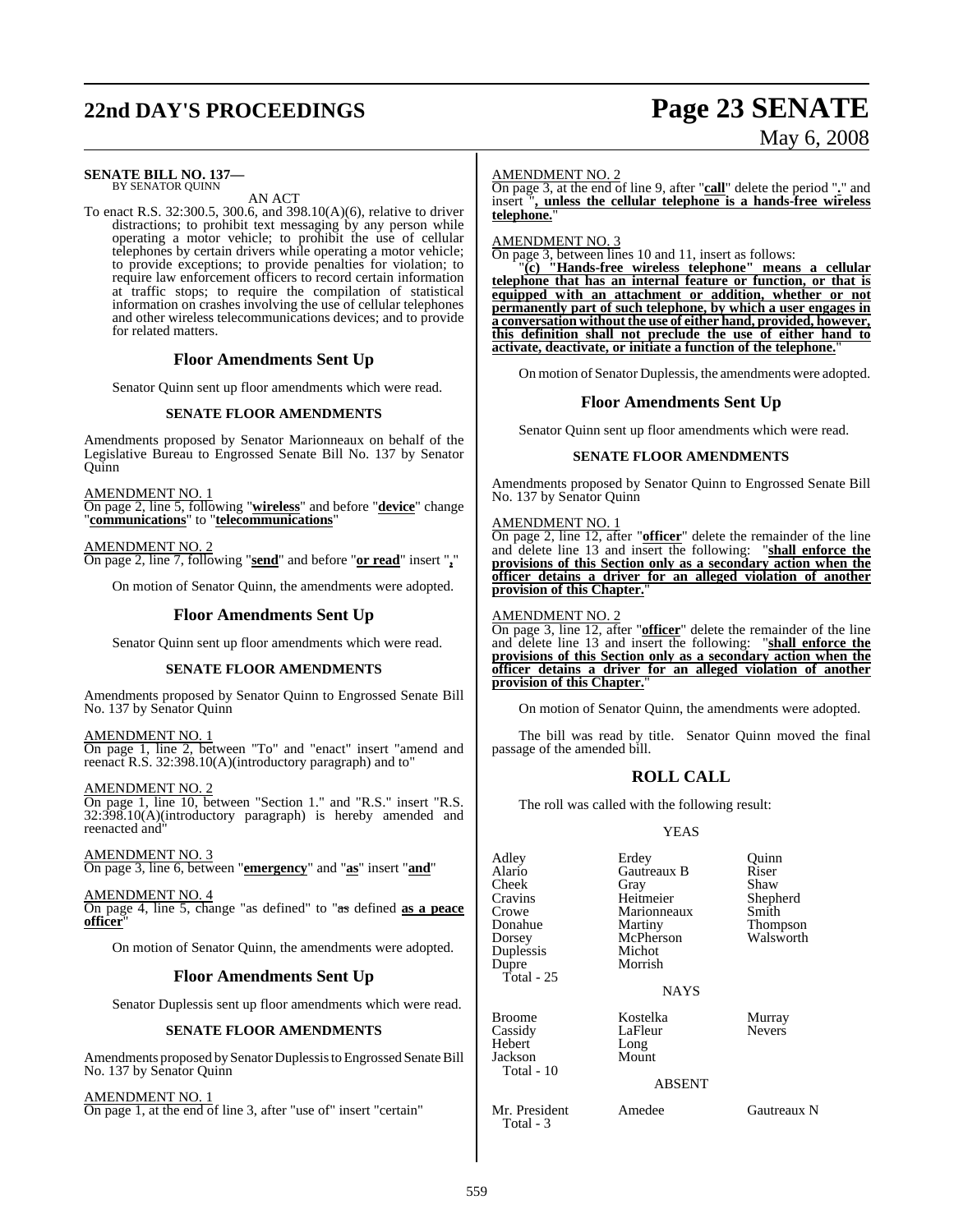The Chair declared the amended bill was passed, ordered reengrossed, and sent to the House. Senator Quinn moved to reconsider the vote by which the bill was passed and laid the motion on the table.

### **SENATE BILL NO. 224—** BY SENATOR SHEPHERD

AN ACT

To enact R.S. 40:531(E), and (F) relative to commissioners for local housing authorities; to provide for the appointment of tenant commissioners to local housing authorities; to prohibit certain persons from serving as a commissioner; to authorize the payment of per diem to commissioners; to provide for an effective date; and to provide for related matters.

### **Floor Amendments Sent Up**

Senator Shepherd sent up floor amendments which were read.

### **SENATE FLOOR AMENDMENTS**

Amendments proposed by Senator Shepherd to Engrossed Senate Bill No. 224 by Senator Shepherd

AMENDMENT NO. 1 On page 2, line 3 delete "**governing**" and insert "**appointing**"

On motion of Senator Shepherd, the amendments were adopted.

### **Floor Amendments Sent Up**

Senator Martiny sent up floor amendments which were read.

### **SENATE FLOOR AMENDMENTS**

Amendments proposed by Senator Martiny to Engrossed Senate Bill No. 224 by Senator Shepherd

### AMENDMENT NO. 1

On page 1, line 2, after "(E)" delete "and (F)" and insert ", (F) and  $(G),$ 

AMENDMENT NO. 2 On page 1, line 8, after "(E)" delete "and (F)" and insert ", (F) and  $(G)$ 

### AMENDMENT NO. 3

On page 2, after line 10, insert the following:

"**G. Notwithstanding any provision of law to the contrary, a local housing authority in any municipality with a population of more than sixty-five thousand but less than seventy-one thousand shall be governed by a five member board of commissioners appointed by the mayor.**"

Senator Martiny moved adoption of the amendments.

Senator Shepherd objected.

### **ROLL CALL**

The roll was called with the following result:

Kostelka

Martiny

Murray

### YEAS

- Adley Heitmeier Nevers<br>
Alario Kostelka Quinn Cassidy LaFleur Riser<br>Cheek Long Shaw Cheek Long Shaw<br>Crowe Martiny Smith Dorsey Morrish Walsworth Dupre Mount<br>Erdey Murray Total - 25
- Donahue Michot Thompson<br>
Dorsey Morrish Walsworth

# **Page 24 SENATE 22nd DAY'S PROCEEDINGS**

**NAYS** 

Broome Hebert Shepherd<br>Dunlessis Iackson

ABSENT

Mr. President Gautreaux B Marionneaux<br>Amedee Gautreaux N McPherson Amedee Gautreaux N<br>Cravins Grav Cravins Total - 8

Duplessis Total - 5

The Chair declared the amendments were adopted.

The bill was read by title. Senator Shepherd moved the final passage of the amended bill.

### **ROLL CALL**

The roll was called with the following result:

### YEAS

Mr. President Dupre McPherson<br>Alario Gautreaux N Murray Alario Gautreaux N<br>Broome Gray Gray Shepherd<br>Hebert Smith Cheek Hebert<br>Cravins Heitmeier Cravins Heitmeier Thompson Jackson<br>LaFleur Duplessis Total - 19 NAYS Adley Long Quinn<br>Cassidy Martiny Riser Cassidy Martiny Riser Crowe Michot<br>Donahue Morrish Donahue Morrish Walsworth<br>
Erdey Mount Mount<br>Nevers Kostelka Total - 16

### ABSENT

Amedee Gautreaux B Marionneaux Total - 3

The Chair declared the amended bill failed to pass.

### **Notice of Reconsideration**

Senator Shepherd, pursuant to Senate Rule Number 11.12, gave notice that before the expiration of the Morning Hour of the next succeeding legislative day of the Senate, he would move to reconsider the vote by which the amended bill failed to pass.

### **SENATE BILL NO. 342—**

BY SENATOR ERDEY

AN ACT To enact R.S. 32:289 and 398.10(A)(6), relative to operating motor vehicles; to prohibit certain persons from using a cellular telephone while operating a motor vehicle; to provide for certain exceptions; to provide relative for violations; and to provide for related matters.

### **Floor Amendments Sent Up**

Senator Marionneaux sent up floor amendments which were read.

### **SENATE FLOOR AMENDMENTS**

Amendments proposed by Senator Marionneaux on behalf of the Legislative Bureau to Engrossed Senate Bill No. 342 by Senator Erdey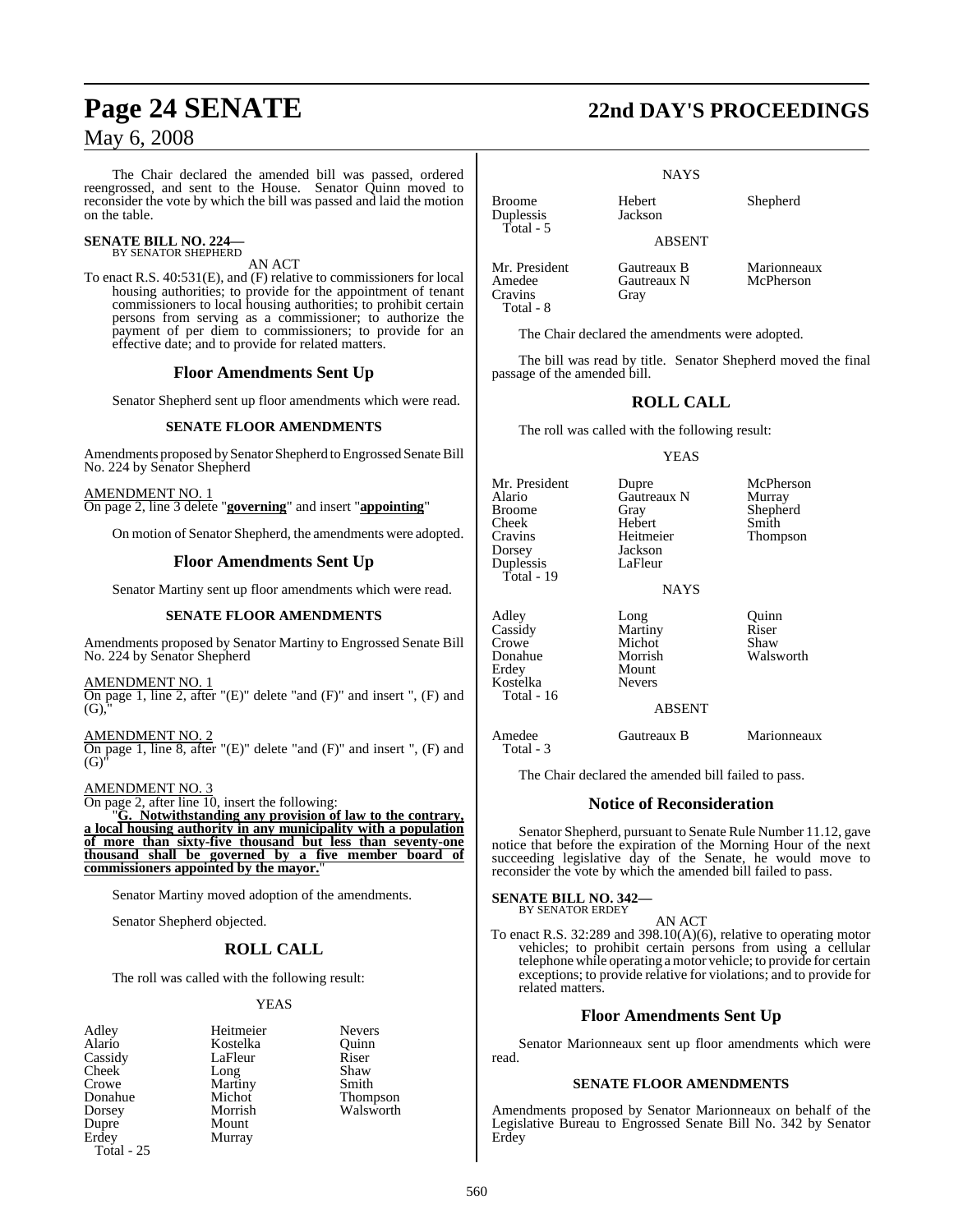# **22nd DAY'S PROCEEDINGS Page 25 SENATE**

May 6, 2008

AMENDMENT NO. 1

On page 2, line 8, following "**For**" and before "**each**" delete "**a second and**"

On motion of Senator Marionneaux, the amendments were adopted.

### **Floor Amendments Sent Up**

Senator Erdey sent up floor amendments which were read.

### **SENATE FLOOR AMENDMENTS**

Amendments proposed by Senator Erdey to Engrossed Senate Bill No. 342 by Senator Erdey

AMENDMENT NO. 1

On page 2, line 21, change "as defined" to "as defined **as a peace officer** 

On motion of Senator Erdey, the amendments were adopted.

The bill was read by title. Senator Erdey moved the final passage of the amended bill.

### **ROLL CALL**

The roll was called with the following result:

### YEAS

| Mr. President<br>Adley<br>Alario<br><b>Broome</b><br>Cassidy<br>Cheek<br>Cravins<br>Crowe<br>Donahue<br>Dorsey<br>Duplessis<br>Total - 33 | Dupre<br>Erdey<br>Gautreaux B<br>Heitmeier<br>Jackson<br>Kostelka<br>LaFleur<br>Long<br>Marionneaux<br>Martiny<br>McPherson<br><b>NAYS</b> | Michot<br>Morrish<br>Mount<br>Murray<br><b>Nevers</b><br>Ouinn<br>Riser<br>Shaw<br>Smith<br><b>Thompson</b><br>Walsworth |
|-------------------------------------------------------------------------------------------------------------------------------------------|--------------------------------------------------------------------------------------------------------------------------------------------|--------------------------------------------------------------------------------------------------------------------------|
| Hebert<br>Total - 2                                                                                                                       | Shepherd                                                                                                                                   |                                                                                                                          |
|                                                                                                                                           | <b>ABSENT</b>                                                                                                                              |                                                                                                                          |
| Amedee<br>Total - 3                                                                                                                       | Gautreaux N                                                                                                                                | Gray                                                                                                                     |

The Chair declared the amended bill was passed ordered reengrossed, and sent to the House. Senator Erdey moved to reconsider the vote by which the bill was passed and laid the motion on the table.

# **SENATE BILL NO. 448—** BY SENATOR SHEPHERD

AN ACT

To amend and reenact R.S. 40:1149(A) and (C) and to enact R.S. 40:1149(D), relative to water supply and sewerage systems; to provide for certified operators; and to provide for related matters.

On motion of Senator Shepherd, the bill was read by title and returned to the Calendar, subject to call.

### **SENATE BILL NO. 475—** BY SENATOR GRAY

AN ACT

To amend and reenact R.S. 17:3991(D), relative to charter schools; to provide relative to reimbursement for transportation services; and to provide for related matters.

### **Floor Amendments Sent Up**

Senator Gray sent up floor amendments which were read.

### **SENATE FLOOR AMENDMENTS**

Amendments proposed by Senator Gray to Engrossed Senate Bill No. 475 by Senator Gray

AMENDMENT NO. 1 On page 1, line 8, between "D." and "A" insert "**(1)**"

AMENDMENT NO. 2 On page 1, line 11, delete "**If the local school board is requested to**"

AMENDMENT NO. 3 On page 1, at the beginning of line 12, add the following: "**(2)(a) Notwithstanding the provisions of R.S. 17:158(A), if the local school board is requested to**"

AMENDMENT NO. 4

On page 1, between lines 14 and 15, insert the following: "**(b) The provisions of this Paragraph shall not apply to any contract or agreement for providing transportation services between a charter school and the local school board which is in effect on August 15, 2007.**"

On motion of Senator Gray, the amendments were adopted.

The bill was read by title. Senator Gray moved the final passage of the amended bill.

### **ROLL CALL**

The roll was called with the following result:

### YEAS

| Mr. President | Erdey         | Morrish       |
|---------------|---------------|---------------|
|               |               |               |
| Adley         | Gautreaux B   | Mount         |
| Alario        | Gautreaux N   | Murray        |
| <b>Broome</b> | Gray          | <b>Nevers</b> |
| Cassidy       | Hebert        | Ouinn         |
| Cheek         | Heitmeier     | Riser         |
| Cravins       | Jackson       | Shaw          |
| Crowe         | LaFleur       | Smith         |
| Donahue       | Long          | Thompson      |
| Dorsey        | Marionneaux   | Walsworth     |
| Duplessis     | McPherson     |               |
| Dupre         | Michot        |               |
| Total - $34$  |               |               |
|               | <b>NAYS</b>   |               |
| Kostelka      |               |               |
| Total - 1     |               |               |
|               | <b>ABSENT</b> |               |

Amedee Martiny Shepherd Total - 3

The Chair declared the amended bill was passed, ordered reengrossed, and sent to the House. Senator Gray moved to reconsider the vote by which the bill was passed and laid the motion on the table.

**SENATE BILL NO. 632—** BY SENATOR GRAY

### AN ACT

To enact Part XII of Chapter 1 of Title 17 of the Louisiana Revised Statutes of Louisiana of 1950, to be comprised of R.S. 17:409 through 409.6, and to enact R.S.  $36:651(\overrightarrow{AA})$ , relative to school facilities; to create and provide for the Louisiana Statewide Educational Facilities Authority in the Department of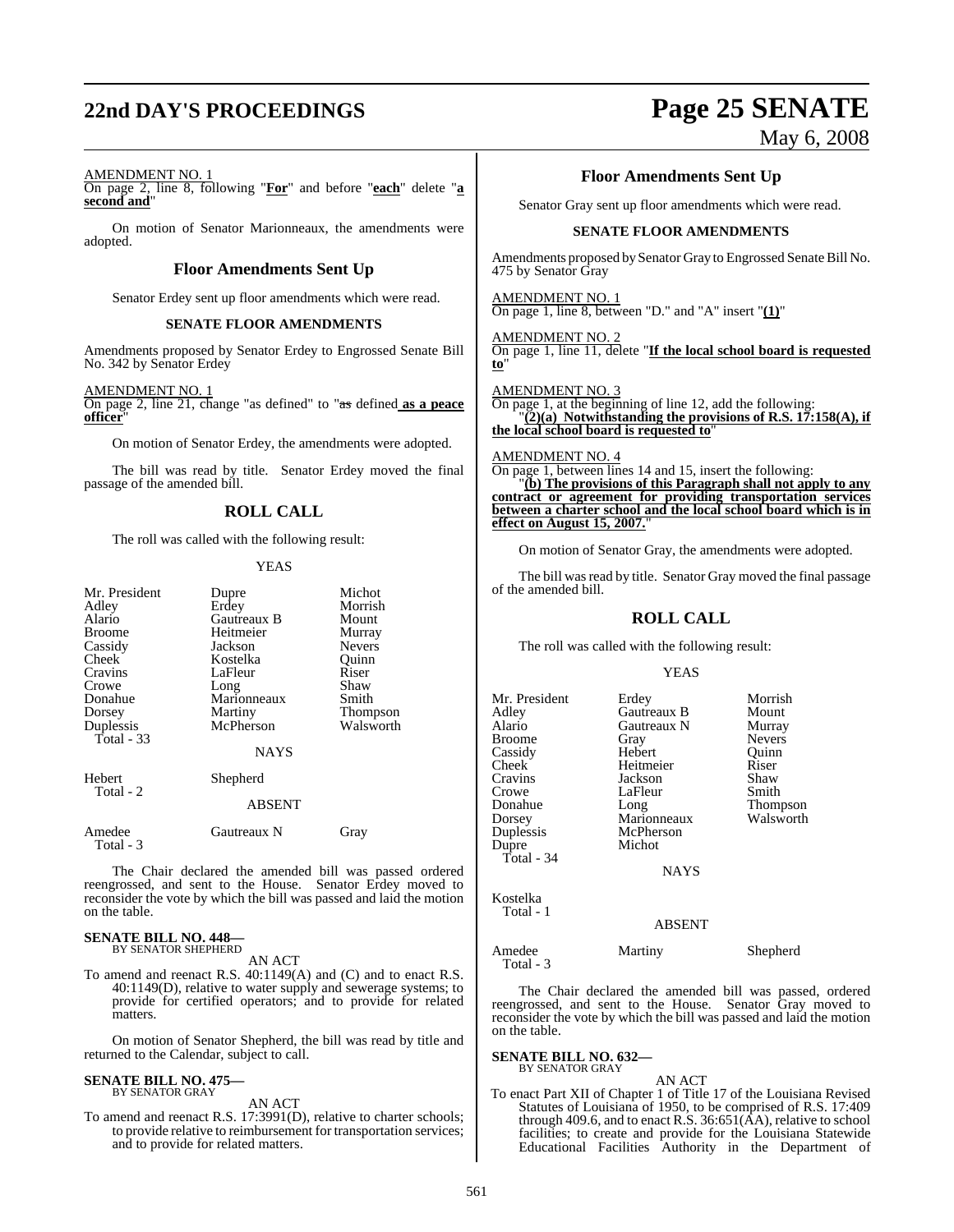Education; to provide for a board of commissioners and an advisory council and for their membership, powers, duties, and functions; to provide for rules; to provide relative to program participation; to provide relative to ownership and control of public school facilities funded through the authority; to provide relative to implementation and funding; and to provide for related matters.

### **Floor Amendments Sent Up**

Senator Marionneaux sent up floor amendments which were read.

### **SENATE FLOOR AMENDMENTS**

Amendments proposed by Senator Marionneaux on behalf of the Legislative Bureau to Engrossed Senate Bill No. 632 by Senator Gray

### AMENDMENT NO. 1

On page 7, line 12, delete "\*\*\*"

On motion of Senator Marionneaux, the amendments were adopted.

### **Floor Amendments Sent Up**

Senator Gray sent up floor amendments which were read.

### **SENATE FLOOR AMENDMENTS**

Amendments proposed by Senator Gray to Engrossed Senate Bill No. 632 by Senator Gray

AMENDMENT NO. 1

On page 3, line 2, between "**(2)**" and "**members**" change "**Three**" to "**Two**"

AMENDMENT NO. 2

On page 3, line 3, Between "**Senate**" and the period "**.**" insert "**, who shall have a background in construction, architecture, or finance**"

### AMENDMENT NO. 3

On page 3, between lines 4 and 5, insert the following: "**(4) One member shall be appointed by the Louisiana School** Boards Association, subject to confirmation by the Senate.

### AMENDMENT NO. 4

On page 4, between lines 16 and 17, insert the following:

"**(c) Develop a means for determining the amount of local funds that must be contributed by a city, parish, or other local public school system for each project funded by the authority which emphasizes the school system's ability to fund projects locally. The authority may not fund any project at one hundred percent of the cost of the project, except as provided in Paragraph (B)(5) of this Section.**"

AMENDMENT NO. 5

On page 5, line 1, between "**Commission**" and the period "**.**" insert "**and the Joint Legislative Committee on the Budget**"

AMENDMENT NO. 6

On page 5, at the beginning of line 6, change "**(5)**" to "**(5)(a)**"

AMENDMENT NO. 7

On page 5, between lines 8 and 9, insert the following: "**(b) Notwithstanding the provisions of Subparagraph (A)(4)(c) of this Section, the authority may fund projects pursuant to this Paragraph at one hundred percent of the cost of the project.**"

AMENDMENT NO. 8 On page 5, line 17, change "**thirteen**" to "**twelve**"

# **Page 26 SENATE 22nd DAY'S PROCEEDINGS**

AMENDMENT NO. 9 On page 6, delete lines 3 and 4 in their entirety

AMENDMENT NO. 10 On page 6, at the beginning of line 5, change "**(12)**" to "**(11)**"

AMENDMENT NO. 11 On page 6, at the beginning of line 7, change "**(13)**" to "**(12)**"

On motion of Senator Gray, the amendments were adopted.

The bill was read by title. Senator Gray moved the final passage of the amended bill.

### **ROLL CALL**

The roll was called with the following result:

YEAS

Mr. President Erdey McPherson<br>Adley Gautreaux B Michot Gautreaux B Alario Gautreaux N Morrish Broome Gray Mount Cassidy Hebert Murray Cheek Heitmeier Nevers Cravins Jackson Quinn Kostelka Riser<br>LaFleur Shaw Donahue LaFleur Shaw<br>Dorsey Long Smith Dorsey<br>Duplessis Duplessis Marionneaux Thompson Total - 36 NAYS Total - 0

Walsworth

ABSENT

Amedee Shepherd Total - 2

The Chair declared the amended bill was passed, ordered reengrossed, and sent to the House. Senator Gray moved to reconsider the vote by which the bill was passed and laid the motion on the table.

### **SENATE BILL NO. 807— (Substitute of Senate Bill No. 422 by**

**Senator Duplessis)** BY SENATOR DUPLESSIS

AN ACT

To enact Chapter 10-A of Title 45 of the Louisiana Revised Statutes of 1950, to be comprised ofR.S. 45:1361 through 1377, relative to cable services and video services; to create the "Consumer Choice for Television Act"; to provide guidelines for cable services and video services; to provide for certificate of franchise authority to be distributed by the secretary of state; to provide for franchise fees associated with cable services or video services; to provide for franchise fee audits and dispute resolutions; to provide for the distribution of these fees; to provide for a prohibition against build-out requirements; to authorize a local governmental subdivision to regulate a certificate holder; to prohibit discrimination with regard to cable services or video services; to provide for public, educational, and governmental access programming streams and support; to provide for effect on local franchise agreements; to provide for a prohibition of in-kind contributions or grants; to provide for customer service standards; to provide for emergency alert services; and to provide for related matters.

### **Floor Amendments Sent Up**

Senator Duplessis sent up floor amendments which were read.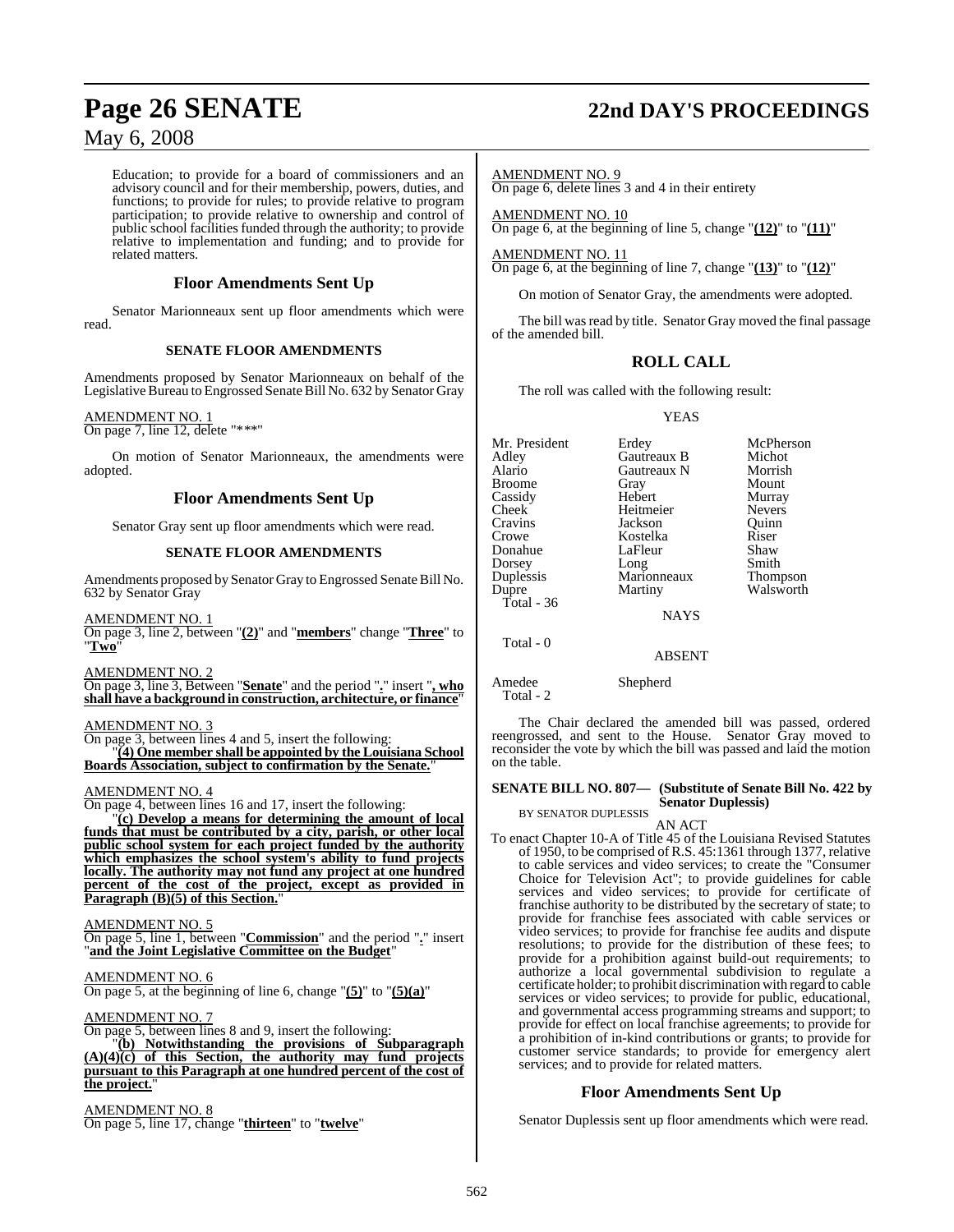# **22nd DAY'S PROCEEDINGS Page 27 SENATE**

# May 6, 2008

### **SENATE FLOOR AMENDMENTS**

Amendments proposed by Senator Duplessis to Engrossed Senate Bill No. 807 by Senator Duplessis

AMENDMENT NO. 1 On page 1, line 3, change "1377" to "1378"

AMENDMENT NO. 2

On page 1, line 14, after "services;" and before "and" insert "to provide for indemnity;"

AMENDMENT NO. 3

On page 7, line 19, after "**Section**" and before the period "**.**", insert "**and shall provide a copy of such application simultaneously to each local governmentalsubdivision listed in R.S. 45:1364(B)(2)**"

AMENDMENT NO. 4 On page 7, line 21, change "**ten**" to "**thirty**"

AMENDMENT NO. 5 On page 7, at the beginning of line 22, before "**an affidavit**" add "**an application, which shall consist of**"

### AMENDMENT NO. 6

On page 8, between lines 2 and 3, insert the following:

"**(4) The applicant agrees to maintain insurance in an amount not less than one million dollars either through a policy of public liability insurance or through self-insurance.**"

### AMENDMENT NO. 7

On page 8, line 3, after "**shall**" and before "**contain**" insert "**be effective thirty days after issuance and shall**"

AMENDMENT NO. 8

On page 8, line 7, after "**(2)**" and before "**A grant**" insert "**(a)**"

### AMENDMENT NO. 9

On page 8, between lines 12 and 13, insert the following:

"**(b) With respect to any area that is privately owned, the grant in this Chapter provides the holder of a state-issued certificate of franchise authority with the same, but no greater, rights for the placement of facilities pursuant to this Chapter as those rights currently existing pursuant to Louisiana Revised Statutes for the placement of facilities for any company formed for the purpose of transmitting intelligence by telephone or telegraph or other system of transmitting intelligence.**"

### AMENDMENT NO. 10

On page 8, line 24, after "**served**" and before the period "**.**", insert "**and shall provide a copy of such amended application simultaneously to any affected local governmental subdivision within the new service area**"

AMENDMENT NO. 11 On page 10, line 6, change "**issuance of a**" to "**the effective date of the**"

AMENDMENT NO. 12 On page 13, delete lines 16 through 22

AMENDMENT NO. 13 On page 13, line 23, change "**E.**" to "**D.**"

AMENDMENT NO. 14 On page 13, line 26, change "**F.**" to "**E.**"

AMENDMENT NO. 15 On page 16, line 23, change "**a holder**" to "**all holders**"

AMENDMENT NO. 16

On page 16, at the end of line 28, add the following: "**The fee shall be uniformly applied to all holders of a state-issued certificate of franchise authority within the local governmental subdivision.**"

AMENDMENT NO. 17

On page 17, between lines 24 and 25, insert the following: "**§ 1373. Indemnification**

**A holder of a certificate of statewide franchise authority shall indemnify, defend and hold harmless a local governmental subdivision, its officers, agents, and employees from and against any liability for damages and for any liability or claims resulting from tangible property damage or bodily injury, including accidental death, to the extent proximately caused by the holder's negligent construction, operation, or maintenance of its cable systemor wireline facilities usedto distribute video programming services, provided that the local governmental subdivision shall give the holder written notice of its obligation to indemnify the local governmental subdivision within thirty days of receipt of a claim or action pursuant to this subsection and provided that the holder shall have the right to select counsel of the holder's choice to defend the claim. Notwithstanding the foregoing, the holder shall not indemnify the local governmental subdivision for any damages, liability, or claims resulting from the negligence or willful misconduct of the local governmental subdivision, its officers, agents, employees, attorneys, consultants, independent contractors or third parties or for any activity or function conducted by any person or entity other than the holder in connection with PEG programming.**"

AMENDMENT NO. 18 On page 17, line 25, change "**1373.**" to "**1374.**"

AMENDMENT NO. 19 On page 18, line 22, change "**1374.**" to "**1375.**"

AMENDMENT NO. 20 On page 19, line 9, change "**1375.**" to "**1376.**"

AMENDMENT NO. 21 On page 19, at the end of line 13, add the following: "**If the holder fails to cure in accordance with the court's order, the court may remedy such non-compliance.**"

AMENDMENT NO. 22 On page 19, line 14, change "**1376.**" to "**1377.**"

AMENDMENT NO. 23 On page 20, line 2, change "**1377.**" to "**1378.**"

On motion of Senator Duplessis, the amendments were adopted.

The bill was read by title. Senator Duplessis moved the final passage of the amended bill.

### **ROLL CALL**

The roll was called with the following result:

### YEAS

Mr. President Gautreaux B McPherson<br>Alario Gautreaux N Michot Duplessis Marionneaux<br>
Dupre Martiny  $Total - 27$ 

Donahue Total - 8

Broome Gray Mount Cassidy Hebert Murray Heitmeier Cravins Jackson Riser Dorsey Kostelka Smith

Gautreaux N Michot<br>Gray Mount Walsworth

NAYS

Adley Erdey Revers<br>Crowe LaFleur Shaw LaFleur<br>Long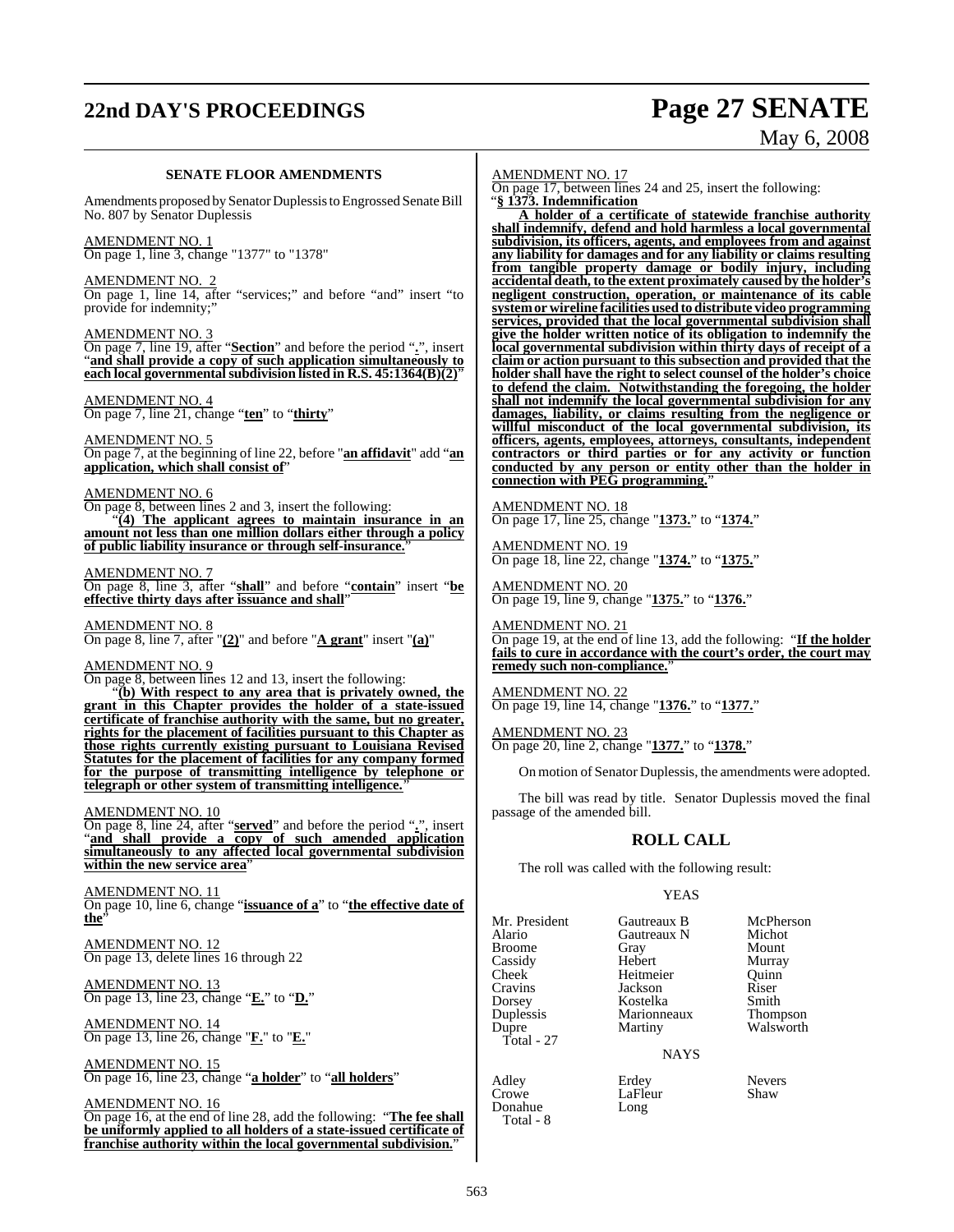### ABSENT

Amedee Morrish Shepherd Total - 3

The Chair declared the amended bill was passed, ordered reengrossed, and sent to the House. Senator Duplessis moved to reconsider the vote by which the bill was passed and laid the motion on the table.

### **SENATE BILL NO. 187—** BY SENATOR MARIONNEAUX

AN ACT

To amend and reenact R.S. 4:211(5) and R.S. 27:353(4) and to enact R.S. 18:1300.24, relative to conducting live horse racing and pari-mutuel wagering in Iberville Parish; to provide for the calling and conducing of certain referendum elections in Iberville Parish, relative to authorizing the conducting of horse racing and pari-mutuel wagering in the parish, authorizing the operation of an offtrack wagering facility in Iberville Parish, and authorizing an eligible horse racing facility in Iberville Parish to conduct slot machine gaming; to provide for the submission of propositions by the governing authority of Iberville Parish; to provide relative to the approval of the propositions by the voters; to provide for applicability; to amend the definition of eligible facility for the purposes of conducting slot machine gaming; to amend the definition of pari-mutuel facility for the purpose of offtrack wagering; and to provide for related matters.

### **Floor Amendments Sent Up**

Senator Marionneaux sent up floor amendments which were read.

### **SENATE FLOOR AMENDMENTS**

Amendments proposed by Senator Marionneaux on behalf of the Legislative Bureau to Engrossed Senate Bill No. 187 by Senator Marionneaux

| AMENDMENT NO. 1 |  |                                                                                            |  |  |  |
|-----------------|--|--------------------------------------------------------------------------------------------|--|--|--|
|                 |  | On page 4, line $\overline{19}$ , following " <b>provisions of</b> " change " <b>R. S.</b> |  |  |  |
|                 |  | $18:1300.24(A)$ " to "Subsection A of this Section"                                        |  |  |  |

AMENDMENT NO. 2

On page 4, line 26, following "**provisions of**" change "**R. S. 18:1300.24(A)**" to "**Subsections A and B of this Section**"

### AMENDMENT NO. 3

On page 4, line 27, before "**are held**" delete "**and (B)**"

AMENDMENT NO. 4 On page 5, line 4, following "**provisions of**" change "**R. S. 18:1300.24(A)**" to "**Subsections A and C of this Section**"

AMENDMENT NO. 5

On page 5, line 5, before "**are held**" delete "**and (C)**"

On motion of Senator Marionneaux, the amendments were adopted.

On motion of Senator Marionneaux, the amended bill was read by title and returned to the Calendar, subject to call.

# **SENATE BILL NO. 330—** BY SENATOR CHAISSON

AN ACT

To enact R.S. 37:1731.1, relative to limitation of liability; to provide relative to medical services performed during a declared state of emergency; to provide certain limitations of liability; to provide definitions, terms, and conditions; to provide for an effective date; and to provide for related matters.

The bill was read by title. Senator Chaisson moved the final passage of the bill.

# **Page 28 SENATE 22nd DAY'S PROCEEDINGS**

### **ROLL CALL**

The roll was called with the following result:

YEAS

| Mr. President | Erdey         | Michot          |
|---------------|---------------|-----------------|
| Adley         | Gautreaux B   | Mount           |
| Alario        | Gautreaux N   | Murray          |
| Broome        | Gray          | <b>Nevers</b>   |
| Cassidy       | Hebert        | Ouinn           |
| Cheek         | Heitmeier     | Riser           |
| Cravins       | Jackson       | Shaw            |
| Crowe         | Kostelka      | Shepherd        |
| Donahue       | LaFleur       | Smith           |
| Dorsey        | Long          | <b>Thompson</b> |
| Duplessis     | Marionneaux   | Walsworth       |
| Dupre         | Martiny       |                 |
| Total - 35    |               |                 |
|               | <b>NAYS</b>   |                 |
| Total - 0     |               |                 |
|               | <b>ABSENT</b> |                 |
|               |               |                 |

Amedee McPherson Morrish Total - 3

The Chair declared the bill was passed and sent to the House. Senator Chaisson moved to reconsider the vote by which the bill was passed and laid the motion on the table.

### **SENATE BILL NO. 381—**

BY SENATOR MARTINY AN ACT

To enact R.S. 27:306(I), relative to the Video Draw Poker Devices Control Law; to provide for a license to operate video draw poker devices in a qualified truck stop facility; to provide for duties of the Louisiana Gaming Control Board; and to provide for related matters.

The bill was read by title. Senator Martiny moved the final passage of the bill.

### **ROLL CALL**

The roll was called with the following result:

### YEAS

| Mr. President<br>Alario<br>Cheek<br>Cravins<br>Dorsey<br>Duplessis<br>Dupre<br>Total - 20 | Gautreaux B<br>Gray<br>Hebert<br>Heitmeier<br>Jackson<br>LaFleur<br>Marionneaux<br><b>NAYS</b> | Martiny<br>Morrish<br>Murray<br>Ouinn<br>Shaw<br>Shepherd |
|-------------------------------------------------------------------------------------------|------------------------------------------------------------------------------------------------|-----------------------------------------------------------|
| Adley<br>Broome<br>Cassidy<br>Crowe<br>Donahue<br>Total - 14                              | Erdey<br>Kostelka<br>Long<br>Mount<br><b>Nevers</b><br><b>ABSENT</b>                           | Riser<br>Smith<br>Thompson<br>Walsworth                   |
| Amedee<br>Gautreaux N<br>Total - 4                                                        | McPherson<br>Michot                                                                            |                                                           |

The Chair declared the bill was passed and sent to the House. Senator Martiny moved to reconsider the vote by which the bill was passed and laid the motion on the table.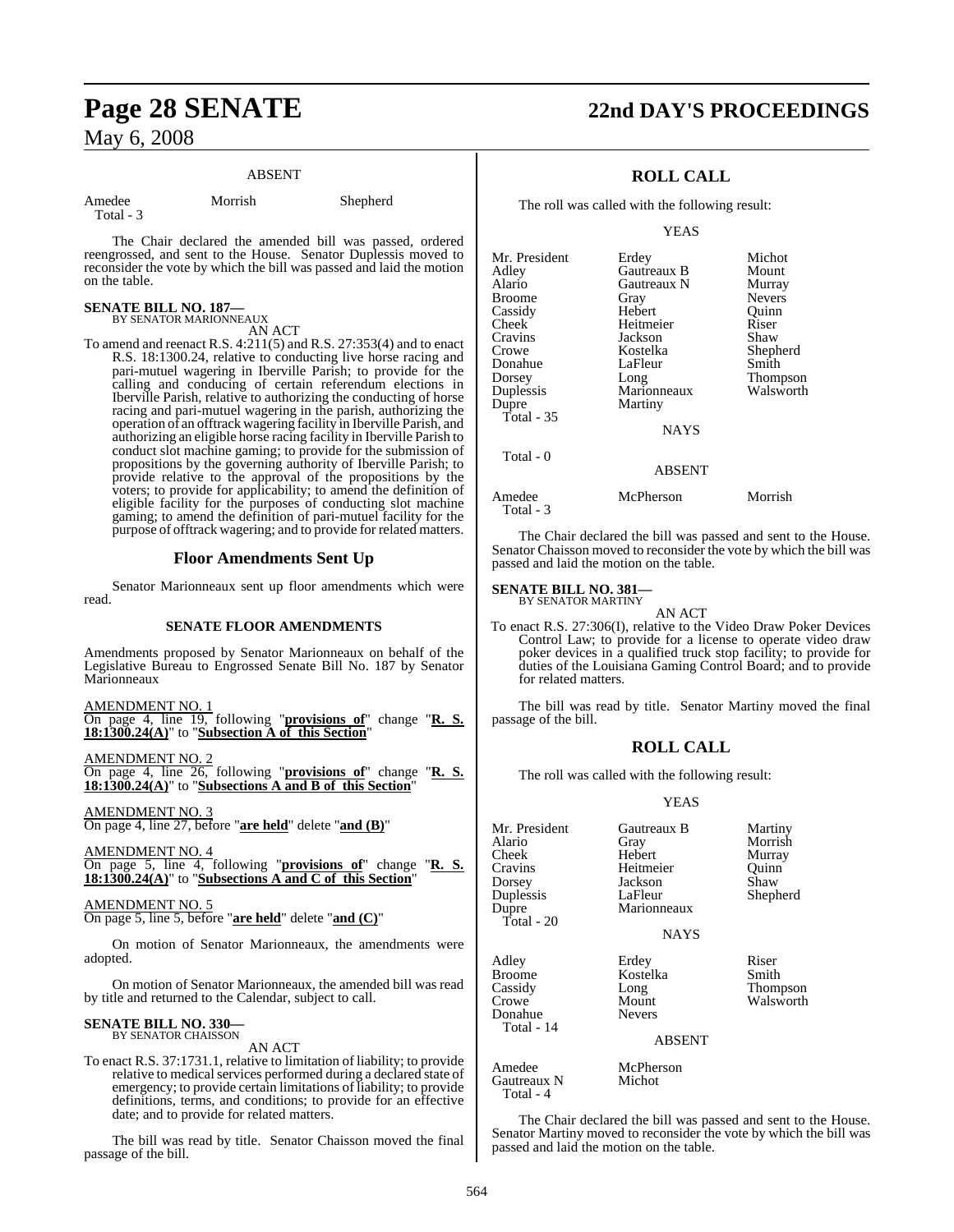# **22nd DAY'S PROCEEDINGS Page 29 SENATE**

# May 6, 2008

### **SENATE BILL NO. 382—** BY SENATOR MARTINY

AN ACT

To amend and reenact Code of Criminal Procedure Article 895(B); R.S. 14:30.1(A)(2), 32.1(A)(Introductory Paragraph),  $32.8(A)(2)$ (Introductory Paragraph) and (c),  $40.1(B)$ , and 98(F)(2) and to enact Code of Criminal Procedure Article  $894(\hat{A})(6)$ ; R.S. 14:32.8(A)(2)(d), (e), and (f), and 40.1(C), relative to the continuous revision of the Criminal Code and the Code of Criminal Procedure; to provide for probation in felony and misdemeanor cases assigned to the drug division probations program; to provide for second degree murder; to provide for vehicular homicide; to provide for third degree feticide; to provide for terrorizing; to provide for operating a vehicle while intoxicated; and to provide for related matters.

### **Floor Amendments Sent Up**

Senator Marionneaux sent up floor amendments which were read.

### **SENATE FLOOR AMENDMENTS**

Amendments proposed by Senator Marionneaux on behalf of the Legislative Bureau to Engrossed Senate Bill No. 382 by Senator Martiny

AMENDMENT NO. 1

On page 4, between lines 13 and 14, insert " \* \* \* "

AMENDMENT NO. 2 On page 4, between lines 23 and 24, insert " \* \*

On motion of Senator Marionneaux, the amendments were adopted.

The bill was read by title. Senator Martiny moved the final passage of the amended bill.

### **ROLL CALL**

The roll was called with the following result:

### YEAS

| Mr. President<br>Adley<br>Alario<br><b>Broome</b><br>Cheek<br>Cravins<br>Crowe<br>Donahue<br>Dorsey<br>Duplessis<br>Dupre<br>Erdey | Gautreaux B<br>Gautreaux N<br>Hebert<br>Heitmeier<br>Jackson<br>Kostelka<br>LaFleur<br>Long<br>Martiny<br>McPherson<br>Michot<br>Morrish | Mount<br>Murray<br><b>Nevers</b><br>Quinn<br>Riser<br>Shaw<br>Shepherd<br>Smith<br>Thompson<br>Walsworth |
|------------------------------------------------------------------------------------------------------------------------------------|------------------------------------------------------------------------------------------------------------------------------------------|----------------------------------------------------------------------------------------------------------|
|                                                                                                                                    |                                                                                                                                          |                                                                                                          |
| Total - 34                                                                                                                         | <b>NAYS</b>                                                                                                                              |                                                                                                          |
| Total - 0                                                                                                                          | <b>ABSENT</b>                                                                                                                            |                                                                                                          |

### Amedee Gray<br>Cassidy Mari Marionneaux Total - 4

The Chair declared the amended bill was passed, ordered reengrossed, and sent to the House. Senator Martiny moved to reconsider the vote by which the bill was passed and laid the motion on the table.

### **SENATE BILL NO. 398—**

BY SENATOR MARIONNEAUX AN ACT

To amend and reenact R.S. 27:391(A) and to enact R.S. 27:391(D) and  $392(B)(3)(e)$ , relative to proceeds derived from slot machine gaming conducted at eligible live horse racing facilities; to provide for the distribution of proceeds derived from the taxes levied by the local governing authority of Iberville Parish on taxable net slot machine proceeds operated in Iberville Parish; to create the Iberville Parish Excellence Fund and require certain deposits to the fund; to provide for the operation of the fund; and to provide for related matters.

On motion of Senator Marionneaux, the bill was read by title and returned to the Calendar, subject to call.

### **Mr. President in the Chair**

**SENATE BILL NO. 636—**

BY SENATOR MURRAY AN ACT

To enact R.S.40:600.66(A)(7) through (10), relative to the Road Home Corporation; to provide relative to appeal from certain decisions; to provide relative to the right of a property owner to appeal an adverse decision of the office of community development on Road Home claims; to provide for an effective date; and to provide for related matters.

The bill was read by title. Senator Murray moved the final passage of the bill.

### **ROLL CALL**

The roll was called with the following result:

### YEAS

| Mr. President | Gautreaux B | Morrish       |
|---------------|-------------|---------------|
| Adley         | Gautreaux N | Mount         |
| Alario        | Gray        | Murray        |
| Broome        | Hebert      | <b>Nevers</b> |
| Cassidy       | Heitmeier   | Ouinn         |
| Cheek         | Jackson     | Riser         |
| Cravins       | Kostelka    | Shaw          |
| Crowe         | LaFleur     | Shepherd      |
| Donahue       | Long        | Smith         |
| Dorsey        | Marionneaux | Thompson      |
| Duplessis     | Martiny     | Walsworth     |
| Dupre         | McPherson   |               |
| Erdey         | Michot      |               |
| Total - 37    |             |               |
|               | <b>NAYS</b> |               |
| Total - 0     |             |               |
|               | ABSENT      |               |

Amedee

Total - 1

The Chair declared the bill was passed and sent to the House. Senator Murray moved to reconsider the vote by which the bill was passed and laid the motion on the table.

# **SENATE BILL NO. 689—** BY SENATOR MURRAY

### AN ACT

To amend and reenact R.S. 27:391(A) and to enact R.S. 27:391(D), relative to proceeds derived from slot machine gaming conducted at eligible live horse racing facilities; to provide for the distribution of proceeds derived from the taxes levied by the local governing authority of Orleans Parish on taxable net slot machine proceeds operating in Orleans Parish; and to provide for related matters.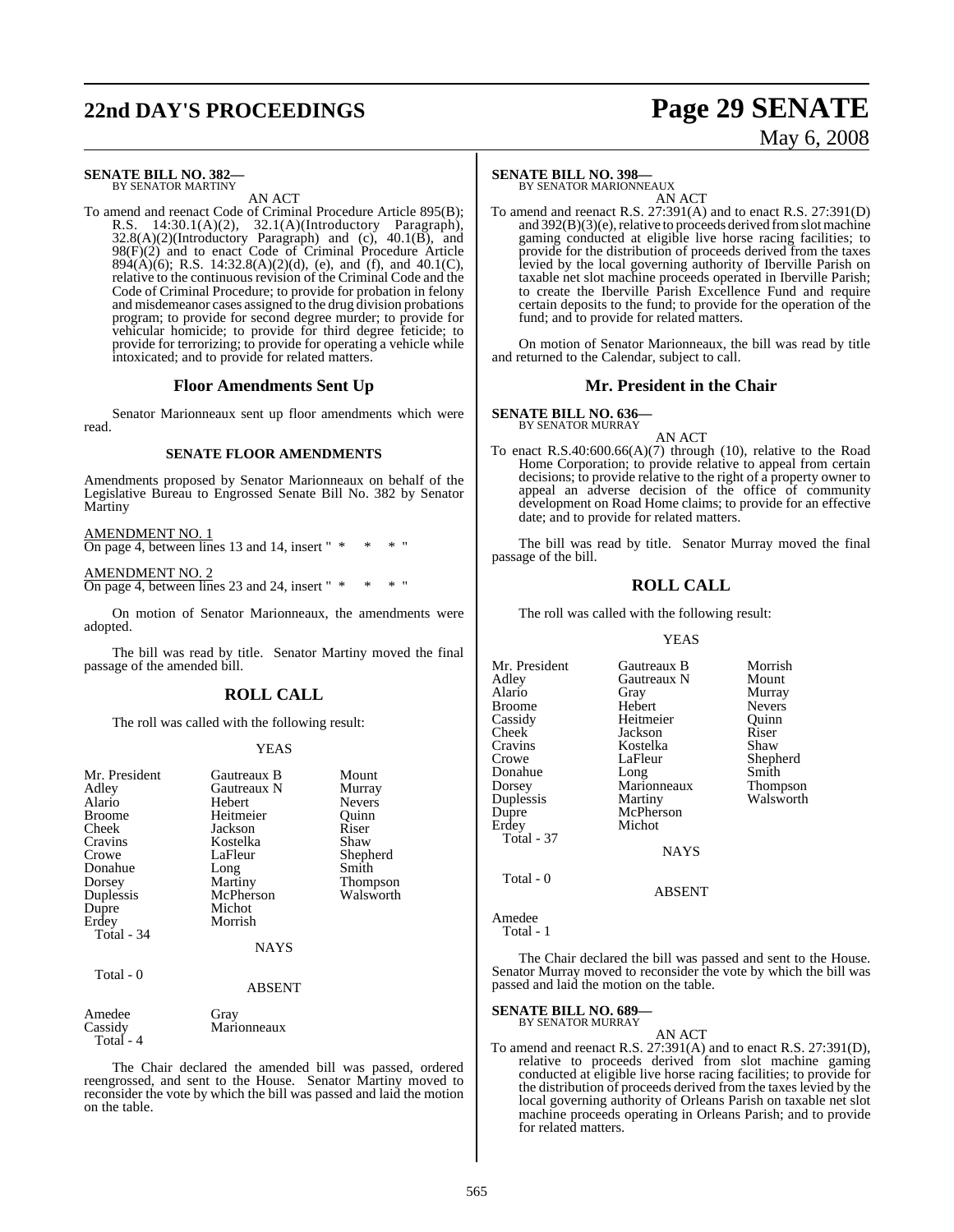On motion of Senator Murray, the bill was read by title and returned to the Calendar, subject to call.

# **SENATE BILL NO. 33—** BY SENATOR CHEEK

AN ACT

To amend and reenact R.S. 46:446.6(B)(3), the introductory paragraph of (4), (5), and (6), and to enact R.S.  $46:446.6(B)(7)$ and (C), relative to medical assistance payments; to provide for the period of time within which a health care provider must submit payment to the Department of Health and Hospitals; to provide for reimbursements of monies paid erroneously under the Louisiana Medical Assistance Program; and to provide for related matters.

On motion of Senator Cheek, the bill was read by title and returned to the Calendar, subject to call.

### **SENATE BILL NO. 64—**

BY SENATORS KOSTELKA, DONAHUE AND WALSWORTH AN ACT

To amend and reenact R.S. 18:134(E), 541, and 542, relative to election day hours of operation; to shorten the time that polls are open on election day; to change the hours that each registrar of voter's office is required to be open on election day; and to provide for related matters.

On motion of Senator Kostelka, the bill was read by title and returned to the Calendar, subject to call.

### **Senator N. Gautreaux in the Chair**

# **SENATE BILL NO. 232—** BY SENATOR MOUNT

A JOINT RESOLUTION

Proposing to amend Article IV, Section 21(A), Article VIII, Sections 3(B), 5(B), 6(B), 7(B), and 7.1(B), Article IX, Section 8(B), and Article X, Sections 3(B) and 43(B) of the Constitution of Louisiana, relative to term limits for positions on certain boards and commissions; to provide a three-consecutive-term limit for positions on the Public Service Commission, the State Board of Elementary and Secondary Education, the Board of Regents, the Board of Supervisors for the University of Louisiana System, the Board of Supervisors of Louisiana State University and Agricultural and Mechanical College, the Board of Supervisors of Southern University and Agricultural and Mechanical College, the Board of Supervisors of Community and Technical Colleges, the Louisiana Forestry Commission, the State Civil Service Commission, and the State Police Commission; to specify an election for submission of the proposition to electors and provide a ballot proposition.

### **Floor Amendments Sent Up**

Senator Marionneaux sent up floor amendments which were read.

### **SENATE FLOOR AMENDMENTS**

Amendments proposed by Senator Marionneaux on behalf of the Legislative Bureau to Engrossed Senate Bill No. 232 by Senator Mount

### AMENDMENT NO. 1

On page 4, following line 17 and before line 18, insert "\*\*\*"

On motion of Senator Marionneaux, the amendments were adopted.

The bill was read by title. Senator Mount moved the final passage of the amended bill.

# **Page 30 SENATE 22nd DAY'S PROCEEDINGS**

### **ROLL CALL**

The roll was called with the following result:

### YEAS

| Mr. President | Gautreaux N   | Morrish       |
|---------------|---------------|---------------|
| Broome        | Gray          | Mount         |
| Cassidy       | Hebert        | <b>Nevers</b> |
| Cheek         | Heitmeier     | Quinn         |
| Cravins       | Jackson       | Riser         |
| Crowe         | Kostelka      | Shaw          |
| Donahue       | LaFleur       | Shepherd      |
| Dorsey        | Long          | Smith         |
| Dupre         | Marionneaux   | Walsworth     |
| Erdey         | Martiny       |               |
| Gautreaux B   | Michot        |               |
| Total - 31    |               |               |
|               | NAYS          |               |
| Adley         | Murray        |               |
| Alario        | Thompson      |               |
| Total - 4     |               |               |
|               | <b>ABSENT</b> |               |
| Amedee        | Duplessis     | McPherson     |
|               |               |               |

The Chair declared the amended bill was passed, ordered reengrossed, and sent to the House. Senator Mount moved to reconsider the vote by which the bill was passed and laid the motion on the table.

# **SENATE BILL NO. 233—** BY SENATOR MOUNT

Total - 3

AN ACT

To amend and reenact R.S. 17:2(C), 1453(A), 1851(C), the introductory paragraph of  $1871(A)(1)(a)$ , and  $3121(C)$ , R.S. 42:2, and R.S. 45:1161.1(B), and to enact R.S. 3:4272(D) and R.S. 42:3.2, relative to term limits for members of certain boards and commissions; to prohibit any person appointed or elected to a board or commission within the executive branch of state government to serve in such position for more than three consecutive terms; to prohibit the term of any person serving at the pleasure of an appointing authority to extend beyond twelve consecutive years; to provide for continuation of service for certain members exceeding the three terms or twelve year limits; to exclude persons serving on boards and commissions by virtue of their position or office held; and to provide for related matters.

The bill was read by title. Senator Mount moved the final passage of the bill.

### **ROLL CALL**

The roll was called with the following result:

### YEAS

| Mr. President      | Gautreaux B | Morrish       |
|--------------------|-------------|---------------|
| Broome             | Gautreaux N | Mount         |
| Cassidy            | Gray        | <b>Nevers</b> |
| Cheek <sup>-</sup> | Hebert      | Ouinn         |
| Cravins            | Heitmeier   | Riser         |
| Crowe              | LaFleur     | Shaw          |
| Donahue            | Long        | Shepherd      |
| Duplessis          | Marionneaux | Smith         |
| Dupre              | Martiny     | Walsworth     |
| Erdev              | Michot      |               |
| Total - 29         |             |               |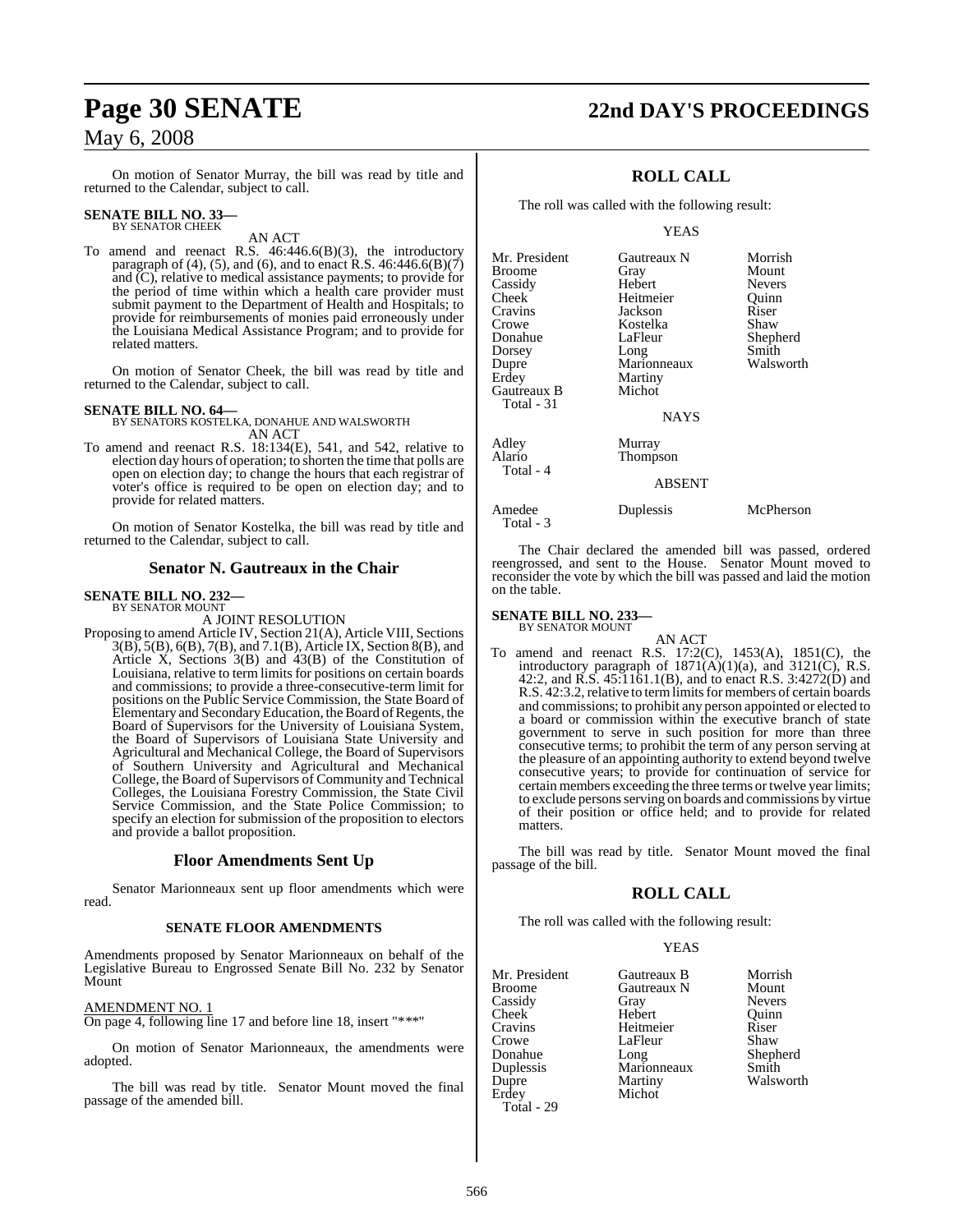# **22nd DAY'S PROCEEDINGS Page 31 SENATE**

### **NAYS**

| Adley<br>Alario<br>Total - 4 | Murray<br>Thompson<br><b>ABSENT</b> |           |
|------------------------------|-------------------------------------|-----------|
| Amedee<br>Dorsey             | Jackson<br>Kostelka                 | McPherson |

The Chair declared the bill was passed and sent to the House. Senator Mount moved to reconsider the vote by which the bill was passed and laid the motion on the table.

### **SENATE BILL NO. 312—**

Total - 5

BY SENATORS MOUNT, CASSIDY, CHEEK, ERDEY AND NEVERS AN ACT

To amend and reenact R.S. 40:5.11(B), relative to the water fluoridation program; to provide for funding; to provide for reporting; to provide for exemptions; and to provide for related matters.

### **Floor Amendments Sent Up**

Senator Marionneaux sent up floor amendments which were read.

### **SENATE FLOOR AMENDMENTS**

Amendments proposed by Senator Marionneaux on behalf of the Legislative Bureau to Engrossed Senate Bill No. 312 by Senator Mount

### AMENDMENT NO. 1

On page 2, line 11, following "**similar**" and before "**, as available**" insert "**source of funds**"

On motion of Senator Marionneaux, the amendments were adopted.

### **Floor Amendments Sent Up**

Senator Mount sent up floor amendments which were read.

### **SENATE FLOOR AMENDMENTS**

Amendments proposed by Senator Mount to Engrossed Senate Bill No. 312 by Senator Mount

AMENDMENT NO. 1 On page 1, line 2, after "(B)" insert "and (G)"

AMENDMENT NO. 2 On page 1, line 6, change "is" to "and (G) are"

### AMENDMENT NO. 3

On page 3, between lines 7 and 8, insert the following:

"G. The office of public health, through the department, shall promulgate rules and regulations in accordance with the Administrative Procedure Act relating to the fluoridation of public water systems**, including but not limited to, minimum levels of flouride required in public water systems**."

On motion of Senator Mount, the amendments were adopted.

### **Floor Amendments Sent Up**

Senator Mount sent up floor amendments which were read.

### **SENATE FLOOR AMENDMENTS**

Amendments proposed by Senator Mount to Engrossed Senate Bill No. 312 by Senator Mount

# May 6, 2008

### AMENDMENT NO. 1

On page 2, line 11, after "**similar**" and before "**,**" insert "**means or**"

On motion of Senator Mount, the amendments were adopted.

### **Floor Amendments Sent Up**

Senator Mount sent up floor amendments which were read.

### **SENATE FLOOR AMENDMENTS**

Amendments proposed by Senator Mount to Engrossed Senate Bill No. 312 by Senator Mount

AMENDMENT NO. 1 On page 1, line 2, after " $(B)$ " insert "and  $(G)$ "

AMENDMENT NO. 2 On page 1, line 6, change "is" to "and (G) are"

### AMENDMENT NO. 3

On page 3, between lines 7 and 8, insert

"G. The office of public health, through the department, shall promulgate rules and regulations in accordance with the Administrative Procedure Act relating to fluoridation of public water systems**, including but not limited to, minimum levels of fluoride required in public water systems.**"

On motion of Senator Mount, the amendments were adopted.

The bill was read by title. Senator Mount moved the final passage of the amended bill.

### **ROLL CALL**

The roll was called with the following result:

### YEAS

| Mr. President | Erdey       | Michot        |
|---------------|-------------|---------------|
| Adley         | Gautreaux B | Morrish       |
| Alario        | Gautreaux N | Mount         |
| <b>Broome</b> | Gray        | Murray        |
| Cassidy       | Hebert      | <b>Nevers</b> |
| Cheek         | Heitmeier   | Ouinn         |
| Cravins       | Jackson     | Riser         |
| Crowe         | LaFleur     | Shaw          |
| Donahue       | Long        | Shepherd      |
| Dorsey        | Marionneaux | Smith         |
| Duplessis     | Martiny     | Thompson      |
| Dupre         | McPherson   | Walsworth     |
| Total - $36$  |             |               |
|               | <b>NAYS</b> |               |

ABSENT

Amedee Kostelka Total - 2

Total - 0

The Chair declared the amended bill was passed, ordered reengrossed, and sent to the House. Senator Mount moved to reconsider the vote by which the bill was passed and laid the motion on the table.

# **SENATE BILL NO. 402—** BY SENATOR CASSIDY

AN ACT To amend and reenact R.S. 46:2761 and to enact R.S. 46:2762, relative to uncompensated care payments; to provide for a methodology for allocation of uncompensated care payments; to provide for implementation; to provide for regions; and to provide for related matters.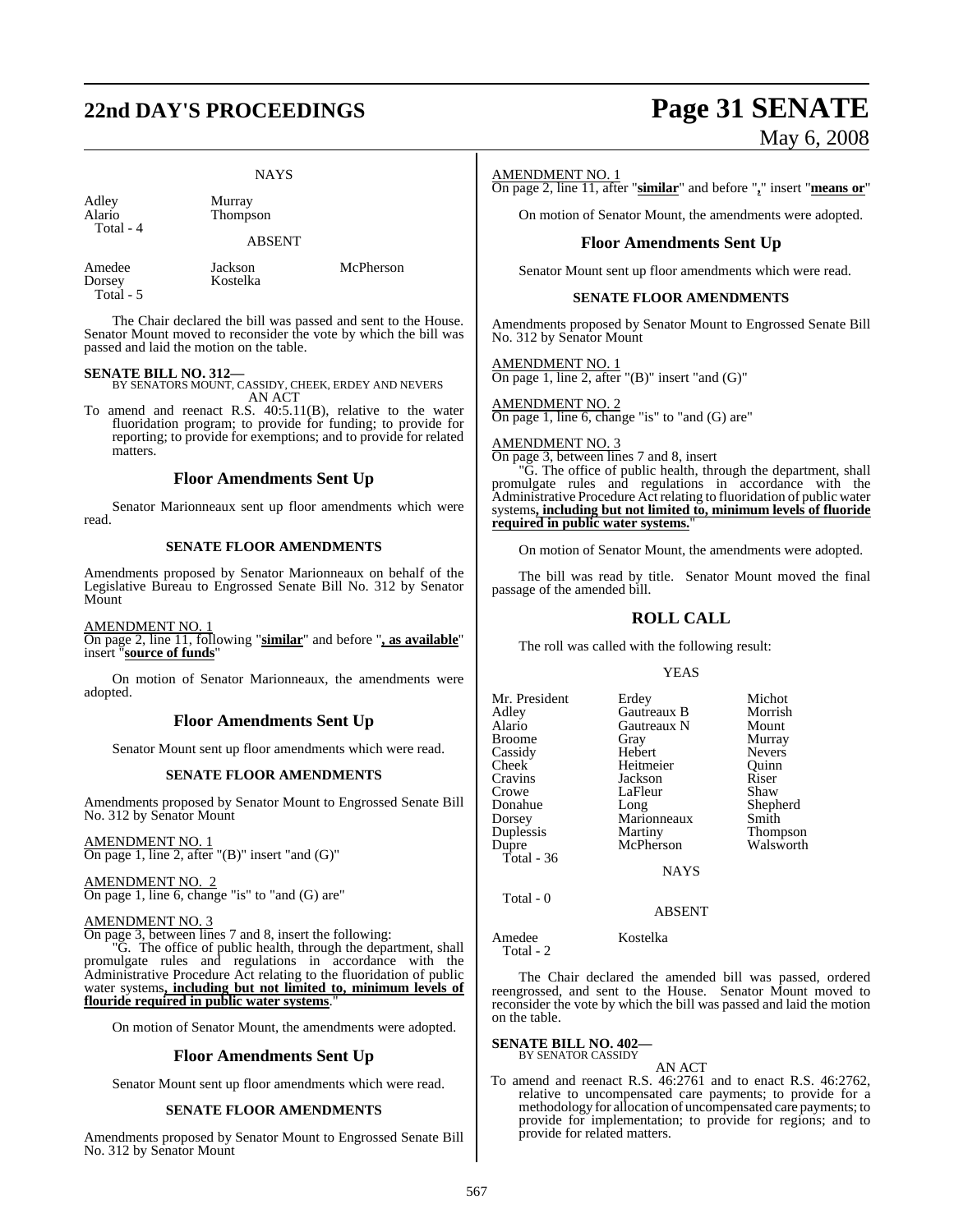On motion of Senator Cassidy, Senate Bill No. 402 was made Special Order of the Day No. 1 on Monday, May 12, 2008, immediately following the Morning Hour.

# **SENATE BILL NO. 502—** BY SENATOR CROWE

AN ACT

To amend and reenact R.S. 22:226(A)(2) and to enact R.S.  $22:226(A)(3)$ , relative to employer-provided health plans; to provide for an exception for the office of group benefits programs to the requirement that employers not impose a copayment fee or other condition on individuals who do not utilize a designated mail order pharmacy; and to provide for related matters.

### **Floor Amendments Sent Up**

Senator Marionneaux sent up floor amendments which were read.

### **SENATE FLOOR AMENDMENTS**

Amendments proposed by Senator Marionneaux on behalf of the Legislative Bureau to Engrossed Senate Bill No. 502 by Senator Crowe

AMENDMENT NO. 1

On page 2, line 3, following "**the**" and before the end of the line, change "**office of group benefits**" to "**Office of Group Benefits**"

On motion of Senator Marionneaux, the amendments were adopted.

### **Motion**

Senator McPherson moved to return the amended bill to the Involuntary Calendar.

Senator Crowe objected.

### **ROLL CALL**

The roll was called with the following result:

### YEAS

| Adley<br>Alario<br><b>Broome</b><br>Cassidy<br>Cheek<br>Cravins<br>Donahue<br>Dorsey<br>Duplessis<br>Dupre<br>Total - 29 | Erdey<br>Gautreaux B<br>Heitmeier<br>Jackson<br>Kostelka<br>LaFleur<br>Long<br>Martiny<br>McPherson<br>Michot<br><b>NAYS</b> | Morrish<br>Mount<br>Murray<br><b>Nevers</b><br>Quinn<br>Riser<br>Smith<br>Thompson<br>Walsworth |
|--------------------------------------------------------------------------------------------------------------------------|------------------------------------------------------------------------------------------------------------------------------|-------------------------------------------------------------------------------------------------|
| Crowe<br>Total - 2                                                                                                       | Shaw<br><b>ABSENT</b>                                                                                                        |                                                                                                 |
| Mr. President<br>Amedee<br>Gautreaux N<br>Total - 7                                                                      | Gray<br>Hebert<br>Marionneaux                                                                                                | Shepherd                                                                                        |

The Chair declared the amended bill was returned to the Involuntary Calendar.

# **Page 32 SENATE 22nd DAY'S PROCEEDINGS**

### **SENATE BILL NO. 519—**

BY SENATOR AMEDEE AN ACT

To enact R.S. 37:3507.2(A)(4), relative to private investigators; to provide with respect to the types of licensesissued by the board; and to provide for related matters.

On motion of Senator Broome, the bill was read by title and returned to the Calendar, subject to call.

# **SENATE BILL NO. 540—** BY SENATOR MOUNT

AN ACT

To amend and reenact R.S. 40:2183(E), relative to hospices; to provide for the moratorium on the issuance of hospice licences; to provide for an application process for the issuance of new hospice licenses; and to provide for related matters.

### **Floor Amendments Sent Up**

Senator Marionneaux sent up floor amendments which were read.

### **SENATE FLOOR AMENDMENTS**

Amendments proposed by Senator Marionneaux on behalf of the Legislative Bureau to Engrossed Senate Bill No. 540 by Senator Mount

### AMENDMENT NO. 1

On page 1, line 7, following "fees" insert "; moratorium"

### AMENDMENT NO. 2

On page 1, line 10, following "a" and before "moratorium" delete "current"

On motion of Senator Marionneaux, the amendments were adopted.

The bill was read by title. Senator Mount moved the final passage of the amended bill.

### **ROLL CALL**

The roll was called with the following result:

### YEAS

| Mr. President<br>Adley<br>Alario<br><b>Broome</b><br>Cassidy<br>Cheek<br>Cravins<br>Crowe<br>Donahue<br>Dorsey<br>Duplessis<br>Total - 32 | Dupre<br>Erdey<br>Gautreaux B<br>Gautreaux N<br><b>Hebert</b><br>Heitmeier<br>Jackson<br>Kostelka<br>Long<br>McPherson<br>Michot<br><b>NAYS</b> | Mount<br>Murray<br><b>Nevers</b><br>Ouinn<br>Riser<br>Shaw<br>Shepherd<br>Smith<br>Thompson<br>Walsworth |
|-------------------------------------------------------------------------------------------------------------------------------------------|-------------------------------------------------------------------------------------------------------------------------------------------------|----------------------------------------------------------------------------------------------------------|
| Total - 0                                                                                                                                 | <b>ABSENT</b>                                                                                                                                   |                                                                                                          |
| Amedee<br>Gray<br>Total - 6                                                                                                               | LaFleur<br>Marionneaux                                                                                                                          | Martiny<br>Morrish                                                                                       |

The Chair declared the amended bill was passed, ordered reengrossed, and sent to the House. Senator Mount moved to reconsider the vote by which the bill was passed and laid the motion on the table.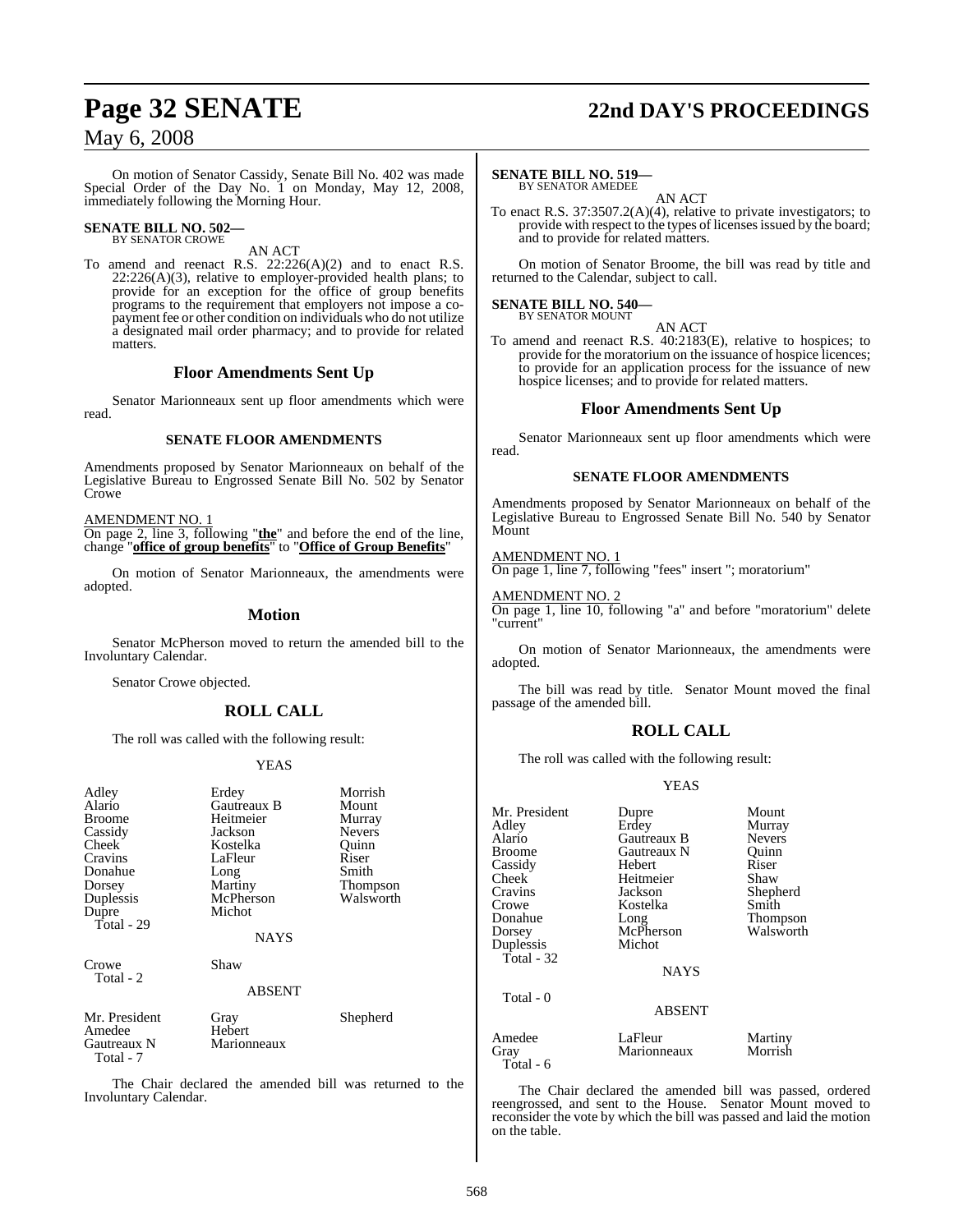# **22nd DAY'S PROCEEDINGS Page 33 SENATE**

## May 6, 2008

### **Mr. President in the Chair**

**SENATE BILL NO. 629—** BY SENATOR WALSWORTH

AN ACT

To amend and reenact R.S. 44:5 and to enact R.S. 44:5.1, relative to public records; to provide for the application of the laws relative to public records to the office of the governor; to provide for definitions; to provide for the application of the laws relative to public records to the legislature; and to provide for related matters.

On motion of Senator Walsworth, the bill was read by title and returned to the Calendar, subject to call.

**SENATE BILL NO. 701—**<br>BY SENATORS MOUNT, CASSIDY, CHEEK, ERDEY, GRAY, HEITMEIER<br>AND NEVERS

AN ACT To amend and reenact R.S. 46:52.1(E), and to enact R.S. 46:52.1(F)

and (G) and 52.2, relative to an integrated case management and service delivery model; to provide for integrated case management; to provide for a service integration delivery model pilot program; to provide goals for the pilot program; and to provide for related matters.

### **Floor Amendments Sent Up**

Senator Marionneaux sent up floor amendments which were read.

### **SENATE FLOOR AMENDMENTS**

Amendments proposed by Senator Marionneaux on behalf of the Legislative Bureau to Engrossed Senate Bill No. 701 by Senator Mount

### AMENDMENT NO. 1

On page 3, line 22, delete "\*\*\*"

On motion of Senator Marionneaux, the amendments were adopted.

### **Floor Amendments Sent Up**

Senator Mount sent up floor amendments which were read.

### **SENATE FLOOR AMENDMENTS**

Amendments proposed by Senator Mount to Engrossed Senate Bill No. 701 by Senator Mount

AMENDMENT NO. 1 On page 1, at the end of line 4, delete "pilot"

<u>AMENDMENT NO. 2</u> On page 1, line 5, after "the" and before "program" delete "pilot"

AMENDMENT NO. 3 On page 2, at the end of line 7, insert the following: "**All delivery of integrated services shall be in accordance with the statutory authority of each agency or department.**"

AMENDMENT NO. 4 On page 5, delete lines 2 and 3 in their entirety

AMENDMENT NO. 5 On page 5, line 4, change "3" to "2"

On motion of Senator Mount, the amendments were adopted.

### **Floor Amendments Sent Up**

Senator McPherson sent up floor amendments which were read.

### **SENATE FLOOR AMENDMENTS**

Amendments proposed by Senator McPherson to Engrossed Senate Bill No. 701 by Senator Mount

### AMENDMENT NO. 1

On page 3, between lines 21 and 22, insert the following: "**(9) Prevent fraud and abuse to ensure funds are appropriately utilized.**"

### AMENDMENT NO. 2

On page 4, between lines 15 and 16, insert the following:

"**(d) To prevent fraud and abuse to ensure funds are appropriately utilized.**"

On motion of Senator McPherson, the amendments were adopted.

The bill was read by title. Senator Mount moved the final passage of the amended bill.

### **ROLL CALL**

The roll was called with the following result:

### YEAS

| Mr. President | Erdey         | Mount         |
|---------------|---------------|---------------|
| Adley         | Gautreaux B   | Murray        |
| Alario        | Gautreaux N   | <b>Nevers</b> |
| <b>Broome</b> | <b>Hebert</b> | Ouinn         |
| Cassidy       | Heitmeier     | Riser         |
| Cheek         | Jackson       | Shaw          |
| Cravins       | Kostelka      | Shepherd      |
| Crowe         | LaFleur       | Smith         |
| Donahue       | Long          | Thompson      |
| Dorsey        | McPherson     | Walsworth     |
| Duplessis     | Michot        |               |
| Dupre         | Morrish       |               |
| Total - $34$  |               |               |
|               | <b>NAYS</b>   |               |
| Total - 0     |               |               |

ABSENT

Amedee Marionneaux Gray Martiny Total - 4

The Chair declared the amended bill was passed, ordered reengrossed, and sent to the House. Senator Mount moved to reconsider the vote by which the bill was passed and laid the motion on the table.

### **SENATE BILL NO. 788—**

BY SENATOR WALSWORTH AN ACT

To enact R.S. 29:723(7), (8), (9), (10), (11) and (12) and 725.3 through 725.6, relative to the Governor's Office of Homeland Security and Emergency Preparedness; to provide for definitions; to provide for the creation of the office of interoperability; to provide for an assistant deputy director of interoperability; to establish the interoperability committee, regional parish office of emergency preparedness directors committee, and first responders committee under the unified command group to design, construct, administer, and maintain a statewide shared communications system for first responders and to design, construct, administer, and maintain a statewide communication interoperability plan; and to provide for related matters.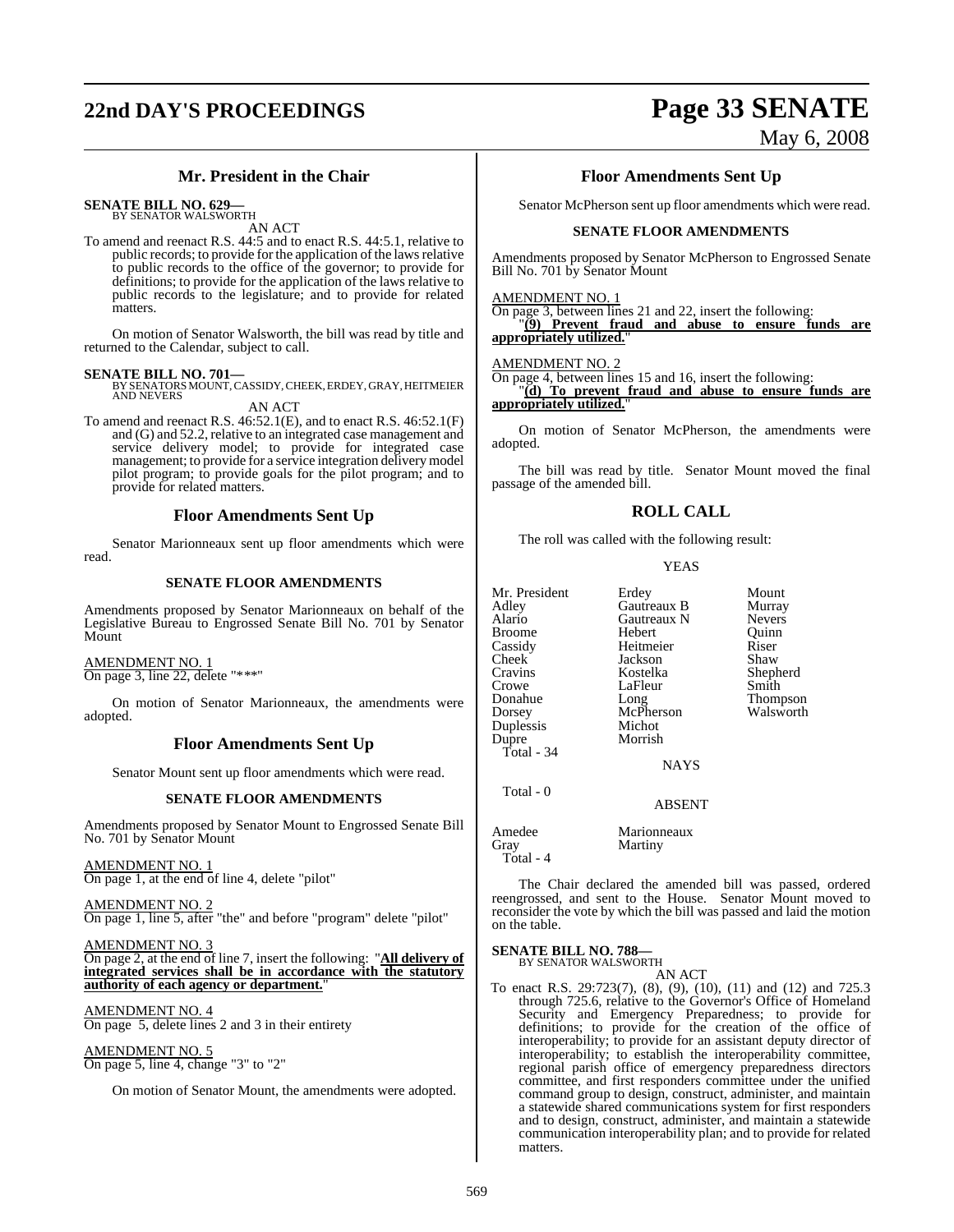On motion of Senator Walsworth, the bill was read by title and returned to the Calendar, subject to call.

### **Rules Suspended**

Senator Mount asked for and obtained a suspension of the rules for the purpose of reverting to the Morning Hour.

### **Messages from the House**

The following Messages from the House were received and read as follows:

### **Message from the House**

### **CONCURRING IN SENATE CONCURRENT RESOLUTIONS**

### May 6, 2008

To the Honorable President and Members of the Senate:

I am directed to inform your honorable body that the House of Representatives has finally concurred in the following Senate Concurrent Resolutions:

### **SENATE CONCURRENT RESOLUTION NO. 55-**

BY SENATORS DUPLESSIS, ADLEY, ALARIO, AMEDEE, BROOME, CASSIDY, CHAISSON, CHEEK, CRAWINE, DONAHUE,<br>CASSIDY, CHAISSON, CHEEK, CRAVINS, CROWE, DONAHUE,<br>DORSEY, HEITMEIER, JACKSON, KOSTELKA, LAFLEUR, LONG,<br>MARIONNEAUX, MARTINY

A CONCURRENT RESOLUTION

To commend and congratulate Byron Scott, head coach of the New Orleans Hornets Basketball Team, on being honored as the National Basketball Association Coach of the Year for the 2007-2008 season.

Reported without amendments.

# **SENATE CONCURRENT RESOLUTION NO. 56—**<br>BY SENATOR CASSIDY AND REPRESENTATIVE CARTER A CONCURRENT RESOLUTION

To commend and congratulate Glasgow Middle School on being designated as a Blue Ribbon School of Excellence in 2007.

Reported without amendments.

### **SENATE CONCURRENT RESOLUTION NO. 57—**

BY SENATORS WALSWORTH, ADLEY, ALARIO, AMEDEE, BROOME,<br>CASSIDY, CHAISSON, CHEEK, CRAVINS, CROWE, DONAHUE,<br>DORSEY, DUPLESSIS, DUPRE, ERDEY, B. GAUTREAUX, N.<br>GAUTREAUX, GRAY, HEBERT, HEITMEIER, JACKSON, KOSTELKA,<br>LAFLEUR,LONG A CONCURRENT RESOLUTION

To commend Senator Steven J. Scalise for his dedication and continued faithful service to the citizens of the state of Louisiana and his colleagues in the Louisiana Senate and Louisiana House of Representatives.

Reported without amendments.

Respectfully submitted, ALFRED W. SPEER Clerk of the House of Representatives

# **Page 34 SENATE 22nd DAY'S PROCEEDINGS**

### **Introduction of Resolutions, Senate and Concurrent**

Senator Thompson asked for and obtained a suspension of the rules for the purpose of introducing and reading the following Resolutions, Senate and Concurrent, a first and second time and acting upon them as follows:

### **SENATE RESOLUTION NO. 55—** BY SENATOR THOMPSON

A RESOLUTION To designate May 7, 2008, as "FFA Day" at the legislature.

On motion of Senator Thompson, the resolution was read by title and adopted.

### **SENATE CONCURRENT RESOLUTION NO. 60—**

BY SENATOR MURRAY A CONCURRENT RESOLUTION To proclaim May 13, 2008, as "New Orleans Day at the Legislature."

The resolution was read by title. Senator Murray moved to adopt the Senate Concurrent Resolution.

### **ROLL CALL**

The roll was called with the following result:

### YEAS

| Mr. President<br>Adley<br>Alario<br><b>Broome</b><br>Cassidy | Duplessis<br>Dupre<br>Erdey<br>Gautreaux N<br>Jackson | Morrish<br>Mount<br>Murray<br><b>Nevers</b><br>Ouinn |
|--------------------------------------------------------------|-------------------------------------------------------|------------------------------------------------------|
| Cheek                                                        | Kostelka                                              | Riser                                                |
| Cravins                                                      | LaFleur                                               | Shaw                                                 |
| Crowe                                                        | Long                                                  | Smith                                                |
| Donahue                                                      | McPherson                                             | <b>Thompson</b>                                      |
| Dorsey                                                       | Michot                                                | Walsworth                                            |
| Total $-30$                                                  |                                                       |                                                      |
|                                                              | <b>NAYS</b>                                           |                                                      |
| Total - 0                                                    | <b>ABSENT</b>                                         |                                                      |
|                                                              |                                                       |                                                      |
| Amedee<br>Gautreaux B<br>Gray                                | Hebert<br>Heitmeier<br>Marionneaux                    | Martiny<br>Shepherd                                  |

The Chair declared the Senate had adopted the Senate Concurrent Resolution and ordered it sent to the House.

### **SENATE CONCURRENT RESOLUTION NO. 61—** BY SENATOR JACKSON

A CONCURRENT RESOLUTION

To recognize May 12, 2008, as "Fibromyalgia Awareness Day" in Louisiana.

The resolution was read by title. Senator Jackson moved to adopt the Senate Concurrent Resolution.

### **ROLL CALL**

The roll was called with the following result:

### YEAS

| Mr. President | Erdey       | Morrish       |
|---------------|-------------|---------------|
| Adlev         | Gautreaux N | Mount         |
| Alario        | Grav        | Murray        |
| Broome        | Heitmeier   | <b>Nevers</b> |
| Cassidy       | Jackson     | Ouinn         |

Total - 8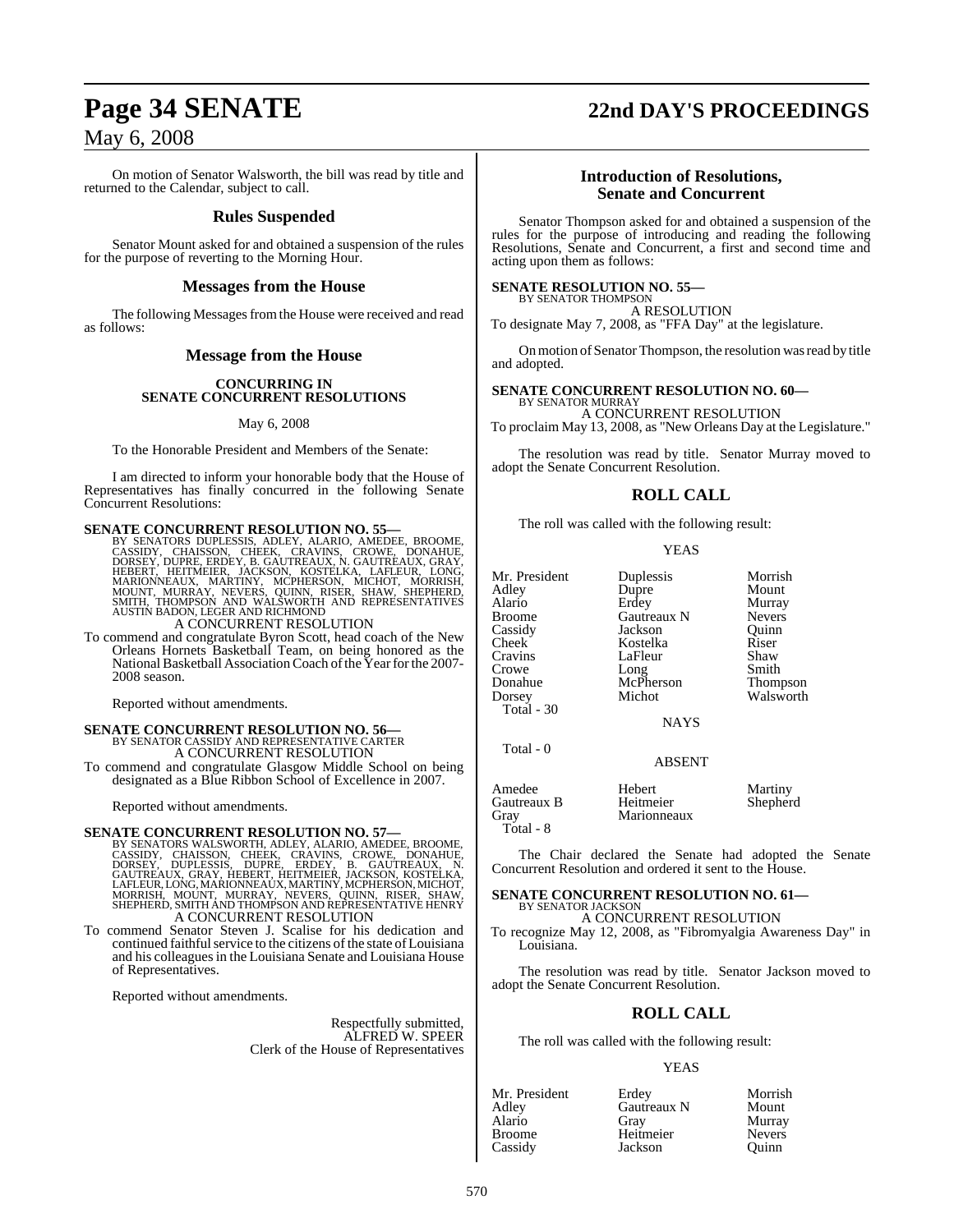# **22nd DAY'S PROCEEDINGS Page 35 SENATE**

| Cheek      | Kostelka  | Riser |
|------------|-----------|-------|
| Crowe      | LaFleur   | Shaw  |
| Donahue    | Long      | Smith |
| Duplessis  | McPherson | Thom  |
| Dupre      | Michot    | Walsy |
| Total - 30 |           |       |

Total - 0

Kostelka Riser<br>LaFleur Shaw LaFleur Shaw<br>Long Smith McPherson Thompson<br>Michot Walsworth

**NAYS** 

ABSENT

Walsworth

Amedee Gautreaux B Martiny Cravins Hebert Shepherd Marionneaux Total - 8

The Chair declared the Senate had adopted the Senate Concurrent Resolution and ordered it sent to the House.

**SENATE CONCURRENT RESOLUTION NO. 62—BY SENATORS CROWE AND DONAHUE AND REPRESENTATIVES**<br>CROMER AND PEARSON A CONCURRENT RESOLUTION

To commend a lifetime of contributions made on behalf of public education by the late Robert C. Brooks, Jr., M. Ed., the first African-American principal at St. Tammany High School.

The resolution was read by title. Senator Crowe moved to adopt the Senate Concurrent Resolution.

### **ROLL CALL**

The roll was called with the following result:

### YEAS

| Mr. President<br>Adley<br>Alario<br><b>Broome</b><br>Cassidy<br>Cheek<br>Cravins<br>Crowe<br>Donahue<br>Dorsey<br>Duplessis<br>Total - 31 | Dupre<br>Erdey<br>Gautreaux N<br>Gray<br>Heitmeier<br>Jackson<br>Kostelka<br>LaFleur<br>Long<br>McPherson<br>Michot<br><b>NAYS</b> | Mount<br>Murray<br><b>Nevers</b><br>Ouinn<br>Riser<br>Shaw<br>Smith<br><b>Thompson</b><br>Walsworth |
|-------------------------------------------------------------------------------------------------------------------------------------------|------------------------------------------------------------------------------------------------------------------------------------|-----------------------------------------------------------------------------------------------------|
|                                                                                                                                           |                                                                                                                                    |                                                                                                     |
| Total - 0                                                                                                                                 | ABSENT                                                                                                                             |                                                                                                     |

| Amedee<br>Gautreaux B<br>Hebert<br>Total - 7 | Marionneaux<br>Martiny<br>Morrish | Shepherd |
|----------------------------------------------|-----------------------------------|----------|
|----------------------------------------------|-----------------------------------|----------|

The Chair declared the Senate had adopted the Senate Concurrent Resolution and ordered it sent to the House.

### **Messages from the House**

The following Messages from the House were received and read as follows:

### **Message from the House**

### **ASKING CONCURRENCE IN HOUSE BILLS AND JOINT RESOLUTIONS**

May 6, 2008

To the Honorable President and Members of the Senate:

I am directed to inform your honorable body that the House of Representatives has finally passed and asks your concurrence in the following House Bills and Joint Resolutions:

# **HOUSE BILL NO. 339—** BY REPRESENTATIVE LOPINTO

AN ACT

To amend and reenact R.S. 9:315.1(C)(1)(b), 315.6, and 315.13(B), relative to child support; to provide for the placement of child support in a trust; to provide for the addition of special expenses; and to provide for related matters.

**HOUSE BILL NO. 341—** BY REPRESENTATIVES JOHNSON, LOPINTO, AND WILLMOTT AN ACT

To amend and reenact R.S. 9:315.2(A) and to enact R.S. 9:315.1.1, relative to child support guidelines; to provide for the determination of income; to provide for the admissibility of evidence of income; to provide for required documentation; and to provide for related matters.

### **HOUSE BILL NO. 444—**

BY REPRESENTATIVE TEMPLET

AN ACT To amend and reenact Children's Code Articles 1123(B) and (C), 1124, 1125, 1126, 1127, 1127.1, 1137(D), 1172, 1173(A)(2), 1185, 1186(A) and (B), 1188, 1189, 1190(A) and (C), 1191, 1192, 1269.1, 1269.2(B), 1269.6, 1270(A) and (C), 1272(C) and (D), and 1276 and to enact Children's Code Articles  $1122(B)(12)$ , (13), and (14), (F)(18), (19), and (20), (G)(18) and (19), and (H), 1123(D), 1190(D), 1269.1.1, and 1270(F), relative to the adoption of children; to provide for the act of surrender; to provide for the statement of family history; to provide for the age of a child eligible for adoption; to provide for the validity of continued contact agreements; to provide for the preplacement home study; to provide for counseling; and to provide forrelated matters.

### **HOUSE BILL NO. 809—**

BY REPRESENTATIVE LOPINTO

AN ACT To amend and reenact R.S.  $32:410(A)(3)(a)(ii)$  and  $707(B)$  and to enact R.S. 47:501(C), relative to requirements for driver's licenses, motor vehicle registrations, and certificates of title; to provide for the definition of full legal name; to provide relative to application requirements for motor vehicle registrations and certificates of title; and to provide for related matters.

# **HOUSE BILL NO. 1355— (Substitute for House Bill No. 1045 by Representative Ellington)**<br>BY REPRESENTATIVE ELLINGTON<br>AN ACT

$$
\begin{array}{c}\n\text{PE ELLINGION} \\
\text{AN ACT}\n\end{array}
$$

To amend and reenact R.S. 3:559.28 and to repeal R.S. 3:559.25(C), relative to the Aquatic Chelonian Research and Promotion Board; to provide for the powers of the board; to provide for deposit and disbursements of assessments into a special fund; and to provide for related matters.

**HOUSE BILL NO. 363—**

BY REPRESENTATIVE LEBAS

AN ACT

To amend and reenact R.S. 37:1479(A) and (B), relative to the licensing of home inspectors; to provide for the expiration of licenses; to provide for the renewal of licenses; and to provide for related matters.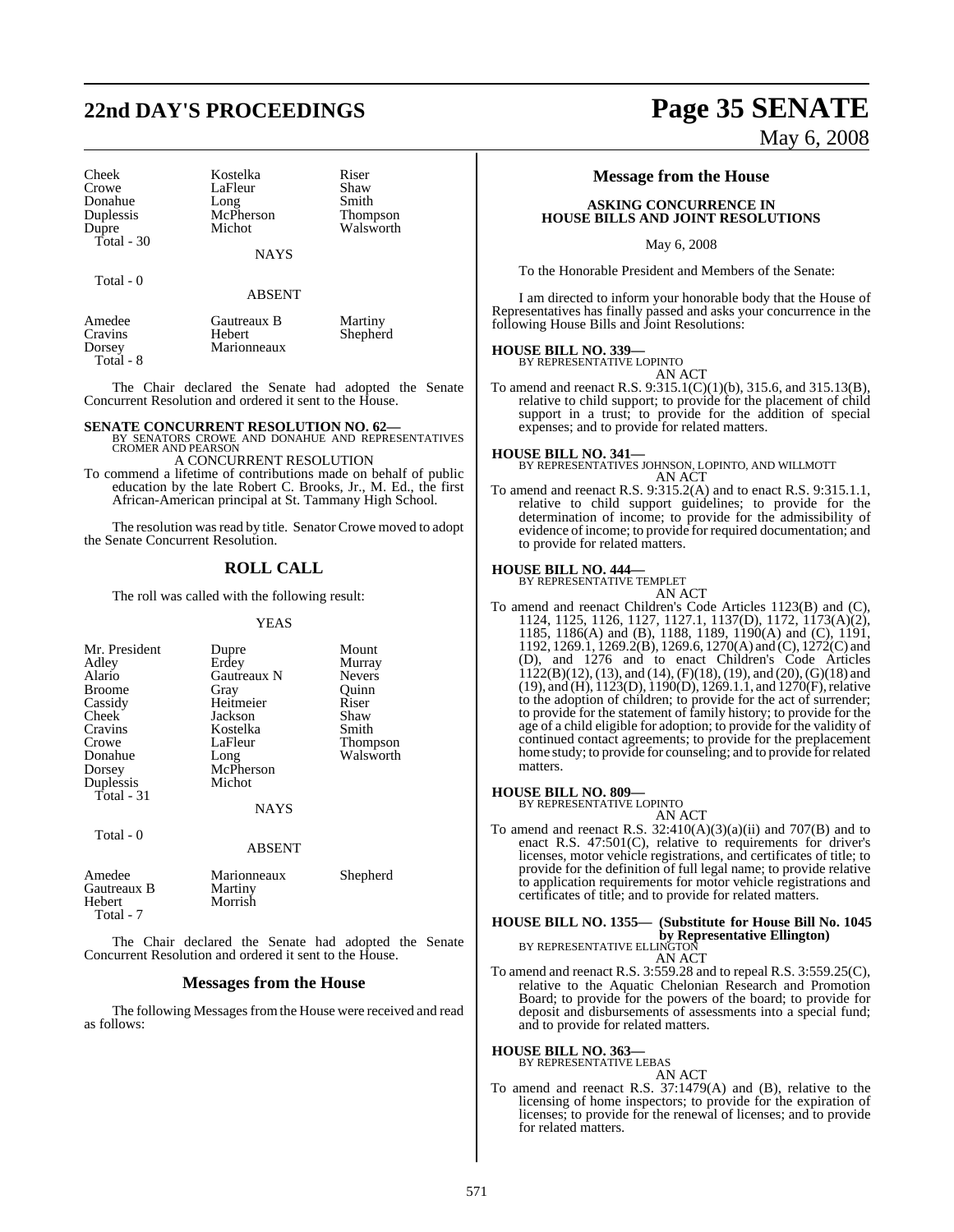# **Page 36 SENATE 22nd DAY'S PROCEEDINGS**

## May 6, 2008

# **HOUSE BILL NO. 374—** BY REPRESENTATIVE CHANDLER

AN ACT

To amend and reenact R.S. 9:334(B)(2) and (E) and Children's Code Article 439, relative to mediation; to provide for the qualifications of child custody mediators; and to provide for related matters.

# **HOUSE BILL NO. 601—** BY REPRESENTATIVE ARNOLD

AN ACT

To amend and reenact R.S. 33:2002(A)(4)(a) and 2218.2(A)(2)(a), relative to state supplemental pay; to provide relative to supplemental pay for certain commissioned law enforcement officers; to provide relative to supplemental pay for certain fire protection officers; to provide for the locations of headquarters of agencies employing such officers; and to provide for related matters.

**HOUSE BILL NO. 747—** BY REPRESENTATIVE ROBIDEAUX AN ACT

To amend and reenact R.S. 47:337.26(B), (C), (D), and (E), 337.75(A), and 1605(A) and (B)(1) and to repeal R.S.  $47:337.75(E)$ , relative to use of private auditing firms and private counsel; to prohibit contingency fee contracts with private auditing firms; to require certification of auditing firms; to limit the services that an auditing firm may provide; to limit taxpayer costs with respect to additional taxes due as a result of certain audits; and to provide for related matters.

> Respectfully submitted, ALFRED W. SPEER Clerk of the House of Representatives

### **House Bills and Joint Resolutions**

Senator Mount asked for and obtained a suspension of the rules to take up at this time the following House Bills and Joint Resolutions just received from the House which were taken up, read a first and second time by their titles and acted upon as follows:

### **HOUSE BILL NO. 339—** BY REPRESENTATIVE LOPINTO

AN ACT

To amend and reenact R.S. 9:315.1(C)(1)(b), 315.6, and 315.13(B), relative to child support; to provide for the placement of child support in a trust; to provide for the addition of special expenses; and to provide for related matters.

The bill was read by title and referred by the President to the Committee on Judiciary A.

### **HOUSE BILL NO. 341—** BY REPRESENTATIVES JOHNSON, LOPINTO, AND WILLMOTT AN ACT

To amend and reenact R.S. 9:315.2(A) and to enact R.S. 9:315.1.1, relative to child support guidelines; to provide for the determination of income; to provide for the admissibility of evidence of income; to provide for required documentation; and to provide for related matters.

The bill was read by title and referred by the President to the Committee on Judiciary A.

### **HOUSE BILL NO. 363—** BY REPRESENTATIVE LEBAS

AN ACT

To amend and reenact R.S. 37:1479(A) and (B), relative to the licensing of home inspectors; to provide for the expiration of licenses; to provide for the renewal of licenses; and to provide for related matters.

The bill was read by title and referred by the President to the Committee on Commerce, Consumer Protection, and International Affairs.

### **HOUSE BILL NO. 374—**

BY REPRESENTATIVE CHANDLER AN ACT

To amend and reenact R.S. 9:334(B)(2) and (E) and Children's Code Article 439, relative to mediation; to provide for the qualifications of child custody mediators; and to provide for related matters.

The bill was read by title and referred by the President to the Committee on Judiciary A.

# **HOUSE BILL NO. 444—** BY REPRESENTATIVE TEMPLET

AN ACT

To amend and reenact Children's Code Articles 1123(B) and (C), 1124, 1125, 1126, 1127, 1127.1, 1137(D), 1172, 1173(A)(2), 1185, 1186(A) and (B), 1188, 1189, 1190(A) and (C), 1191, 1192, 1269.1, 1269.2(B), 1269.6, 1270(A) and (C), 1272(C) and (D), and 1276 and to enact Children's Code Articles  $1122(B)(12)$ , (13), and (14), (F)(18), (19), and (20), (G)(18) and (19), and (H), 1123(D), 1190(D), 1269.1.1, and 1270(F), relative to the adoption of children; to provide for the act of surrender; to provide for the statement of family history; to provide for the age of a child eligible for adoption; to provide for the validity of continued contact agreements; to provide for the preplacement home study; to provide for counseling; and to provide forrelated matters.

The bill was read by title and referred by the President to the Committee on Judiciary A.

# **HOUSE BILL NO. 601—** BY REPRESENTATIVE ARNOLD

AN ACT

To amend and reenact R.S. 33:2002(A)(4)(a) and 2218.2(A)(2)(a), relative to state supplemental pay; to provide relative to supplemental pay for certain commissioned law enforcement officers; to provide relative to supplemental pay for certain fire protection officers; to provide for the locations of headquarters of agencies employing such officers; and to provide for related matters.

The bill was read by title and referred by the President to the Committee on Finance.

# **HOUSE BILL NO. 747—** BY REPRESENTATIVE ROBIDEAUX

AN ACT

To amend and reenact R.S. 47:337.26(B), (C), (D), and (E),  $337.75(A)$ , and  $1605(A)$  and  $(B)(1)$  and to repeal R.S. 47:337.75(E), relative to use of private auditing firms and private counsel; to prohibit contingency fee contracts with private auditing firms; to require certification of auditing firms; to limit the services that an auditing firm may provide; to limit taxpayer costs with respect to additional taxes due as a result of certain audits; and to provide for related matters.

The bill was read by title and referred by the President to the Committee on Revenue and Fiscal Affairs.

# **HOUSE BILL NO. 809—** BY REPRESENTATIVE LOPINTO

AN ACT

To amend and reenact R.S.  $32:410(A)(3)(a)(ii)$  and  $707(B)$  and to enact R.S. 47:501(C), relative to requirements for driver's licenses, motor vehicle registrations, and certificates of title; to provide for the definition of full legal name; to provide relative to application requirements for motor vehicle registrations and certificates of title; and to provide for related matters.

The bill was read by title and referred by the President to the Committee on Transportation, Highways and Public Works.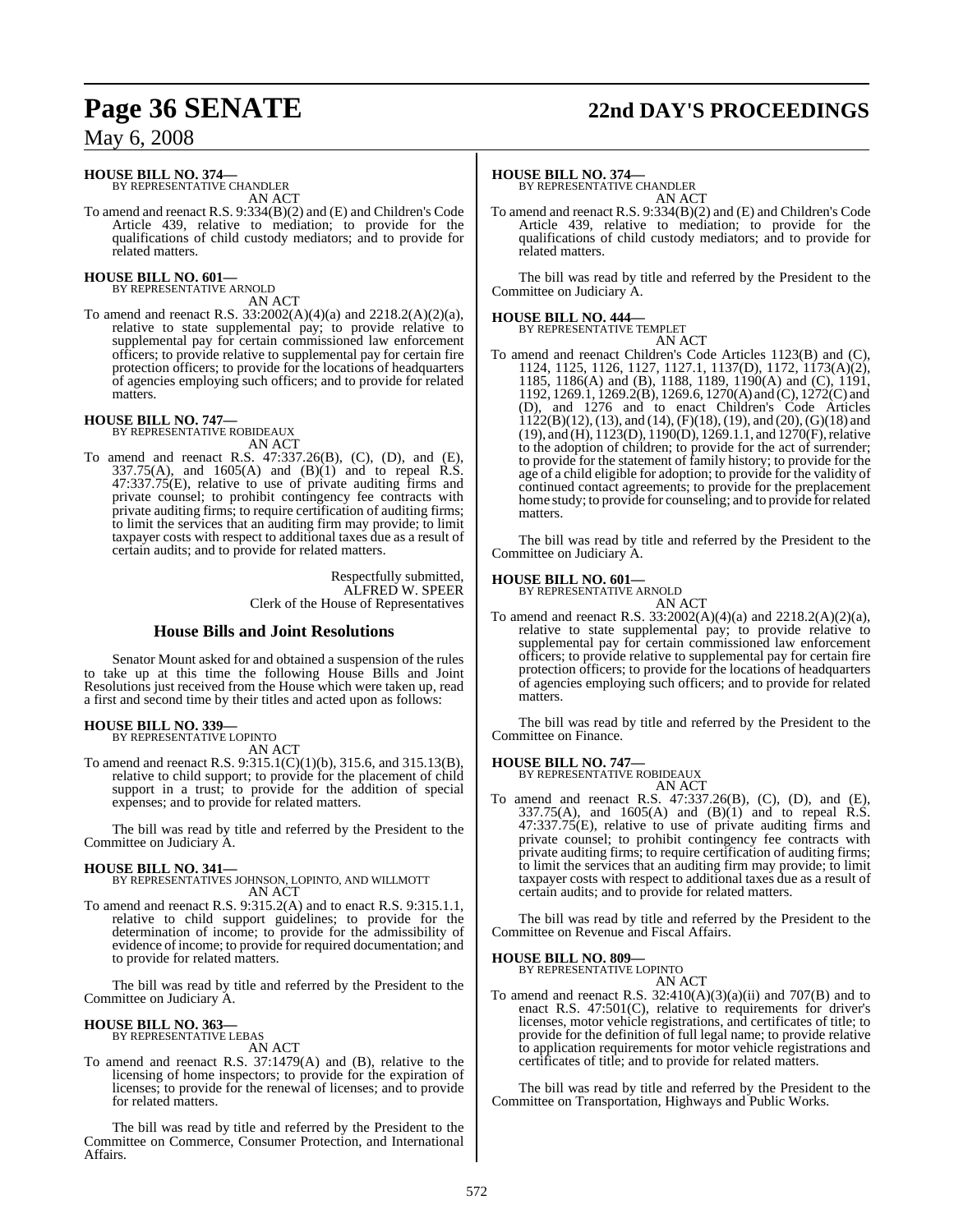# **22nd DAY'S PROCEEDINGS Page 37 SENATE**

# May 6, 2008

### **HOUSE BILL NO. 1355— (Substitute for House Bill No. 1045 by Representative Ellington)**<br>BY REPRESENTATIVE ELLINGTON

AN ACT

To amend and reenact R.S. 3:559.28 and to repeal R.S. 3:559.25(C), relative to the Aquatic Chelonian Research and Promotion Board; to provide for the powers of the board; to provide for deposit and disbursements of assessments into a special fund; and to provide for related matters.

The bill was read by title and referred by the President to the Committee on Agriculture, Forestry, Aquaculture, and Rural Development.

### **Messages from the House**

The following Messages from the House were received and read as follows:

### **Message from the House**

### **ASKING CONCURRENCE IN HOUSE CONCURRENT RESOLUTIONS**

### May 6, 2008

To the Honorable President and Members of the Senate:

I am directed to inform your honorable body that the House of Representatives has finally passed and asks your concurrence in the following House Concurrent Resolutions:

# **HOUSE CONCURRENT RESOLUTION NO. 98—** BY REPRESENTATIVE LAFONTA

A CONCURRENT RESOLUTION

To urge and request the Department of Environmental Quality to review EnergySolutions<sup>†</sup> license application to the United States Nuclear Regulatory Commission to import and export foreign nuclear waste through the Port of New Orleans and to monitor such activity, if such license is granted, to ensure compliance with all rules and regulations and necessary permitting and to take all legal action to stop such activity in the absence of compliance.

**HOUSE CONCURRENT RESOLUTION NO. 111—** BY REPRESENTATIVES JANE SMITH, HUTTER, AND KATZ AND SENATORS CHEEK AND QUINN

A CONCURRENT RESOLUTION

To commend the Louisiana Federation of Republican Women and to welcome its members to the Louisiana State Capitol.

### **HOUSE CONCURRENT RESOLUTION NO. 113—** BY REPRESENTATIVE HARRISON A CONCURRENT RESOLUTION

To commend Special Agent in Charge William J. Renton, Jr., upon

his retirement from the United States Drug Enforcement Administration.

> Respectfully submitted, ALFRED W. SPEER Clerk of the House of Representatives

### **House Concurrent Resolutions**

Senator Murray asked for and obtained a suspension of the rules to take up at this time the following House Concurrent Resolutions just received from the House which were taken up, read a first and second time by their titles and acted upon as follows:

### **HOUSE CONCURRENT RESOLUTION NO. 98—** BY REPRESENTATIVE LAFONTA A CONCURRENT RESOLUTION

To urge and request the Department of Environmental Quality to review EnergySolutions<sup>†</sup> license application to the United States Nuclear Regulatory Commission to import and export foreign nuclear waste through the Port of New Orleans and to monitor such activity, if such license is granted, to ensure compliance with all rules and regulations and necessary permitting and to take all legal action to stop such activity in the absence of compliance.

The resolution was read by title. Senator Murray moved to concur in the House Concurrent Resolution.

### **ROLL CALL**

The roll was called with the following result:

YEAS

| Mr. President | Erdey       | Morrish         |
|---------------|-------------|-----------------|
| Adley         | Gautreaux N | Mount           |
| Alario        | Gray        | Murray          |
| Broome        | Heitmeier   | <b>Nevers</b>   |
| Cassidy       | Jackson     | Ouinn           |
| Cravins       | Kostelka    | Riser           |
| Crowe         | LaFleur     | Shaw            |
| Donahue       | Long        | Smith           |
| Dorsey        | Martiny     | <b>Thompson</b> |
| Duplessis     | McPherson   | Walsworth       |
| Dupre         | Michot      |                 |
| Total - 32    |             |                 |
|               | <b>NAYS</b> |                 |
|               |             |                 |

### ABSENT

| Gautreaux B<br>Hebert | Marionneaux<br>Shepherd |
|-----------------------|-------------------------|
|                       |                         |

The Chair declared the Senate had concurred in the House Concurrent Resolution and ordered it returned to the House.

**HOUSE CONCURRENT RESOLUTION NO. 111—** BY REPRESENTATIVES JANE SMITH, HUTTER, AND KATZ AND SENATORS CHEEK AND QUINN A CONCURRENT RESOLUTION

To commend the Louisiana Federation of Republican Women and to welcome its members to the Louisiana State Capitol.

The resolution was read by title. Senator Adley moved to concur in the House Concurrent Resolution.

### **ROLL CALL**

The roll was called with the following result:

### YEAS

Mr. President Gautreaux N Morrish<br>Adley Gray Mount Adley Gray Mount Alario Heitmeier Murray Broome Jackson Nevers<br>Cassidy Kostelka Ouinn Cheek LaFleur Riser<br>Crowe Long Shaw Crowe Long Shaw<br>Donahue Marionneaux Smith Donahue Marionneaux<br>
Duplessis Martiny Duplessis Martiny Thompson Erdey Michot Total - 32

Kostelka

**NAYS** 

Walsworth

Total - 0

Total - 0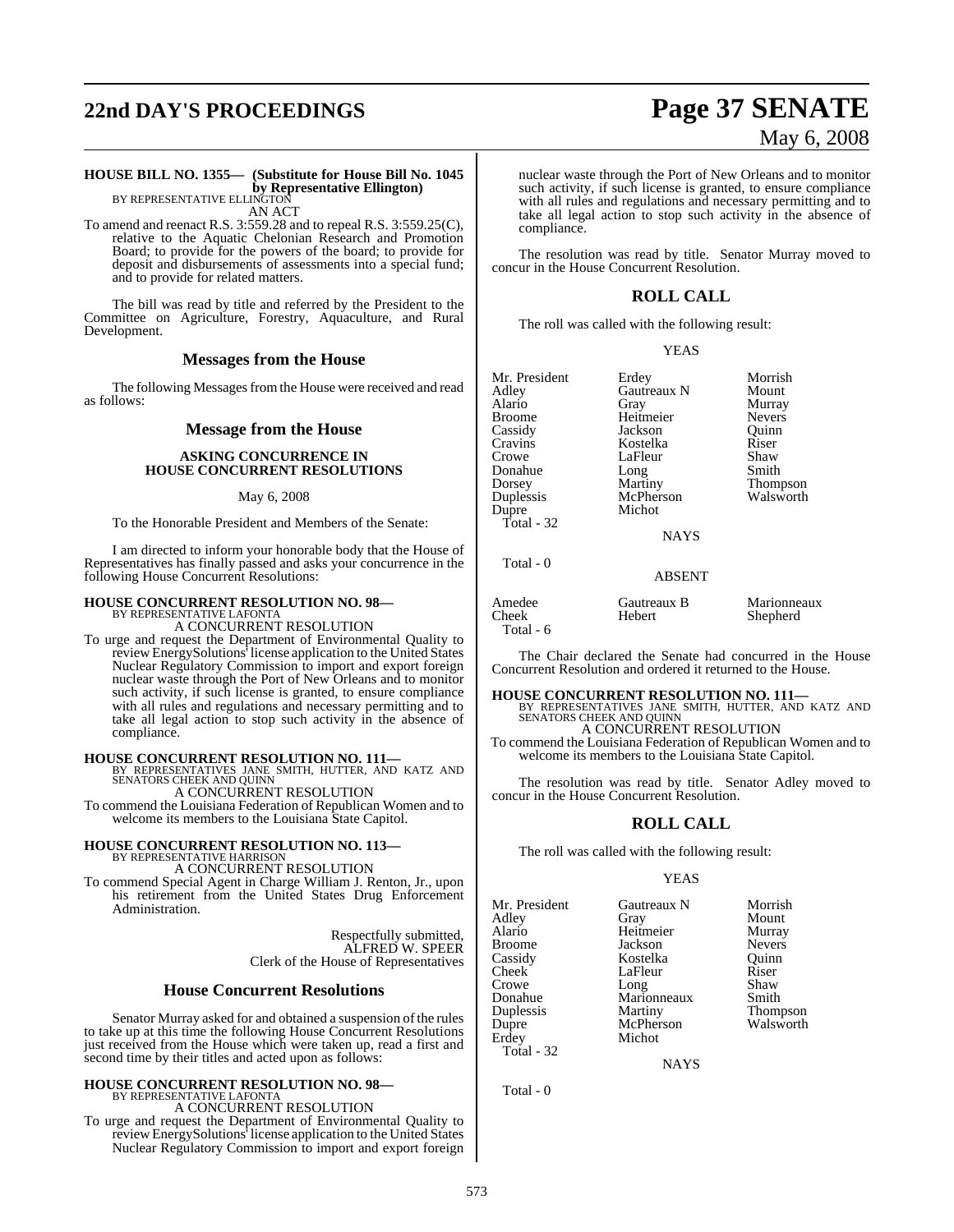### ABSENT

| Amedee    |
|-----------|
| Cravins   |
| Total - 6 |

Dorsey Hebert<br>Gautreaux B Shepherd Gautreaux B

The Chair declared the Senate had concurred in the House Concurrent Resolution and ordered it returned to the House.

### **HOUSE CONCURRENT RESOLUTION NO. 113—** BY REPRESENTATIVE HARRISON A CONCURRENT RESOLUTION

To commend Special Agent in Charge William J. Renton, Jr., upon his retirement from the United States Drug Enforcement Administration.

The resolution was read by title. Senator Dupre moved to concur in the House Concurrent Resolution.

### **ROLL CALL**

The roll was called with the following result:

### **YEAS**

| Mr. President | Erdey       | Michot          |
|---------------|-------------|-----------------|
| Adley         | Gautreaux B | Morrish         |
| Alario        | Gautreaux N | Mount           |
| <b>Broome</b> | Gray        | Murray          |
| Cassidy       | Heitmeier   | <b>Nevers</b>   |
| Cheek         | Jackson     | Ouinn           |
| Cravins       | Kostelka    | Riser           |
| Crowe         | LaFleur     | Shaw            |
| Donahue       | Long        | Smith           |
| Dorsey        | Marionneaux | <b>Thompson</b> |
| Duplessis     | Martiny     | Walsworth       |
| Dupre         | McPherson   |                 |
| Total - 35    |             |                 |
|               | <b>NAYS</b> |                 |
| Total - 0     |             |                 |
|               | ABSENT      |                 |

| Amedee    | Hebert | Shepherd |
|-----------|--------|----------|
| Total - 3 |        |          |

The Chair declared the Senate had concurred in the House Concurrent Resolution and ordered it returned to the House.

### **Motion to Recommit**

Senator Cheek asked for and obtained a suspension of the rules and recommitted Senate Bill No. 633 from the Committee on Commerce, Consumer Protection, and International Affairs to the Committee on Health and Welfare.

### **Motion to Recommit**

Senator Dupre asked for and obtained a suspension of the rules and recommitted House Bill No. 697 from the Committee on Transportation, Highways and Public Works to the Committee on Natural Resources.

### **Motion to Recommit**

Senator Dupre asked for and obtained a suspension of the rules and recommitted House Concurrent Resolution No. 25 from the Committee on Commerce, Consumer Protection, and International Affairs to the Committee on Natural Resources.

# **Page 38 SENATE 22nd DAY'S PROCEEDINGS**

### **Messages from the House**

The following Messages from the House were received and read as follows:

### **Message from the House**

### **CONCURRING IN SENATE CONCURRENT RESOLUTIONS**

May 6, 2008

To the Honorable President and Members of the Senate:

I am directed to inform your honorable body that the House of Representatives has finally concurred in the following Senate Concurrent Resolutions:

### **SENATE CONCURRENT RESOLUTION NO. 58—** BY SENATOR NEVERS

A CONCURRENT RESOLUTION

To commend Dr. E. Joseph Savoie for his exemplary service and leadership as Louisiana's Commissioner of Higher Education and to extend sincere congratulations upon hisselection to serve as president of the University of Louisiana at Lafayette.

Reported without amendments.

Respectfully submitted, ALFRED W. SPEER Clerk of the House of Representatives

### **Privilege Report of the Committee on Senate and Governmental Affairs**

### **ENROLLMENTS**

Senator Kostelka, Chairman on behalf of the Committee on Senate and Governmental Affairs, submitted the following report:

May 6, 2008

To the President and Members of the Senate:

I am directed by your Committee on Senate and Governmental Affairs to submit the following report:

The following Senate Concurrent Resolutions have been properly enrolled:

# **SENATE CONCURRENT RESOLUTION NO. 21—** BY SENATOR SCALISE

A CONCURRENT RESOLUTION

To direct the Louisiana Recovery Authority to develop a plan for the review and approval of the Joint Legislative Committee on the Budget relative to the recoupment of Road Home monies from any source.

# **SENATE CONCURRENT RESOLUTION NO. 36—** BY SENATOR MORRISH

A CONCURRENT RESOLUTION

To memorialize the Congress of the United States to oppose the authorization of offshore aquaculture in the Gulf of Mexico.

### **SENATE CONCURRENT RESOLUTION NO. 38—** BY SENATOR DUPRE A CONCURRENT RESOLUTION

To memorialize the Congress of the United States to extend Louisiana's seaward boundary in the Gulf of Mexico to three marine leagues.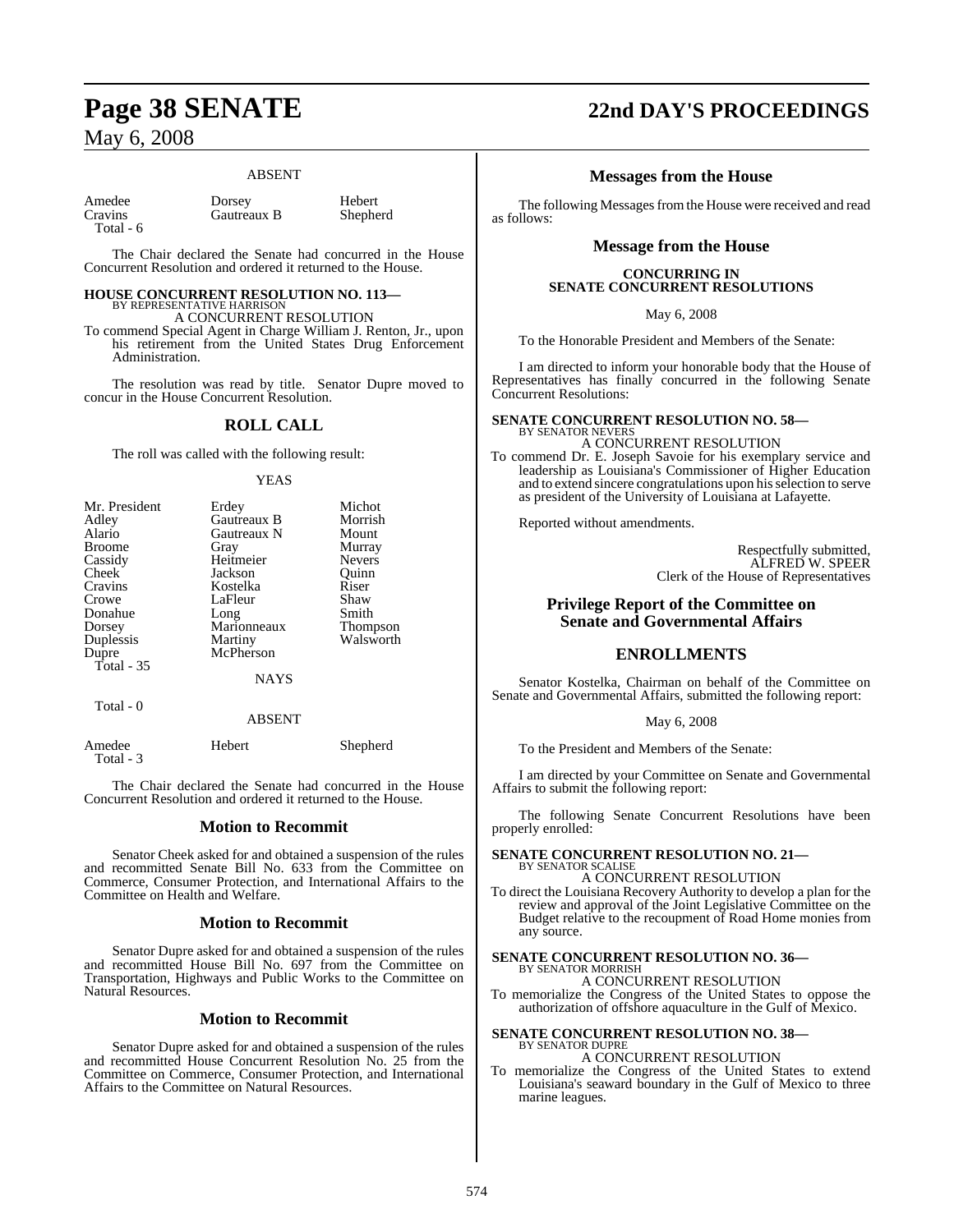# **22nd DAY'S PROCEEDINGS Page 39 SENATE**

May 6, 2008

# **SENATE CONCURRENT RESOLUTION NO. 49—**<br>BY SENATOR NEVERS AND REPRESENTATIVE HONEY<br>A CONCURRENT RESOLUTION

To commend the Apprenticeship Division of the Louisiana Department of Labor and the Louisiana State Apprenticeship Council in recognition of the  $70<sup>th</sup>$  Anniversary of the enactment of the Louisiana Apprenticeship Act of 1938.

> Respectfully submitted, ROBERT W. "BOB" KOSTELKA Chairman

The foregoing Senate Concurrent Resolutions were signed by the President of the Senate.

### **Message from the House**

### **SIGNED HOUSE CONCURRENT RESOLUTIONS**

### May 6, 2008

To the Honorable President and Members of the Senate:

I am directed to inform your honorable body that the Speaker of the House of Representatives has signed the following House Concurrent Resolutions:

### **HOUSE CONCURRENT RESOLUTION NO. 78—** BY REPRESENTATIVE MICKEY GUILLORY A CONCURRENT RESOLUTION

To recognize May 21, 2008, as Louisiana Housing Council Day.

**HOUSE CONCURRENT RESOLUTION NO. 79—**<br>BY REPRESENTATIVES KLECKLEY, DANAHAY, FRANKLIN,<br>GEYMANN, GUINN, HILL, AND PERRY AND SENATORS MORRISH,<br>MOUNT, AND SMITH

### A CONCURRENT RESOLUTION

To commend Margaret H. Little of Calcasieu Parish upon the occasion of her retirement as manager of the Moss Bluff Post Office on June 2, 2008, and to recognize her for more than thirty years of federal and state civil service.

# **HOUSE CONCURRENT RESOLUTION NO. 83—** BY REPRESENTATIVE MILLS

A CONCURRENT RESOLUTION

To proclaim the month of May of 2008 as Amyotrophic Lateral Sclerosis awareness month and memorializes the United States Congress to enact legislation to provide additional funding for research on amyotrophic lateral sclerosis, or ALS.

HOUSE CONCURRENT RESOLUTION NO. 102-<br>BY REPRESENTATIVE TUCKER AND SENATOR CHAISSON AND<br>REPRESENTATIVES FANNI, DOWNS, ABRAMSON, ANDERS, ARMES,<br>ARNOLD, AUBERT, AUSTIN BADON, BOBBY BADON, BALDONE,<br>BARRAS, BARROW, BILLIOT, BUR

### A CONCURRENT RESOLUTION

To commend and congratulate Franklin Malcolm Hood, Jr., for his extraordinary service to the state of Louisiana as the energy industry's mostrespected, trusted and effective spokesman of his generation before the Louisiana Legislature and to declare "F. Malcolm Hood Day" in the Louisiana Legislature.

# **HOUSE CONCURRENT RESOLUTION NO. 106—** BY REPRESENTATIVE RICHARD

A CONCURRENT RESOLUTION

To commend Thibodaux Fire Company No. 1 of the Thibodaux Volunteer Fire Department upon the celebration of its one hundred fiftieth anniversary.

### **HOUSE CONCURRENT RESOLUTION NO. 14—** BY REPRESENTATIVES GALLOT AND TUCKER A CONCURRENT RESOLUTION

To suspend until August 15, 2008, the provisions of R.S. 18:1483(14)(c) and 1501.2 as enacted by Act No. 26 ofthe 2008 First Extraordinary Session of the Legislature relative to campaign finance.

HOUSE CONCURRENT RESOLUTION NO. 108-<br>BY REPRESENTATIVES SAM JONES, ABRAMSON, ANDEER, ARMES, ARNOLD, AUBERT, AUSTIN BADON, BOBBY BADON, BALDONE, BARRAS, BARROW, BILLIOT, BURFORD, HENRY BURNS, TIM BURNS, EURREL, CARMODY, CAR

### A CONCURRENT RESOLUTION

To commend Dr. William L. Jenkins, president emeritus of the Louisiana State University System, upon his accomplishments and contributions as acting chancellor of Louisiana State University.

and asked that the President of the Senate affix his signature to the same.

> Respectfully submitted, ALFRED W. SPEER Clerk of the House of Representatives

The House Concurrent Resolutions contained herein were signed by the President of the Senate.

### **ATTENDANCE ROLL CALL**

### PRESENT

| Mr. President |
|---------------|
| Adley         |
| Alario        |
| Broome        |
| Cassidy       |
| Cheek         |
| Cravins       |
| Crowe         |
| Donahue       |
| Dorsey        |
| Duplessis     |
| Dupre         |
| Erdey         |
| Total - 37    |

Gautreaux N<br>Gray Hebert Nevers<br>
Heitmeier Ouinn Heitmeier Quinn<br>
Jackson Riser Jackson Riser<br>Kostelka Shaw Kostelka<br>LaFleur Marionneaux<br>Martiny McPherson Michot

Gautreaux B Morrish<br>
Gautreaux N Mount Murray<br>Nevers Shepherd<br>Smith Long Smith<br>Marionneaux Thompson Walsworth